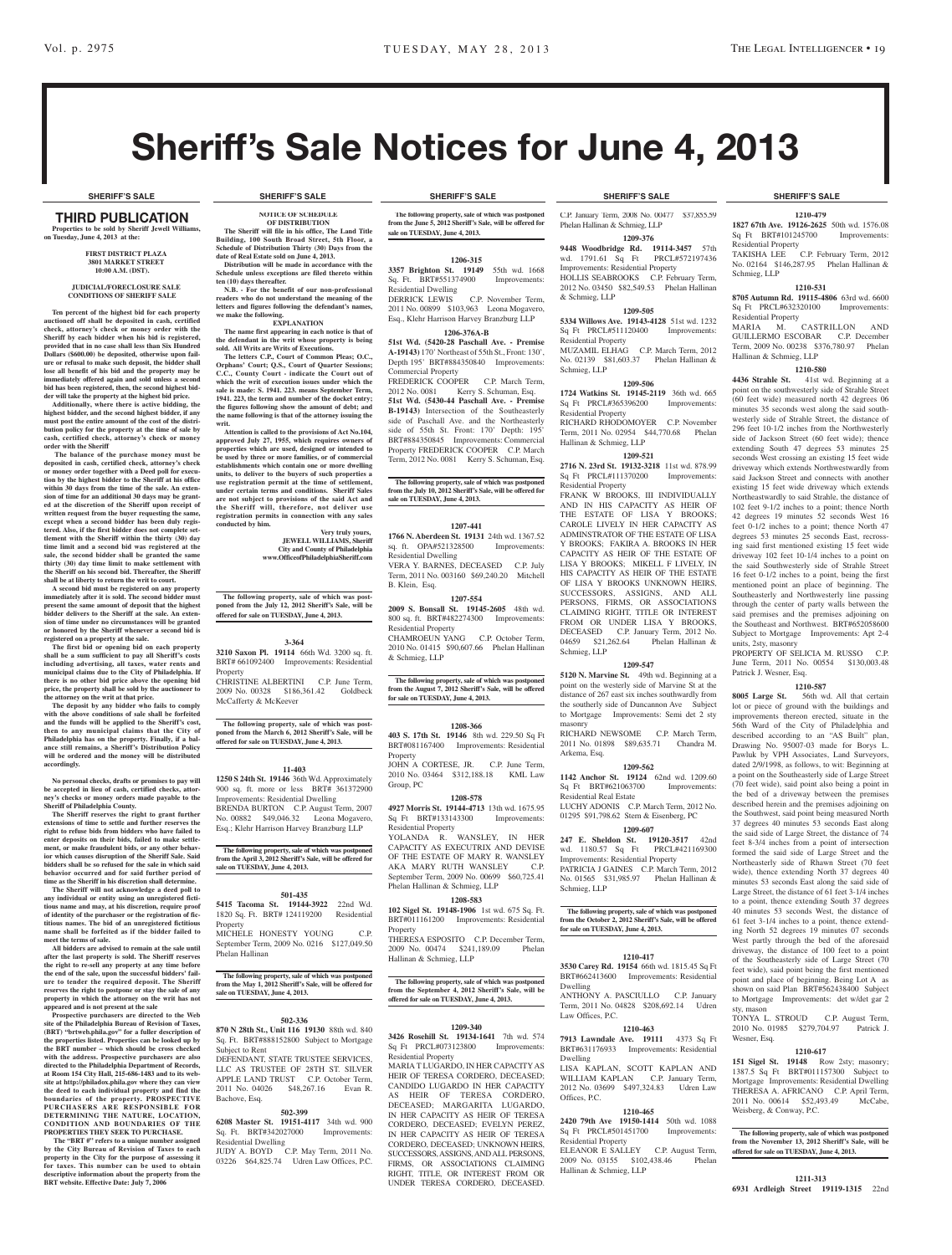wd. 3255.25 Sq Ft PRCL#222249000 Improvements: Residential Property DAWN MILLS C.P. May Term, 2012 No. 00778 \$195,651.28 Phelan Hallinan & Schmieg, LLP

#### **1211-375**

**5016 D Street 19120** 42nd wd. 1160 Sq Ft BRT#421461300 Improvements: Residential Dwelling

JUAN C. CARMONA AND SONIA R. CARMONA C.P. February Term, 2012 No. 02248 \$86,036.61 Udren Law Offices, P.C.

#### **1211-464 2311 Loney Street 19152** 56th wd. 1486 Sq Ft

BRT#561566000 Improvements: Residential Property

JOSEPH K. KELLER AND MARGARET A. KELLER C.P. June Term, 2012 No. 0677 \$133,880.04 Christopher A. DeNardo,

## **1211-488**

**6739 Gillespie Street 19135-2205** 41st wd. 1440 Sq Ft PRCL#552452000 Improvements: Residential Property OLENA MALAYDAKH C.P. June Term, 2010 No. 03251 \$151,655.40 Phelan Hallinan & Schmieg, LLP

#### **1211-492**

**3901 Folsom Street 19104-1643** 24th wd. 1046.09 Sq Ft PRCL#243060300 Improvements: Residential Property HORACE L. SMITH AND JULIA M. SMITH C.P. May Term, 2010 No. 02525 \$45,846.58 Phelan Hallinan & Schmieg, LLP

#### **1211-556**

**6800 Oxford Avenue 19111** 35th wd. 10,979.50 Sq Ft BRT#353311905 Improvements:

Residential Dwelling PAULINE PAPAGEORGIOU C.P. June Term, 2011 No. 03264 \$158,404.03 Udren Law Offices, P.C.

#### **1211-570**

**2133 South Chadwick Street 19145** 26th wd. 745.16 Sq Ft BRT#261311600 Improvements: Residential Dwelling

ROBERT DELVISCIO C.P. February Term, 2011 No. 03103 \$103,459.81 Udren Law Offices, P.C.

#### **1211-571**

**6412 Chelwynde Avenue 19143** 40th wd. 1120 Sq Ft BRT#406273900 Subject to Mortgage Improvements: Residential Dwelling EUGENE D. LOGAN BRIGGS C.P. January Term, 2011 No. 02936 \$146,475.54 Mark J. Udren, Esq.

#### **1211-577**

**5823 Malvern Avenue 19131** 52nd wd. 1296 Sq Ft BRT#522120300 Improvements: Residential Dwelling

HOWARD WILKS AKA HOWARD WILKES C.P. February Term, 2006 No. 000077 \$123,000.35 Mark J. Udren, Esq.

#### **1211-622**

**5118 James Street 19137-1209** 45th wd. Land 1353.01 Sq Ft, improvements 1632 Sq Ft BRT#89N1953 & BRT#453412000 ELENA YAKOVLEV AKA ELENA SKYLAR, EXECUTRIX OF THE ESTATE

OF KOSTYANTIN SKYLAR AKA KONSTANTIN SKYLAR, DECEASED AND ELENA YAKOVLEV AKA ELENA SKYLAR, INDIVIDUALLY C.P. March Term, 2012 No. 2086 \$72,203.32 Brian H. Smith, Esq.

## **1211-689**

**1539 E. Tulpehocken Street 19138-1626**  50th wd. 1680.36 Sq Ft BRT#102211800 Improvements: Residential Dwelling

DENISE M. HALL C.P. April Term, 2012 No. 03352 \$179,489.05 Kristen D. Little, Esq.

#### **1211-692**

**2126 65th Avenue 19138** 17th wd. 1277 Sq Ft BRT#171357100 Improvements: Residential Property

GERTRUDE HAMBY C.P. May Term, 2012 No. 02006 \$97,164.11 Kristine M. Anthou, Esq.

## **1211-700**

**5810 Master St 19131** 34th wd. Row 2 sty masonry; 3007.5 Sq Ft BRT#043032900 Subject to Mortgage Subject to Rent Improvements: Residential Dwelling

TALIBA FOSTER C.P. May Term, 2009 No. 02247 \$96,863.43 McCabe, Weisberg, & Conway, P.C.

## **The following property, sale of which was postponed from the December 4, 2012 Sheriff's Sale, will be offered for sale on TUESDAY, June 4, 2013.**

#### **1212-302**

**340 North 61st Street 19139-1107** 34th wd. 1057.50 Sq Ft TXPRCL#341147900 Improvements: Residential Property DENISE F. CLARK C.P. March Term, 2012 No. 00206 \$18,713.47 Phelan Hallinan &

### Schmieg, LLP **1212-303**

**4571 G Street 19120-4633** 42nd wd. 1125

## Sq Ft TXPRCL#421606200 Improvements: Residential Property GARY HOLMES C.P. July Term, 2007 No.

04409 \$75,991.68 Phelan Hallinan & Schmieg, LLP **1212-305**

## **895 North Fallon Street 19139** 44th wd. 2346 Sq Ft TXPRCL#442199822 Improvements:

Residential Property<br>DWAYNE REESE C.P. April Term, 2011 No. 02256 \$53,614.92 Phelan Hallinan & Schmieg, LLP **1212-308**

#### **865 Perkiomen Street 19130** 15th wd. 854 Sq Ft PRCL#151373900 Improvements: Residential Property ERIC B. MCCOY AND VERA D. SCOTT C.P. April Term, 2008 No. 02248 \$337,318.43

Phelan Hallinan & Schmieg, LLP **1212-309**

**3187 Tulip Street 19134-3807** 25th wd. 772.24 Sq Ft TXPRCL#252364300 Improvements: Residential Property ANIBAL CRUZ SANTIAGO C.P. August Term, 2010 No. 02606 \$49,416.22 Phelan Hallinan & Schmieg, LLP

## **1212-312**

**1238 Longshore Avenue 19111-4533** 53rd wd. 5625 Sq Ft TXPRCL#532173300 Improvements: Residential Property SAI CHIANG AND NIM IAN KUONG C.P. June Term, 2012 No. 00748 \$201,910.23 Phelan Hallinan & Schmieg, LLP

## **1212-313**

**8441 Cedarbrook Avenue 19150-1001** 50th wd. 1584.59 Sq Ft TXPRCL#501264800 Improvements: Residential Property KYLE E. SPAULDING C.P. May Term, 2012 No. 01647 \$126,767.86 Phelan Hallinan & Schmieg, LLP

## **1212-317**

**323 North 56th Street 19139-2051** 52nd wd. 1245 Sq Ft TXPRCL#041209900 Improvements: Residential Property SOMER PUGH C.P. January Term, 2009 No. 03259 \$96,667.97 Phelan Hallinan & Schmieg, LLP

#### **1212-323**

**3266 North Marston Street 19129-1821**  38th wd. 1103.41 Sq Ft TXPRCL#381241700 Improvements: Residential Property ANTOINETTE HUGHES AKA ANTOINETTE CHISOLM AND JAMES E. CHISOLM C.P. December Term, 2011 No. 00240 \$33,677.06 Phelan Hallinan & Schmieg, LLP

## **1212-327**

**7824 Williams Avenue 19150-2112** 50th wd. 2005.81 Sq Ft TXPRCL#502241600 Improvements: Residential Property ALONDA BLEVINS PALMER AKA ALONDA BLEVINS, IN HER CAPACITY AS ADMINSTRATRIX CTA AND DEVISEE OF THE ESTATE OF ELIZABETH C. COLEMAN

C.P. December Term, 2011 No. 02315 \$72,567.75 Phelan Hallinan & Schmieg, LLP **1212-358**

### **1127 Unruh Avenue 19111-4937** 53rd wd. 3060.62 Sq Ft TXPRCL#532071900

Improvements: Residential Property MOHAMMED N. HAQUE C.P. May Term, 2012 No. 02254 \$202,583.05 Phelan Hallinan & Schmieg, LLP

#### **1212-371**

**1832 Faunce Street 19111-3414** 56th wd. 2138.47 Sq Ft PRCL#561390800 Improvements: Residential Property GARY WOOLERTON C.P. May Term, 2012 No. 03762 \$191,701.44 Phelan Hallinan & Schmieg, LLP

#### **1212-374**

**2367 East Cumberland Street 19125-3126**  31st wd. 1140 Sq Ft TXPRCL#314037300 Improvements: Residential Property JAMES ACKLEY C.P. December Term, 2011 No. 00889 \$135,131.86 Phelan Hallinan & Schmieg, LLP

#### **1212-379**

**216 East Fisher Avenue 19120-3226** 42nd wd. 2250 Sq Ft PRCL#421195300 Improvements: Residential Property LATANYA A. BYRD-ATTAWAY AND KENNETH ATTAWAY C.P. September Term, 2008 No. 03238 \$88,770.13 Phelan Hallinan & Schmieg, LLP

#### **1212-411**

**5518 Willows Avenue 19143-4025** 51st wd. 1336 Sq Ft TXPRCL#513216200 Improvements: Residential Property RICHARD A. CHRISTIE AND MARCIA DIXON C.P. January Term, 2012 No. 03718 \$27,262.06 Phelan Hallinan & Schmieg, LLP **1212-430**

# **5314 Yocum Street 19143-5432** 51st wd. 750

Sq Ft PRCL#512093700 Improvements: Residential Property VALERIE COOPER C.P. January Term, 2008 No. 00103 \$65,883.58 Phelan Hallinan &

### **SHERIFF'S SALE SHERIFF'S SALE SHERIFF'S SALE SHERIFF'S SALE SHERIFF'S SALE**

**1212-611 4244 North American Street AKA 4244 N.**  American Street 5th wd. All that certain lot or piece of ground with the buildings and improvements thereon erected described according to a plan and survey thereof made by Joseph F. Delaney, Esquire, surveyor and regulator of the Fifth District of the City of Philadelphia on the 11th day of September A.D. 1941 as follows, to wit: BEGINNING at a point on the northwest side of American Street (60 feet wide) at the distance of 132'9" southwest from the southwest side of Bristol Street (60 ft wide). CONTAINING in front or breadth on the said American Street southwest 15'11" and extending of that width in length or depth northwest between lines parallel with Bristol Street and passing through the party walls between this premises and the premises adjoining on the northeast and southwest 60' to the center line of a ceratin 4' wide alley, which extends northeast and southwest from Bristol Street to Hunting Park Avenue (100' wide) parallel with American Street. BRT#072103600 Subject to Mortgage Improvements: Row B/gar 2sty Masonry CHARLES V. LEIGH C.P. March Term, 2011 No. 01759 \$55,950.90 Patrick J. Wesner, Esq. **1212-639A-B 41st Wd. (6114 Jackson Street - Premises A - 19135)** 2481 Sq Ft BRT#552457700 Subject to Mortgage Improvements: Residential Dwelling **41st Wd. (6113 Gillespie Street - Premises B - 19135)** 1984.80 Sq Ft BRT#552440900 Subject to Mortgage Improvements: Residential

**1301-479 31 North Saint Bernard Street 19139- 2748** 44th wd. 1166 Sq. Ft. BRT#441052400 Improvements: Residential Dwelling FELICIA HARRISON C.P. April Term, 2012 No. 01753 \$107,337.21 Barbara A.

**1301-492 1733 Stocker Street 19145** 26th wd. 710 Sq. Ft. BRT#262307700 Improvements:

STEPHANIE SANTOSUSSO C.P. July Term, 2012 No. 01460 \$157,690.68 Kristine M.

**1301-496 217-219 West Coulter Street 19114** 12th wd. 4000 Sq. Ft. BRT#124042100 Improvements:

ANTONIO W. ZACHARY AKA ANTONIO ZACHARY AND JOANN D. ZACHARY AKA JOANN ZACHARY C.P. June Term, 2012 No. 02473 \$311,793.96 Kristine M. Anthou, Esq. **1301-497 103 Linton Street 19120** 61st wd. 1058 Sq. Ft. BRT#612147400 Improvements: Residential

TI-JUINE WATERS C.P. June Term, 2012 No. 02356 \$140,514.00 Kristine M. Anthou, Esq. **1301-499 6443 North 17th Street 19126** 17th wd. 1391 Sq. Ft. BRT#172198200 Improvements:

KENNETH PLUMMER AND WANDA D. WOOTEN C.P. April Term, 2012 No. 04511 \$77,252.64 Kristine M. Anthou, Esq. **1301-513 3127 West Thompson Street AKA 3127 West Thompson Street, Unit 14 19121-4420** 29th wd. BRT#888290026 Improvements:

LORRAINE A. LAND C.P. March Term, 2012 No. 03712 \$253,887.18 Phelan Hallinan &

**1301-526 774 South Hicks Street 19146** 30th wd. 728 Sq. Ft. BRT#301285400 Improvements:

CHRIS K. TABB C.P. March Term, 2010 No. 05788 \$287,876.08 Udren Law Offices, P.C. **1301-547 5445 Walker Street 19124-1418** 62nd wd. 1283.42 Sq. Ft. TXPRCL#622370800 Improvements: Residential Property JAIME WHEELER AND STEPHEN DIEHL C.P. August Term, 2010 No. 01149 \$120,418.40 Phelan Hallinan & Schmieg, LLP **1301-564 1209 Friel Pl. 19116-4301** 58th wd. 2700 Sq. Ft. TXPRCL#582017470 Improvements:

MOSHE COHEN C.P. April Term, 2012 No. 02075 \$191,369.04 Phelan Hallinan &

**1301-572 1817 East Madison Street 19134-2527** 45th wd. 1053.50 Sq. Ft. TXPRCL#452016100 Improvements: Residential Property PETER I. MISSIMER C.P. February Term, 2012 No. 02266 \$15,707.99 Phelan Hallinan

**1301-583 1032 East Tioga Street 19134-1445** 33rd wd. 1031.76 Sq. Ft. TXPRCL#331206800 Improvements: Residential Property JUAN P. CARATTINI C.P. June Term, 2012 No. 01127 \$44,386.00 Phelan Hallinan &

**1301-584 15 North 50th Street 19139-2720** 44th wd. 2530 Sq. Ft. PRCL#441056200 Improvements: Residential Property ALICIA C. GORDON AKA ALICIA GORDON AND RICARDO CLARKE C.P. March Term,<br>2012 No. 01872 \$147,009.35 Phelan 2012 No. 01872 \$147,009.35 Hallinan & Schmieg, LLP

**1301-609 5805 Brush Road 19138** 22nd wd. 1406.40 Sq. Ft. BRT#591228400 Improvements:

EVELYN C. BROWN C.P. August Term, 2011 No. 01455 \$20,540.83 Udren Law Offices, P.C.

**The following property, sale of which was postponed from the February 5, 2013 Sheriff's Sale, will be offered for sale on TUESDAY, June 4, 2013.**

**1302-306 7229 Bingham Street 19111-4031** 53rd wd. 3162.50 Sq Ft TXPRCL#532383800 Improvements: Residential Property LYNNETTE M SYKES C.P. November Term, 2008 No. 02933 \$90,274.11 Phelan Hallinan

**1302-308 2739 South 10th Street 19148-5006** 39th

SANTOSUSSO AND

Fein, Esq.

Residential Property<br>ANTHONY SA

Residential Property

Residential Property

Condominium

Schmieg, LLP

Residential Dwelling

Residential Property

Schmieg, LLP

& Schmieg, LLP

Schmieg, LLP

Residential Dwelling

& Schmieg, LLP

Anthou, Esq.

Property

#### Schmieg, LLP **1212-439**

**1831 East Orleans Street 19134-3543** 25th wd. 1353.24 Sq Ft TXPRCL#252167300 Improvements: Residential Property

RONALD J. HALL C.P. August Term, 2010 No. 04416 \$64,810.13 Phelan Hallinan & Schmieg, LLP

#### **1212-456 265 South 9th Street, Unit 1R 19107** 5th

wd. 810 Sq Ft, together with a proportionate undivided interest in the common elements of 16.59%. BRT#888049366 Improvements: Residential Property MELANIEYOUNG C.P. June Term, 2012 No.

01531 \$254,668.51 KML Law Group, P.C. **1212-459**

**2011 Carpenter Street 19146** 30th wd. 1120 Sq Ft BRT#301235300 Improvements: Residential Property ANGELA M. BAYLOCK C.P. July Term, 2009 No. 00918 \$333,753.28 KML Law

## **1212-485**

Group, P.C.

**4146 Levick Street 19135-3018** 41st wd. 1514.75 Sq Ft TXPRCL#552073700 Improvements: Residential Property GULZAR AHMED AKA G. AHMED C.P. October Term, 2011 No. 02002 \$113,579.24 Phelan Hallinan & Schmieg, LLP **1212-487**

Dwelling

REBEECA A. MCGEEHAN AKA REBECCA MCGEEHAN C.P. June Term, 2009 No. 04016 \$12,585.10 Mark J. Udren, Esq.

**The following property, sale of which was postponed from the January 8, 2013 Sheriff's Sale, will be offered** 

**1301-358 1902 Conlyn Street 19141** 17th wd. 1695.11 Sq. Ft. BRT#171134100 Improvements:

ROSLYN A. WILLIAMS C.P. July Term, 2012 No. 002960 \$36,617.04 Heather

**1301-390 4033 Dungan Street** 33rd wd. 14'3" x 60'

JG REAL ESTATE DEVELOPMENT, LLC C.P. March Term, 2012 No. 02595 \$70,401.77

**1301-391 3042 Aramingo Avenue** 25th wd. 14'1" x 75'

JG REAL ESTATE DEVELOPMENT, LLC C.P. March Term, 2012 No. 02601 \$102,831.37

**1301-392 3098 Aramingo Avenue** 25th wd. 15' x 68'6"

JG REAL ESTATE DEVELOPMENT, LLC C.P. March Term, 2012 No. 02596 \$108,920.10

**1301-393 3157 Aramingo Avenue** 25th wd. 14'4" x 68'

JG REAL ESTATE DEVELOPMENT, LLC C.P. March Term, 2012 No. 02599 \$124,739.37

**1301-394 3126 Aramingo Avenue** 25th wd. 14' x 71' x

JG REAL ESTATE DEVELOPMENT LLC C.P. March Term, 2012 No. 02598 \$110,798.62

**1301-395 3132 Agate Street** 25th wd. 15'6"x47'6"

JG REAL ESTATE DEVELOPMENT LLC C.P. March Term, 2012 No. 02600 \$75,587.21

**1301-402 623 C South American Street 19147-2300**  2nd wd. 230.32 Sq. Ft. BRT#023108010 Improvements: Residential Dwelling SUSAN B. FARRELL C.P. January Term, 2012 No. 01842 \$54,601.57 Udren Law

**1301-405 2322 South Franklin Street 19148** 39th wd. 672 Sq. Ft. BRT#393225800 Improvements:

JAMES A. PATRICK C.P. July Term, 2012 No. 01037 \$49,171.57 Stern & Eisenberg, PC **1301-415 7331 Tabor Avenue 19111** 56th wd. 1320 Sq. Ft. BRT#561039000 Improvements:

THOMAS J. NEVROTSKI AKA THOMAS J. NERVOTSKI AND TERESA ZAFFINO NEVROTSKI AKA TERESA ZAFFINO NERVOTSKI C.P. July Term, 2012 No. 1970 \$139,842.63 Christopher A. DeNardo, Esq.

**for sale on TUESDAY, June 4, 2013.**

Residential Dwelling

Riloff, Esq.

BRT#332420200

BRT#251476600

BRT#251479400

Jenifer G. Fowler, Esq.

Jenifer G. Fowler, Esq.

Jenifer G. Fowler, Esq.

3-3/4" BRT#251465300

Jenifer G. Fowler, Esq.

3-3/4" BRT#251480600

Jenifer G. Fowler, Esq.

Jenifer G. Fowler, Esq.

Residential Real Estate

Residential Property

BRT#252347500

Offices, P.C.

**128 West Logan Street 19144-3620** 12th wd. 1963.56 Sq Ft TXPRCL#123041300 Improvements: Residential Property HERNAN FONT AND KARINA FONT C.P. November Term, 2011 No. 03345 \$121,788.94 Phelan Hallinan & Schmieg, LLP

## **1212-488**

**4717 Bleigh Avenue 19136-4101** 65th wd. 972.45 Sq Ft PRCL#651021900 Improvements: Residential Property TERRANCE COOK C.P. January Term, 2008 No. 00988 \$127,986.85 Phelan Hallinan & Schmieg, LLP

#### **1212-492**

**1027 Mercy Street 19148-2330** 39th wd. 619.84 Sq Ft TXPRCL#394019900 Improvements: Residential Property TRACY WHELAN C.P. April Term, 2012 No. 00757 \$56,188.78 Phelan Hallinan & Schmieg, LLP

#### **1212-498**

**607 East Hortter Place AKA 607 Hortter Place 19119** 22nd wd. 6993.18 Sq Ft TXPRCL#221185600 Improvements: Residential Property THELMA BROOKS C.P. August Term, 2005 No. 03071 \$194,932.23 Phelan Hallinan & Schmieg, LLP

#### **1212-515**

**1332 South 31st Street 19146** 36th wd. Row 2 sty masonry; 2277.12 Sq Ft BRT#362274900 Improvements: Residential Dwelling HENRY R. YARBROUGH C.P. May Term, 2009 No. 01477 \$71,016.41 McCabe, Weisberg, & Conway, P.C.

### **1212-525**

**8002 Thouron Avenue 19150** 50th wd. S/D w b/g 2S masonry; 4154.51 Sq Ft BRT#502150100 Subject to Mortgage Improvements: Residential Dwelling DESMOND SPENCER C.P. July Term, 2009

No. 03198 \$75,264.89 McCabe, Weisberg, & Conway, P.C.

## **1212-528**

**2327 Catherine Street 19146** 30th wd. Row conv/apartment 3 sty, masonry; 2678 Sq Ft BRT#302086100 Improvements: Residential Dwelling

JAMILAH WASHINGTON AND JOHN WASHINGTON C.P. July Term, 2012 No. 00319 \$246,741.53 McCabe, Weisberg, & Conway, P.C.

**1212-600 6142 Locust Street 19139** 46th wd. 2522 Sq Ft BRT#031097800 Improvements: Residential

ANTHONY LYNN AND LYNN REAL ESTATE HOLDINGS, LLC C.P. April Term, 2012 No. 02657 \$69,994.79 Stern &

**1212-608 318 East Hortter Street** 22nd wd. Containing in front or breadth on the said Hortter Street 20' and extending southeasterwardly between parallel lines at right angles to Hortter Street in length or depth 92'5-7/8" to a 15' wide driveway, leading northeastwardly and southwestwardly and communicating at both ends with two other certain 15' wide driveways leading northwestwardly into Hortter St and southeastwardly into Montana street. BRT#221168600 Subject to Mortgage Improvements: Row B/gar 2sty

RENEE COLEMAN C.P. January Term, 2009 No. 03204 \$80,816.20 Patrick J. Wesner,

Real Estate

Eisenberg, PC

Masonry.

Esq.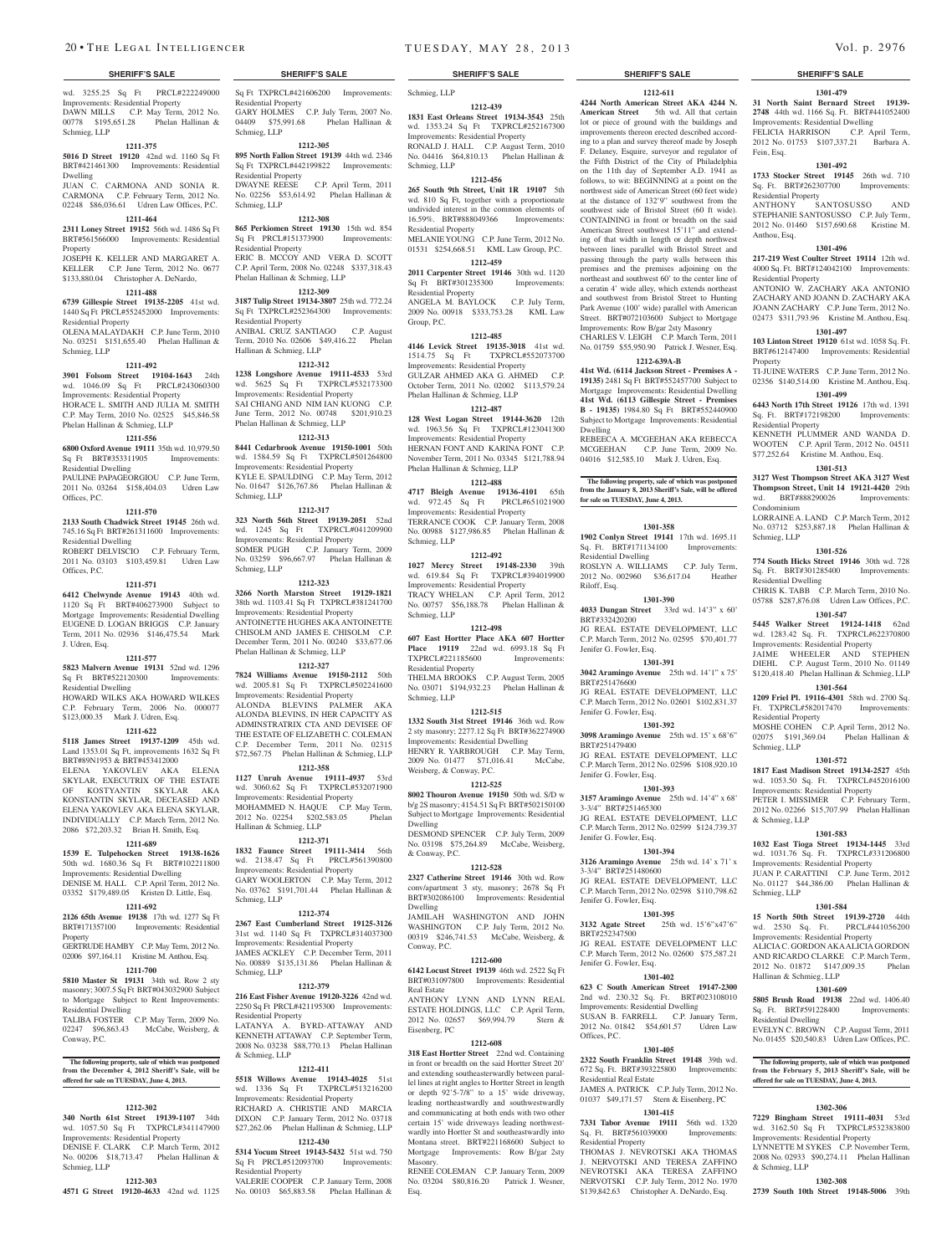wd. 1053.36 Sq ft PRCL#395245400 Improvements: Residential Property DONNA M. COMOROTE C.P. April Term, 2012 No. 01308 \$165,876.22 Phelan Hallinan & Schmieg, LLP

#### **1302-309**

**14 South 61st Street 19139-3007** 3rd wd. 1350.5 Sq Ft PRCL#031174300 Improvements: Residential Property MAUREEN CRUICKSHANK AND KENROY CRUICKSHANK C.P. July Term, 2012 No. 03184 \$62,330.96 Phelan Hallinan & Schmieg, LLP

#### **1302-312**

**9511 Tulip Street 19114-3011** 65th wd. 10,000 Sq Ft PRCL#652395700 Improvements: Residential Property

MICHAEL LECOMPTE C.P. January Term, 2012 No. 04201 \$283,260.44 Phelan Hallinan & Schmieg, LLP

#### **1302-313**

**7263 Mansfield Avenue 19138-1620** 10th wd. 1623.60 Sq Ft PRCL#102360700 Improvements: Residential Property HENRY HODGE, JR. AKA HENRY HODGE AND MILDRED J. HODGE C.P. July Term, 2012 No. 01980 \$68,268.00 Phelan Hallinan & Schmieg, LLP

#### **1302-314**

**1815 East Tulpehocken Street 19138-1210**  10th wd. 2451.69 Sq Ft PRCL#102219200 Improvements: Residential Property TAMARA L. WILLIAMS C.P. April Term, 2012 No. 03763 \$24,401.44 Phelan Hallinan & Schmieg, LLP

#### **1302-318**

**9217 Andover Road 19114-3818** 57th wd. 6000 Sq Ft PRCL#572281100 Improvements: Residential Property

PATRICK C. PARKINSON AND ANNA MARIE PARKINSON AKA ANNA M. ROSSELLI C.P. October Term, 2006 No. 04233 \$152,700.38 Phelan Hallinan & Schmieg, LLP

#### **1302-321**

**13009 Townsend Road, Unit L-2 19154- 1001** 66th wd. Together with the proportionate undivided interest in the Common Elements (as defined in such Declaration) of 1.159%. PRCL#888660489 Improvements: Condominium Unit

RANDI S. HORN C.P. April Term, 2012 No. 02543 \$139,291.14 Phelan Hallinan & Schmieg, LLP

### **1302-322**

**10867 Harrow Road 19154-3913** 66th wd. 1616.40 Sq Ft TXPRCL#662074800

Improvements: Residential Property LAURIE HORN C.P. May Term, 2012 No. 03675 \$235,668.34 Phelan Hallinan & Schmieg, LLP

#### **1302-325**

**12612 Ramer Road 19154** 66th wd. 2000 Sq Ft TXPRCL#663292300 Improvements:

Residential Property THOMAS A. NEELY AND CHRISTINA M. NEELY C.P. June Term, 2012 No. 03305 \$178,449.18 Phelan Hallinan & Schmieg, LLP

## **1302-328**

**616 Fountain Street 19128-2404** 21st wd. 4128 Sq Ft TXPRCL#213327528 Improvements: Residential Property VERNAL R. VADEN C.P. April Term, 2012

No. 00154 \$173,769.56 Phelan Hallinan & Schmieg, LLP

Sq Ft TXPRCL#351183500 Improvements:

#### **1302-331 863 Brill Street 19124-1005** 35th wd. 1067.50

Residential Property

Schmieg, LLP

Law Offices, P.C. **1302-360**

KIMEKA S. CREARY C.P. June Term, 2012 No. 03011 \$66,762.74 Phelan Hallinan & **4222 Levick Street 19135** 55th wd. 1279.03 Sq Ft BRT#55-2-075200 Subject To Rent Improvements: Residential Dwelling THERESA E. AUSTIN C.P. August Term, 2012 No. 02125 \$120,096.68 Udren Law

Residential Dwelling

Offices, P.C.

Offices, P.C.

## **1302-337**

**6298 Kindred Street 19149-2805** 54th wd. 2256 Sq Ft TXPRCL#541199500 Improvements: Residential Property PEDRO BENCOSME C.P. October Term, 2011 No. 04347 \$222,150.08 Phelan

#### Hallinan & Schmieg, LLP **1302-338**

**5722 Hunter Street 19131-3422** 4th wd. 971.52 Sq Ft TXPRCL#043194500 Improvements: Residential Property KEENAN GORDON C.P. May Term, 2012

No. 00259 \$50,222.27 Phelan Hallinan & Schmieg, LLP

## **1302-339**

**2981 Mercer Street 19134-4906** 25th wd. 997 Sq Ft TXPRCL#251266500 Improvements: Residential Property

MEGAN A. DUNBAR C.P. July Term, 2012 No. 01655 \$58,055.82 Phelan Hallinan & Schmieg, LLP

#### **1302-342**

**7011 Montague Street 19135-1703** 55th wd. 2283.30 Sq Ft TXPRCL#552304300 Improvements: Residential Property

**SHERIFF'S SALE SHERIFF'S SALE SHERIFF'S SALE SHERIFF'S SALE SHERIFF'S SALE**

PATRICIA A. BERGEY C.P. December Term, 2011 No. 00034 \$129,831.82 Phelan

**1302-343 7222 Hegerman Street 19135-1311** 65th wd. 1493.89 Sq Ft TXPRCL#651280000 Improvements: Residential Property HUBERT L. ADCOX AND GLADYS G. ADCOX C.P. November Term, 2011 No. 02676 \$73,098.52 Phelan Hallinan &

**1302-344 2442 West Turner Street AKA 2442 Turner Street 19121-2922** 29th wd. 790.87 Sq<br>Ft TXPRCL#291238300 Improvements:

CECIL GORDON AND SYLVIA GORDON C.P. November Term, 2011 No. 00772 \$63,560.84 Phelan Hallinan & Schmieg, LLP **1302-346 6641 Greenway Avenue 19142** 40th wd. 16' frontage x 62' depth OPA#403129600 Improvements: Residential Property HA T. LUU AKA HA THI LUU AND SOKHOM RITH C.P. October Term, 2009 No. 01011 \$68,974.80 Richard M. Squire &

**1302-348 6022 Duffield Street 19135** 62nd wd. 1755 Sq Ft BRT#622243400 Improvements:

HECTOR SANTIAGO C.P. November Term, 2010 No. 0420 \$97,050.58 Scott A. Dietterick, Esq., Kimberly A. Bonner, Esq., Joel A. Ackerman, Esq., Ashleigh L. Marin, Esq., Ralph M. Salvia, Esq., Jaime R. Ackerman, Esq., Zucker, Goldberg & Ackerman, LLC **1302-349 2129 South 19th Street 19145** 48th wd. 1140 Sq Ft BRT#481282800 Improvements:

CAROLYN HUMPHRIES C.P. September Term, 2011 No. 0931 \$130,700.03 Scott A. Dietterick, Esq., Kimberly A. Bonner, Esq., Joel A. Ackerman, Esq., Ashleigh L. Marin, Esq., Ralph M. Salvia, Esq., Jaime R. Ackerman, Esq., Zucker, Goldberg & Ackerman, LLC MARIA C. POTITO C.P. June Term, 2012 No. 02600 \$51,532.55 Udren Law Offices, P.C. AND VICKI J. CUMMINGS C.P. December Term, 2009 No. 03358 \$171,709.97 Mark

**1302-352 5124 Woodbine Avenue 19131** 52nd wd. 2870 Sq Ft BRT#521182400 Improvements:

NAEEMAH SULUKI (MORTGAGOR) AND NAEEMAH T. SULUKI 2005 REVOCABLE AGREEMENT OF TRUST (REAL OWNER) C.P. August Term, 2012 No. 0180 \$362,118.48

**1302-356 2615 Almond Street 19125** 31st wd. (formerly part of the 18th wd.) 624 Sq Ft BRT#312090400 Subject To Rent Improvements: Residential

ROCHELLE PORTER C.P. February Term, 2012 No. 03813 \$157,823.49 Udren Law

**1302-358 7241 Kindred Street 19149** 54th wd. 1534.72 Sq Ft BRT#54-2-294200 Subject To Rent Improvements: Residential Dwelling DEBRA RUTIZER AND JEFFREY RUTIZER AKA JEFFREY S. RUTIZER C.P. September Term, 2012 No. 01569 \$154,590.42 Udren

**1302-362 3154 Friendship Street 19149** 55th wd. 1714.65 Sq Ft BRT#551405000 Subject To Rent Improvements: Residential Dwelling J. SCOTT CUMMINGS AND VICKI J. CUMMINGS C.P. December Term, 2009 No. 03358 \$171,709.97 Mark J. Udren, Esq. **1302-365 3767 South Hereford Lane 19114** 58th wd. 1894.36 Sq Ft BRT#661271800 Subject To Rent Improvements: Residential Dwelling DAVID H. ADAMS C.P. April Term, 2012 No. 00348 \$134,589.43 Udren Law Offices, P.C. **1302-366 548 West Clapier Street 19144** 13th wd. 2534.40 Sq Ft BRT#13-3-061000 Subject to Mortgage Subject To Rent Improvements:

MICHAEL B. CASE C.P. September Term, 2012 No. 00482 \$63,871.56 Udren Law

**1302-367 2822 Narcissus Road 19154** 66th wd. 6000

Hallinan & Schmieg, LLP

Ft TXPRCL#291238300 Residential Property

Schmieg, LLP

Associates, LLC

Residential Property

Residential Property

J. Udren, Esq.

Dwelling

Offices, P.C.

Residential Property

Christopher A. DeNardo, Esq.

Sq Ft BRT#66-2-513100 Subject To Rent Improvements: Residential Dwelling JENNIFER A. ABBAMONDI C.P. March Term, 2012 No. 01320 \$331,794.08 Udren Law Offices, P.C.

#### **1302-368**

**638 West Park Lane 19144** 21st wd. 4095 Sq Ft BRT#21-3-0998-00 Subject To Rent Improvements: Residential Dwelling MERVIN CONNER, JR. C.P. September Term, 2012 No. 00838 \$242,387.68 Udren Law Offices, P.C.

#### **1302-369**

**5327 Kershaw Street 19131** 44th wd. 1131 Sq Ft BRT#73 N7-185 Subject To Rent Improvements: Residential Dwelling MICHAEL WHITE AKA MICHAEL T. WHITE C.P. September Term, 2012 No. 00845 \$77,374.84 Udren Law Offices, P.C.

## **1302-374**

**843 North 66th Street** 34th wd. Situate on the east side of 68th Street at the distance of 321 feet 5-7/8 inches northward from the north side of Lansdowne Avenue Subject to Mortgage Improvements: Row 2sty, Masonry ANGELA M. ROBINSON C.P. January Term, 2012 No. 02327 \$102,089.12 Chandra M. Arkema, Esq.

#### **1302-376**

**1419 East Susquehanna Avenue 19125**  18th wd. 2221.92 Sq Ft BRT#181252600 Improvements: Residential Property JOHN GENTNER AND LISA GENTNER AKA LISA GENTER C.P. March Term, 2012 No. 02024 \$282,519.92 KML Law Group, P.C.

#### **1302-384**

**401 66th Avenue 19126** 61st wd. 2419.80 Sq Ft BRT#611410100 Improvements: Residential Property ANTHONY BIAS AKA ANTHONY W. BIAS C.P. February Term, 2010 No. 01233 \$135,629.71 KML Law Group, P.C.

#### **1302-386**

**656 North Union Street 19104** 24th wd. 1830 Sq Ft BRT#242237800 Improvements: Residential Real Estate GAIL O. COATES C.P. February Term, 2012

No. 03767 \$10,489.89 Stern & Eisenberg, PC **1302-387**

**2103 East Ontario Street 19134** 45th wd. 1430 Sq Ft BRT#452086800 Improvements: Residential Property GENEVIEVE RYNKIEWICZ AND STANLEY A. RYNKIEWICZ, JR. C.P. May Term, 2012 No. 2365 \$89,420.91 Christopher A. DeNardo, Esq.

#### **1302-388**

**4597 Penhurst Street 19124** 42nd wd. 800 Sq Ft BRT#421617600 Improvements: Residential Property

MARIA NUNEZ C.P. August Term, 2011 No. 0347 \$92,245.35 Christopher A. DeNardo, Esq. **1302-390**

**6138 North 7th Street 19120** 61st wd. 1431 Sq Ft BRT#61-1153500 Improvements:

Residential Dwelling HORATIUS V. JIWANMALL AKA HORATIUS VICTOR JIWANMALL C.P. May Term, 2012 No. 02725 \$107,858.75 Gregory Javardian, Esq.; Powers, Kirn & Javardian, LLC

### **1302-396**

**227 E. Elkhart Street 19134-2807** 7th wd. (formerly part of 33rd wd.) 609 Sq Ft PRCL#071263800 Improvements: Residential Property

JULIA BAEZ CARMONA AND CARMEN M. GARCIA C.P. April Term, 2012 No. 01655 \$66,813.52 Phelan Hallinan & Schmieg, LLP **1302-402**

**6139 Walker Street 19135-3525** 55th wd. 1522 Sq ft TXPRCL#552322600 Improvements: Residential Property ELEANOR FISHER AND JOHN J. MARTINO

C.P. August Term, 2011 No. 03930 \$62,472.65 Phelan Hallinan & Schmieg, LLP

#### **1302-405**

**2448 North Douglas Street 19132-3318**  28th wd. 756.50 Sq Ft TXPRCL#282227800 Improvements: Residential Property GEORGE KNIGHT IN HIS CAPACITY AS HEIR OF DAVID THOMAS KNIGHT, DECEASED; RASHEB KNIGHT, IN HIS CAPACITY AS HEIR OF DAVID THOMAS KNIGHT, DECEASED; UNKNOWN HEIRS, SUCCESSORS, ASSIGNS, AND ALL PERSONS, FIRMS, OR ASSOCIATIONS CLAIMING RIGHT, TITLE OR INTEREST FROM OR UNDER DAVID THOMAS KNIGHT, DECEASED. C.P. April Term, 2012 No. 03769 \$73,020.43 Phelan Hallinan & Schmieg, LLP

## **1302-410**

**4429 Teesdale Street 19136-4009** 41st wd. 1520 Sq Ft PRCL#412104400 Improvements: Residential Property BRIAN S. STEVIO C.P. December Term,

2011 No. 02322 \$137,460.59 Phelan Hallinan & Schmieg, LLP

**1302-412 1325 South Mole Street 19146-4833**  36th wd. 553.42 Sq Ft PRCL#365094400 Improvements: Residential Property ROBERT MITCHELL C.P. March Term, 2012 No. 00020 \$132,610.83 Phelan Hallinan & Schmieg, LLP

#### **1302-413**

**7865 Provident Road AKA 7865 Provident Street 19150-1322** 50th wd. 1320 Sq Ft PRCL#501185300 Improvements: Residential \$40,815.69 Phelan Hallinan & Schmieg, LLP **2613 Maxwell Street 19152-1516** 57th wd. 2250 Sq Ft PRCL#571134100 Improvements:

MAXINE GORDON C.P. January Term, 2008 No. 02121 \$110,819.01 Phelan Hallinan &

**1302-454 2654 Carroll Street AKA 2654 South Carroll Street 19142-2115** 40th wd. 1256 Sq Ft PRCL#406112500 Improvements:

STEVEN B. BROWN AKA STEPHEN BROWN C.P. June Term, 2012 No. 01368

**1302-456**

ELIZABETH MARANDOLA C.P. December Term, 2011 No. 03649 \$159,842.02 Phelan

**1302-457 4827 North 9th Street 19141-3923** 49th wd. 1496 Sq Ft PRCL#491280900 Improvements:

JEFFREY VOGEL AND VICTORIA VOGEL AKA VICKI VOGEL C.P. March Term, 2012 No. 01209 \$54,259.88 Phelan Hallinan &

**1302-458 5244 Jackson Street 19124-1548** 62nd wd. 3000 Sq Ft PRCL#622398000 Improvements:

BARBARA MCLAUGHLIN C.P. October Term, 2011 No. 02428 \$147,438.35 Phelan

**1302-460 6740 Dorel Street 19142-2607** 40th wd. 1137.50 Sq Ft PRCL#406351000 Improvements: Residential Property JENA THOMAS C.P. April Term, 2012 No. 01948 \$77,116.17 Phelan Hallinan &

**1302-461 4823 North 5th Street 19120-4124** 42nd wd. 1408 Sq Ft PRCL#422499300 Improvements:

JAMILLA N. ATWELL C.P. March Term, 2012 No. 01555 \$65,510.07 Phelan Hallinan

**1302-465 6520 Bobolink Place 19142-3328** 40th wd. 2569 Sq Ft PRCL#406567911 Improvements:

JEFFREY A. BOLTON, IN HIS CAPACITY AS EXECUTOR AND DEVISEE OF THE ESTATE OF RICHARD DIX BOLTON C.P. January Term, 2011 No. 02704 \$130,257.73

**1302-469 1114 North 65th Street 19151-3113** 34th wd. 2777 Sq Ft PRCL#344313200 Improvements:

PAMELA D. CRAWLEY C.P. February Term, 2010 No. 03371 \$48,954.05 Phelan Hallinan

**1302-470 1933 South 9th Street 19148-2363** 39th wd. 960 Sq Ft PRCL#393409000 Improvements:

TERRY CAMPIONE AND NICHOLAS C. CAMPIONE C.P. November Term, 2009 No. 00033 \$66,275.98 Phelan Hallinan &

**1302-482 1314 Narragansett Street 19138** 59th wd. 1065 Sq Ft BRT#591144200 Improvements:

JUSTIN L. ALSTON C.P. December Term, 2011 No. 01650 \$72,379.70 KML Law

**1302-483 4054 East Cheltenham Avenue 19124**  62nd wd. 1448 Sq Ft BRT#622159320 Improvements: Residential Property TIMOTHY BOWIE C.P. November Term, 2008 No. 01141 \$188,599.63 KML Law

**1302-485 4634 Ella Street 19120** 42nd wd. 1384.17 Sq Ft BRT#421303800 Improvements:

RENATA R. ASHBY AND DERRICK BAINE C.P. August Term, 2012 No. 01740 \$84,994.99

**1302-496 7309 Drexel Road 19151** 34th wd. 1466.12 Sq ft BRT#34-4-1486-00 Improvements:

ANDRE SHULER C.P. September Term, 2010 No. 003802 \$131,210.50 Heather

Phelan Hallinan & Schmieg, LLP **1302-467 670 Adams Avenue 19120-2112** 35th

wd. 1700.84 Sq Ft Improvements: Residential Property JOSE HERNANDEZ C.P. January Term, 2012 No. 04903 \$124,142.60 Phelan Hallinan &

Schmieg, LLP

Residential Property

& Schmieg, LLP

Residential Property

Residential Property

Schmieg, LLP

Group, P.C.

Group, P.C.

Residential Property

KML Law Group, P.C.

Residential Dwelling

Riloff, Esq.

Schmieg, LLP

Residential Property

Residential Property

Residential Property

Schmieg, LLP

Residential Property

Schmieg, LLP

Residential Property

& Schmieg, LLP

Residential Property

Hallinan & Schmieg, LLP

Hallinan & Schmieg, LLP

Property KAIGH JOHNSON AKA KAY BOBO, IN HER CAPACITY A HEIR OF YVONNE BOBO, DECEASED UNKNOWN HEIRS, SUCCESSORS, ASSIGNS, AND ALL PERSONS, FIRMS, OR ASSOCIATIONS CLAIMING RIGHT, TITLE, OR INTEREST FROM OR UNDER YVONNE BOBO, DECEASED. C.P. December Term, 2011 No. 02634 \$82,572.59 Phelan Hallinan & Schmieg, LLP

#### **1302-414**

**5946 Webster Street 19143-2414** 3rd wd. 1640.31 Sq Ft TXPRCL#033032100 Improvements: Residential Property FRANCES BRINSON AND EMANUEL BRINSON C.P. March Term, 2012 No. 02142 \$87,791.26 Phelan Hallinan & Schmieg, LLP **1302-415**

#### **227 Benner Street 19111-5901** 35th wd. 2808

Sq. Ft. PRCL#352163100 Improvements: Residential Property BULENT SARIKAYA AND MARJORIE SARIKAYA C.P. July Term, 2012 No. 00671 \$105,715.60 Phelan Hallinan & Schmieg, LLP

#### **1302-417**

**6226 N Camac St AKA 6230 N Camac St 19141-3350** 49th wd. 3192 Sq Ft PRCL#493190000 Improvements: Residential Property ERIC HODGE AND SYDELLA HODGE C.P. March Term, 2012 No. 02133 \$124,692.98

Phelan Hallinan & Schmieg, LLP **1302-419**

## **3991 Lankenau Avenue AKA 3991 Lankenau**

**Street 19131-2808** 52nd wd. 2480 Sq Ft PRCL#521438500 Improvements: Apartment Units KELLY M. COTTLE C.P. November Term,

2011 No. 02203 \$206,573.63 Phelan Hallinan & Schmieg, LLP

## **1302-422**

**5313 Walnut Street 19139** 60th wd. 2786.56 Sq Ft; row 2sty, masonry BRT#603023300 Improvements: Residential Dwelling ARNETT ARTHUR WOODALL AKA ARNETT A. WOODALL C.P. April Term, 2009 No. 00107 \$68,616.46 McCabe, Weisberg & Conway, P.C.

## **1302-442**

**7321 Malvern Avenue 19151-2210** 34th wd. 1480 Sq Ft PRCL#344089000 Improvements: Residential Property ORA ANN JONES C.P. July Term, 2012 No. 01842 \$116,618.28 Phelan Hallinan & Schmieg, LLP

**1302-443**

**5639 North American Street 19120-2325**  61st wd. 1885 Sq Ft PRCL#612402600 Improvements: Residential Property THELMA JENNINGS C.P. June Term, 2012 No. 03493 \$53,433.38 Phelan Hallinan & Schmieg, LLP

## **1302-447**

**2720 Cambridge Street 19130-1207**  29th wd. 612.48 Sq Ft PRCL#292010200 Improvements: Residential Property JOSE RIVERA AND PAULA RIVERA C.P. March Term, 2010 No. 00464 \$223,355.13 Phelan Hallinan & Schmieg, LLP

#### **1302-449 13054 Townsend Road, Unit J-4 19154-1001**

26th wd. Being desingated on said Declaration Plan as Unit No. J-4, as more fully described in such Declaration Plan and Declaration, together with the proportionate undivided interest in the Common Elements (as defined in such Declaration) of 1.159%. PRCL#888660135 Improvements: Condominium Unit CHERYL E. YATES, DEBORAH L. SO MICHAEL G. THOMPSON AND DENISE L. MOORE C.P. June Term, 2008 No. 05168 \$59,070.96 Phelan Hallinan & Schmieg, LLP

#### **1302-451**

**217 East Duncannon Avenue 19120-3512**  42nd wd. 1480.96 Sq Ft PRCL#421182600 Improvements: Residential Property BETTYANN SUMILANG C.P. July Term, 2012 No. 03955 \$97,351.67 Phelan Hallinan & Schmieg, LLP

**5453 Lebanon Street 19131** 52nd wd. 1600

#### **1302-453**

Sq Ft PRCL#522080500 Residential Property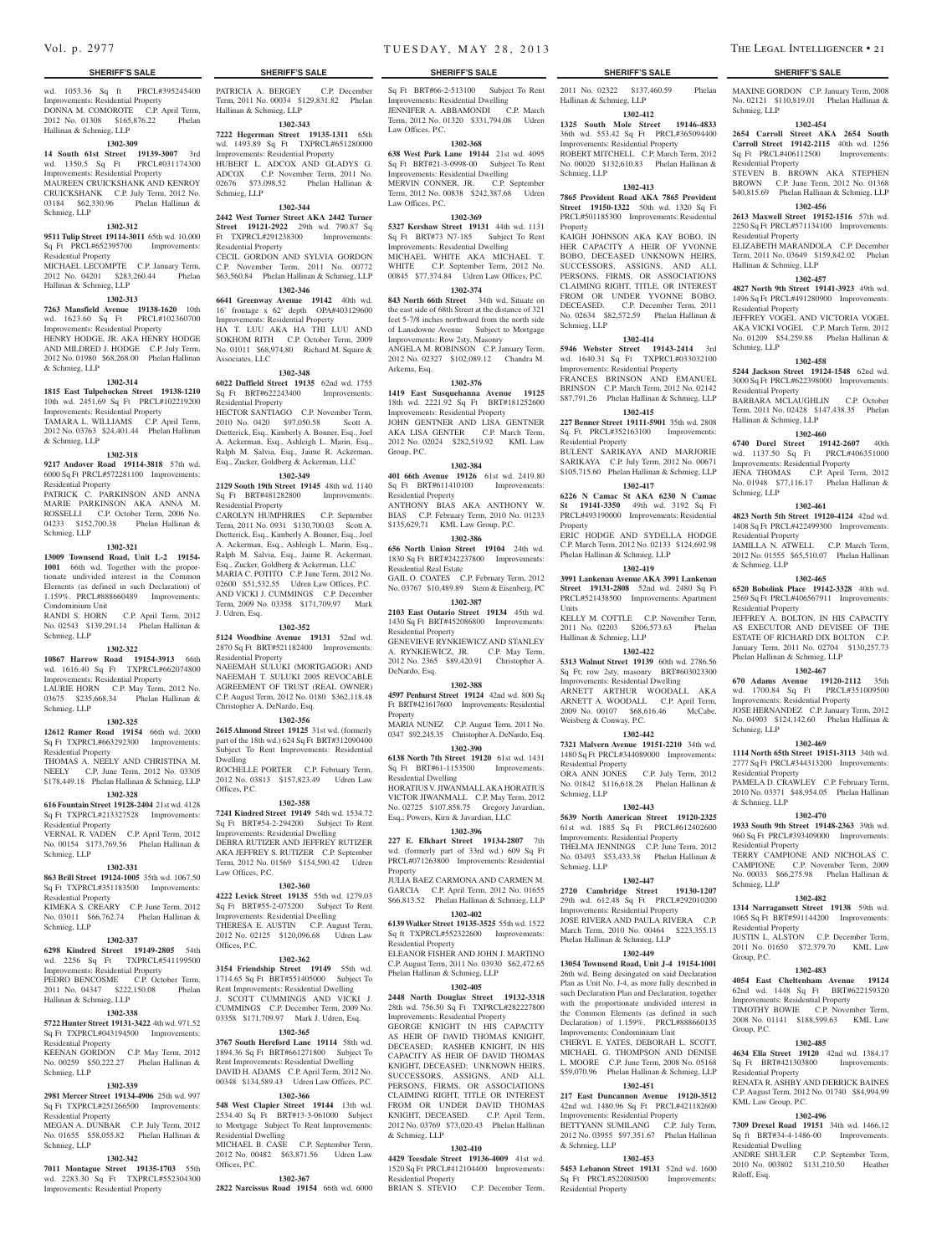#### **1302-506 3734 Palisades Drive 19129** 38th wd. 5659 Sq Ft BRT#383300070 Improvements: Residential Property

SHEARISE WEBB C.P. January Term, 2012 No. 02425 \$140,725.72 KML Law Group, P.C.

## **1302-511**

**2054 Margaret Street 19124** 23rd wd. 1126.7 Sq Ft BRT#23-2152900 Improvements: Residential Dwelling

#### CHRISTOPHER O. ALOMAJA C.P. June Term, 2012 No. 01872 \$64,624.96 Gregory Javardian, Esq.; Powers, Kirn & Javardian, LLC

### **1302-518**

**627 South 49th Street 19151** 46th wd. Land area 2185 Sq ft, improvement area 2808 Sq Ft BRT#881711300 Subject to Mortgage Subject To Rent Unknown Improvements: Single Family Row And Twin JOHN C. POINTON AND MATTHEW V. POINTON, 627 S. 49TH STREET, PHILADELPHIA, PA 19151 C.P. April Term, 2012 No. 04096 \$284,406.48 Mark Pfeiffer, Esq.; Buchanan Ingersoll & Rooney, PC

#### **1302-521**

**4707 Frankford Avenue 19124** 23rd wd. 1574.28 Sq Ft BRT#871112250 Improvements: Commercial Real Estate INDRAWATIE PERMESARDIAN AND TARIQ ADHAM C.P. July Term, 2012 No. 02356 \$108,282.24 Stern & Eisenberg, PC

#### **1302-522**

**7353 N. 19th Street 19126** 10th wd. (formerly part of the 42nd wd.) 1320 Sq Ft BRT#101117300 Improvements: Residential Real Estate

BETTY DEAN GEATHERS BROWN C.P. September Term, 2012 No. 01573 \$146,776.45 Stern & Eisenberg, PC

## **1302-524**

**1935 East Pacific Street 19134** 45th wd. 1260 Sq Ft BRT#452172900 Improvements: Residential Property

VALERIE P. WASHINGTON C.P. January Term, 2004 No. 003311 \$40,927.64 Christopher A. DeNardo, Esq.

#### **1302-538**

**7237 Sommers Road 19138** 50th wd. (formerly part of the 42nd wd.) 1872.59 Sq Ft BRT#501325600 Improvements: Residential Real Estate

TRINA DORAM AND TRINA DORAM, ADMINISTRATOR OF THE ESTATE OF SANDRA JEFFERSON AKA SONIA JEFFERSON C.P. August Term, 2012 No. 01601 \$112,812.10 Stern & Eisenberg, PC

#### **1302-542**

**6346 Grays Avenue 19142** 40th wd. 1050 Sq Ft BRT#402162300 Residential Property

JEN TAY S. HOLMAN C.P. August Term, 2007 No. 000586 \$59,143.39 KML Law Group, P.C.

#### **1302-547**

**633 East Wishart Avenue** 23rd wd. 700 Sq Ft BRT#331029100 Improvements: Residential Dwelling

JAY M. BROWN, IR AND BARBARA ANN BROWN C.P. January Term, 2012 No. 04842 \$60,259.08 Gregory Javardian, Esq.

## **1302-557**

**2354 East Clearfield Street 1934-4445** 25th wd. 1041.08 Sq Ft TXPRCL#251107000 Improvements: Residential Property DONNA MARIE GALSON C.P. July Term,

2012 No. 01841 \$88,278.65 Phelan Hallinan & Schmieg, LLP **1302-558**

### **1435 North Hollywood Street 19121-3606**  29th wd. 755.25 Sq Ft PRCL#3292247600 Improvements: Residential Property

ABIOSE K. MIDDLETON-HEWITT C.P. September Term, 2010 No. 03755 \$76,783.55 Phelan Hallinan & Schmieg, LLP

### **1302-559**

**238 Durham Street AKA 238 East Durham Street 19119-1824** 22nd wd. 2015.92 Sq Ft TXPRCL#222155300 Improvements:

## Residential Property

THERESA KELLOGG C.P. July Term, 2012 No. 02525 \$152,728.71 Phelan Hallinan & Schmieg, LLP

## **1302-564**

**2023 East Cambria Street 19134-4003**  25th wd. 1240 Sq Ft PRCL#252102900 Improvements: Residential Property BORIS SKYLAR C.P. October Term, 2011 No. 04323 \$74,499.65 Phelan Hallinan & Schmieg, LLP

#### **1302-566**

**2029 Dickinson Street 19146-4515** 36th wd. 245.23 Sq Ft PRCL#363044900 Improvements: Residential Property GARDNER GLENN C.P. June Term, 2012 No. 02859 \$148,782.74 Phelan Hallinan & Schmieg, LLP

**1302-567 449 Slocum Street AKA 449 East Sloucm Street 19119-1946** 22nd wd. 1875 Sq Ft PRCL#222059200 Improvements: Residential Property KATHLEEN F. LEWIS AND AARON

## LEWIS C.P. February Term, 2012 No. 01653 \$153,853.37 Phelan Hallinan & Schmieg, LLP **1302-568**

**6714 Linmore Avenue 19142-1807** 40th wd. 848 Sq Ft PRCL#403183000 Improvements: Residential Property

SHEILA A. WITHERSPOON AKA SHEILA A. PODEN C.P. April Term, 2010 No. 02074 \$30,646.11 Phelan Hallinan & Schmieg, LLP **1302-572**

#### **2826 Bridge Street 19137-1810** 45th wd. 1921.57 Sq Ft PRCL#453155800 Improvements: Residential Property ROSEMARY MCAVINEY C.P. August Term, 2012 No. 01895 \$108,896.81 Phelan

Hallinan & Schmieg, LLP **1302-573**

**3634 Edgemont Street 19134-5507** 45th wd. 1327.18 Sq Ft PRCL#451224500 Improvements: Residential Property C.P. July Term, 2012 No. 01983 \$186,444.47

## Phelan Hallinan & Schmieg, LLP

**1302-574 142 Linton Street 19120-1932** 61st wd. 1037.40 Sq Ft TXPRCL#612135800 Improvements: Residential Property DEBBIE MCKEIVER, HEIR OF RONALD T. MCKEIVER, SR., DECEASED; NICOLE MCKEIVER HILL, HEIR OF RONALD T. MCKEIVER, SR. DECEASED; ERNEST CHRISTOPHER MCKEIVER, HEIR OF RONALD T. MCKEIVER, SR., DECEASED; RONALD T. MCKEIVER, JR., HEIR OF RONALD T. MCKEIVER, SR., DECEASED; KEVIN MCKEIVER, HEIR OF RONALD T. MCKEIVER, SR., DECEASED; CURTIS MCKEIVER, HEIR OF RONALDT. MCKEIVER, SR., DECEASED, MICHELE MCKEIVER, HEIR OF RONALD T. MCKEIVER, SR,. DECEASED; UNKNOWN HEIRS, SUCCESSORS, ASSIGNS, AND ALL PERSONS, FIRMS, OR ASSOCIATIONS CLAIMING RIGHT, TITLE OR INTEREST FROM OR UNDER RONALD T. MCKEIVER, SR., DECEASED C.P. April Term, 2009 No. 00214 \$58,293.99 Phelan Hallinan & Schmieg, LLP

### **1302-575**

**9301 Alton Street 19115-3701** 63rd wd. 15150 Sq Ft PRCL#632311300 Improvements: Residential Property ROBERT OWEN WHITE AKA ROBERT O WHITE C.P. August Term, 2009 No. 00898

\$367,491.19 Phelan Hallinan & Schmieg,

## **1302-576**

LLP

**1633 North 59th Street 19151-3939** 4th wd. 2030 Sq Ft PRCL#043307200 Improvements: Residential Property TERESA M. MILLER C.P. July Term, 2012 No. 02851 \$28,816.08 Phelan Hallinan & Schmieg, LLP

#### **1302-587**

**5017 Walnut Street 19139** 60th wd. 1872.00 Sq Ft OPA#602043200 Improvements: Residential Property ANDREA N. TILGHMAN AKA ANDREA N. FORD TILGHMAN C.P. Septemer Term, 2010 No. 1063 \$304,863.62 Lauren Berschler Karl, Esq.

### **1302-589**

**5563 Loretto Avenue 19124** 35th wd. 1431.90 Sq Ft OPA#351399200 PEDRO LOPEZ AKA PEDRO LOPEZ CRUZ, DAN LOPEZ, AND SUSANA ACEVEDO LOPEZ C.P. August Term, 2010 No. 637 \$96,603.76 Lauren Berschler Karl, Esq.

#### **1302-596**

**2228 South 5th Street 19148-5730** 39th wd. 928 Sq Ft PRCL#392290700 Improvements: Residential Property ROBERT OGLE C.P. August Term, 2010 No. 03763 \$164,117.84 Phelan Hallinan & Schmieg, LLP

#### **1302-618**

**5308 Willows Avenue 19143** 51st wd. 1232 Sq Ft BRT#51-1119100 Subject to Mortgage Improvements: Residential Dwelling

RODNEY SETH ROBERSON C.P. August Term, 2012 No. 01900 \$75,051.81 Gregory Javardian, Esq.; Powers, Kirn & Javardian, LLC **1302-619**

## **1530 Devereaux Avenue 19149** 54th wd.

1356.3 Sq Ft BRT#54-1058900 Improvements: Residential Dwelling QUI XIN PENG AND HIU LING HO C.P. July Term, 2012 No. 02327 \$63,037.01 Gregory Javardian, Esq.; Powers, Kirn & Javardian, LLC

#### **1302-621**

**2853-55 Kensington Avenue 19134** 25th wd. front 36.10'; depth 71.90' OPA#252575505 Improvements: 3523 Sq Ft; 2sty, 8 Units IVAN RIOS & ASHLEY GONZALES C.P.

**8242 Fayette Street 19150** 50th wd. 1266

Improvements: Gas Station

### **SHERIFF'S SALE SHERIFF'S SALE SHERIFF'S SALE SHERIFF'S SALE SHERIFF'S SALE**

August Term, 2012 No. 03548 \$221,736.56 Thomas D. Bielli, Esq., Daniel Patrick Murray, Esq.; O'Kelly Ernst Bielli & Wallen, LLC **1302-626 3305 North 16th Street 19140** 11th wd. 6420 sq ft; semi/det 3sty masonry BRT#112195100 Subject to Mortgage Improvements: Residential

CELESTE D. ROBERTS-RUFFIN, CO-EXECUTRIX OF THE ESTATE OF ARLENE ALBRITTON AND BRIGITTE GARVIN JOHNSON, CO-EXECUTRIX OF THE ESTATE OF ARLENE ALBRITTON C.P. October Term, 2011 No. 04193 \$89,332.45 McCabe, Weisberg & Conway, P.C. **1302-633 2024 Upland Way 203R 19131** 34th wd. 1325 Sq Ft, res condo 3+ sty loft BRT#888340056 Subject to Rent Improvements: Condominium KERRI A. KONIK AKA KERRI KONIK C.P. June Term, 2012 No. 03110 \$296,522.87 McCabe, Weisberg & Conway, P.C. **1302-636 2531 South Fairhill Street 19148** 39th wd. 1672 Sq Ft; row 2sty, masonry BRT#392314100 Improvements: Residential Dwelling RAFEEQ SMITH, ONLY KNOWN SURVIVING HEIR OF KIM GLADDEN AKA KIM N. GLADDEN AKA KIMBERLY GLADDEN, DECEASED MORTGAGOR AND REAL OWNER AND UNKNOWN SURVIVING HIERS OF KIM GLADDEN AKA KIM N. GLADDEN AKA KIMBERLY GLADDEN, DECEASED MORTGAGOR AND REAL OWNER. C.P. June Term, 2009 No. 04204 \$107,481.08 McCabe, Weisberg

Dwelling

& Conway, P.C.

Dwelling

Property

A. DeNardo, Esq.

Residential Property

 $R$ esidential Property

Dwelling

Sq Ft BRT#41-1291100 Residential Dwelling

Gregory Javardian, Esq.

**1302-638 2345 S Chadwick Street 19145** 26th wd. 1690 Sq Ft; row 2sty, masonry BRT#261316500 Improvements: Residential Dwelling UNITED STATES OF AMERICA AND FRANCES D. PRICE AKA FRANCES PRICE C.P. June Term, 2010 No. 02715 \$233,446.77 McCabe, Weisberg & Conway, P.C. **1302-646 5129 Valley Street 19124** 62nd wd. 2281.62 Sq Ft; Row b/gar, 1sty, masonry BRT#622331900 Improvements: Residential Dwelling DEBORA TAYLOR, EXECUTRIX OF THE ESTATE OF DONALD E. MCEACHIN, DECEASED MORTGAGOR AND REAL OWNER C.P. March Term, 2012 No. 01125 \$104,651.30 McCabe, Weisberg & Conway, P.C. **1302-656 6220 N. Bouvier Street** 50th wd. 988.35 Sq ft BRT#172227500 Improvements: Residential

REGINA KITCHEN AND JOHN MOSLEY C.P. October Term, 2009 No. 02493 \$82,424.80

**1302-657 2340 East Hazzard Road AKA 2340 East Hazzard Street 19125** 31st wd. 997 Sq Ft OPA#314111200 Improvements: Residential

CHRISTOPHER STORY C.P. April Term, 2009 No. 003565 \$144,870.32 Christopher

**1302-658 7355 Rockwell Avenue 19111** 63rd wd. 1609 Sq Ft BRT#631112311 Improvements:

JOSE VAZQUEZ C.P. July Term, 2012 No. 4665 \$171,372.31 Christopher A. DeNardo, Esq. **1302-663 3018 West Harper Street 19130** 29th wd. 812 Sq Ft BRT#292173500 Improvements:

SALVATORE LICASTRI AKA SALVATORE P. LICASTRI C.P. May Term, 2012 No. 02178 \$239,893.60 KML Law Group, P.C. **1302-688 6216 Torresdale Avenue 19135** 41st wd. 2491.6<br>
Sq Ft BRT#41-1291100 Improvements:

CHARLES B. HOWARD AND APRIL K. HOWARD C.P. January Term, 2012 No. 003280 \$174,948.53 Gregory Javardian, Esq.; Powers, Kirn & Javardian, LLC **1302-698 4325 North 7th Street 19140** 43rd wd. 833.00 Sq Ft BRT#123N 7-167 Subject to Mo Subject To Rent Improvements: Residential

HECTOR GUZMAN AND JOSEFA N. ROSADO C.P. August Term, 2012 No. 01513 \$52,143.04 Udren Law Offices, P.C. **1302-708 7601-7615 Frankford Avenue** 10465 Sq Ft BRT#882746000 Subject to Mortgage

CHARAN KAUR AND PRINCE FUEL COMPANY C.P. March Term, 2011 No. 2719 \$647,271.41 Gregory Javardian, Esq. **1302-712**

Sq Ft BRT#502293700 Improvements: Residential Property NANCY M. FITZHUGH C.P. August Term, 2012 No. 0550 \$138,601.95 Christopher A. DeNardo, Esq.

A. JOHNSON C.P. August Term, 2010 No. 04886 \$147,835.40 McCabe, Weisberg, &

**1303-379 5634 BaltimoreAvenue 19143** 51st wd. (formerly 40th wd.) 1600 Sq Ft BRT#513057600 Subject To Rent Improvements: Residential

JOSEPH EDWARDS, SR. C.P. May Term, 2010 No. 04590 \$71,396.28 Udren Law

**1303-481 3697 Morrell Avenue, Unit D 19114-1945**  66th wd. 4230 Sq Ft PRCL #661146215 Improvements: Residential Property GERARD J. SCHMIDT AKA GERARD SCHMIDT C.P. June Term, 2011 No. 00216 \$299,870.90 Phelan Hallinan, LLP **1303-385 7367 Rugby Street 19138** 10th wd. 1323.07 Sq Ft BRT#102466300 Subject to Mortgage Subject To Rent Improvements: Residential

SAUNJA JOHNSON C.P. December Term, 2003 No. 003512 \$84,097.74 Mark J.

**1303-390 5442 Norfolk Street 19143** 46th wd. 900.00 Sq Ft BRT#463126800 Subject To Rent Improvements: Residential Dwelling MICHAEL GATES AKA MICHAEL J. GATES AND SANDRA GATES AKA SANDRA N. GATES C.P. July Term, 2012 No. 02076 \$44,331.77 Udren Law Offices, P.C. **1303-398 2307 Faunce Street 19152** 35th wd. 3049.77 Sq Ft BRT#561416800 Subject To Rent Improvements: Residential Dwelling JAMIL A. AJAJ C.P. March Term, 2011 No. 02465 \$167,184.54 Udren Law Offices, P.C. **1303-401 1800 Lansing Street 19111** 56th wd. (part of the 36th wd.) 2812.50 Sq Ft BRT#5614690000 Subject To Rent Improvements: Residential

BERNOCCO, KEITH

PATTERSON AND MARGARET PATTERSON C.P. April Term, 2012 No. 01079 \$154,845.29 Udren Law Offices, P.C. **1303-415 2106 Kater Street 19146-1215** 30th wd. 605.06 Sq Ft PRCL #302014200 Improvements:

SEAN O'NEILL AND EILEEN O'NEILL C.P. September Term, 2011 No. 02130 \$272,582.95

**1303-419 4147 North Fairhill Street 19140-2634**  43rd wd. 882 Sq Ft PRCL #433244200 Improvements: Residential Property KEVIN MURRAY AND LATISHA S. MURRAY C.P. February Term, 2012 No. 03586 \$25,605.50 Phelan Hallinan, LLP **1303-420 2824 Brighton Place 19149-1417** 55th wd. 1860 Sq Ft PRCL #551346006 Improvements:

HOLLIS SEABROOKS, JR. C.P. March Term, 2012 No. 03572 \$75,699.97 Phelan

**1303-421 6314 Battersby Street 19149-3122** 55th wd. 1257.41 Sq Ft PRCL #551536100 Improvements: Residential Property CHRISTINA QUIGLEY AND DENNIS QUIGLEY C.P. December Term, 2011 No. 00894 \$146,765.18 Phelan Hallinan, LLP **1303-428 613 South Clarion Street 19147-1813** 2nd wd. 779 Sq Ft PRCL #023288335 Improvements:

RYAN FORMAN C.P. July Term, 2010 No. 03440 \$153,684.80 Phelan Hallinan, LLP **1303-438 6412 Marsden Street 19135-2707** 41st wd. 1784.70 Sq Ft PRCL #411254800 Improvements: Residential Property MARCO SANCHEZ C.P. September Term, 2011 No. 03771 \$178,809.17 Phelan

**1303-440 6701 Ogontz Avenue 19126-2639** 87th

NABILA AHMAD C.P. August Term, 2012 No. 00037 \$80,642.33 Phelan Hallinan, LLP **1303-450 8727 Jackson Street 19136-2131** 65th wd. 1588.41 Sq Ft PRCL #652263300 Improvements: Residential Property DOROTHY M. GABERT C.P. April Term,

Improvements: Residential Property RAHEEM A. BEY C.P. January Term, 2010 No. 02837 \$236,324.60 Phelan Hallinan, LLP **1303-449 1656 North 61st Street 19151-3929** 34th wd. 1500 Sq Ft PRCL #342263100 Improvements:

PRCL #871075500

Conway, P.C.

Dwelling

Offices, P.C.

Dwelling

Udren, Esq.

Dwelling<br>MARGARET

Residential Property

Phelan Hallinan, LLP

Residential Property

Residential Property

Hallinan, LLP

Residential Property

Hallinan, LLP

**The following property, sale of which was postponed from the March 5, 2013 Sheriff's Sale, will be offered for sale on TUESDAY, June 4, 2013.**

#### **1303-301**

**2543 Shields Street 19142-2711** 40th wd. 1360 Sq Ft PRCL #406024200 Improvements: Residential Property

KENNETH FLYNN C.P. August Term, 2012 No. 00192 \$58,490.27 Phelan Hallinan, LLP

## **1303-308**

**133 West Apsley Street AKA 133 Apsley Street 19144-3601** 12th wd. 1885 Sq Ft PRCL<br>#123005700 **Improvements:** Residential Improvements: Residential Property

RENEE BROOMER C.P. March Term, 2012 No. 01563 \$77,793.82 Phelan Hallinan, LLP **1303-311**

**5151 D Street 19120-3609** 42nd wd. 1680 Sq Ft PRCL #421482600 Improvements:

Residential Property LAMONT MCCOY AKA LAMONT W. MCCOY C.P. March Term, 2012 No. 02610 \$60,671.02 Phelan Hallinan, LLP

## **1303-312**

**325 Green Lane 19128** 21st wd. 6004.87 Sq Ft PRCL #211177000 Improvements: Residential Property

THOMAS BELL C.P. February Term, 2012 No. 03691 \$277,490.82 Phelan Hallinan, LLP

**1303-317 6513 Lebanon Avenue 19151-3119** 34th wd. 1386.40 Sq Ft PRCL #344058400 Improvements: Residential Property

DAMIAN HARRISON AKA DAMIEN HARRISON C.P. April Term, 2012 No. 01938 \$128,265.02 Phelan Hallinan, LLP

## **1303-320**

**5109 Locust Street 19139-4123** 60th wd. 1708.52 Sq Ft PRCL #602074900 Improvements: Residential Property KAREN R. SNEAD IN HER CAPACITY AS HEIR OF MARY GOODEN, DECEASED. C.P. February Term, 2012 No. 03097 \$65,769.81 Phelan Hallinan, LLP

## **1303-321**

**3233 North Howard Street 19140-5815** 7th wd. 885 Sq Ft BRT#072031200 Improvements: Residential Property ERNESTO JIMINEZ, JR. IN HIS CAPACITY AS EXECUTOR DEVISEE OF THE ESTATE OF JUANA VELAZQUEZ C.P. July Term, 2010 No. 01468 \$43,772.78 Phelan Hallinan, LLP

## **1303-328**

**3324 Cottman Avenue 19149-1601** 55th wd. formerly part of 35th wd. 1608 Sq Ft PRCL<br>#551514900 Improvements: Residential Improvements: Residential Property

FARRAH ROSEN C.P. November Term, 2011 No. 00888 \$109,842.29 Phelan Hallinan, LLP

#### **1303-331 5418 Rutland Street 19124-1128** 62nd wd.

1488 Sq Ft PRCL #621326300 Improvements: Residential Property JEAN STRIPLET C.P. December Term, 2011 No. 00457 \$79,798.35 Phelan Hallinan, LLP

## **1303-335**

**7503 Brentwood Road 19151-2104** 34th wd. 1392.65 Sq Ft PRCL #343227900 Improvements: Residential Property COHOWA EDNEY C.P. July Term, 2012 No. 03793 \$108,663.36 Phelan Hallinan, LLP

## **1303-349**

**2541 South Alder Street 19148-4426** 39th wd. 665 Sq Ft PRCL #394125100 Improvements: Residential Property

MARIANNE C. MICALI AND ANGELINA COLOZZI C.P. January Term, 2012 No. 00548 \$145,119.75 Phelan Hallinan, LLP

## **1303-350**

**6625 North Fairhill Street 19126** 61st wd. 2745 Sq Ft; row b/gar 2sty masonry BRT#611114700 Subject to Rent Improvements: Residential Dwelling OSCAR G. TURNER, JR. C.P. February

Term, 2012 No. 03730 \$87,925.73 McCab

**1303-360 1804 N 77th Street 19151** 34th wd. 2822.36 Sq Ft; row b/gar 2sty masonry BRT#343358000 Improvements: Residential Dwelling SIGET STOCKTON C.P. August Term, 2009 No. 04324 \$138,944.63 McCabe, Weisberg,

**1303-364 6608 Cornelius Street 19138** 10th wd. 2752 Sq Ft; row b/gar 2sty masonry BRT#102370500 Subject to Mortgage Improvements: Residential

MARSHALL L. JOHNSON, III AND CHERYL

Weisberg, & Conway, P.C.

& Conway, P.C.

Dwelling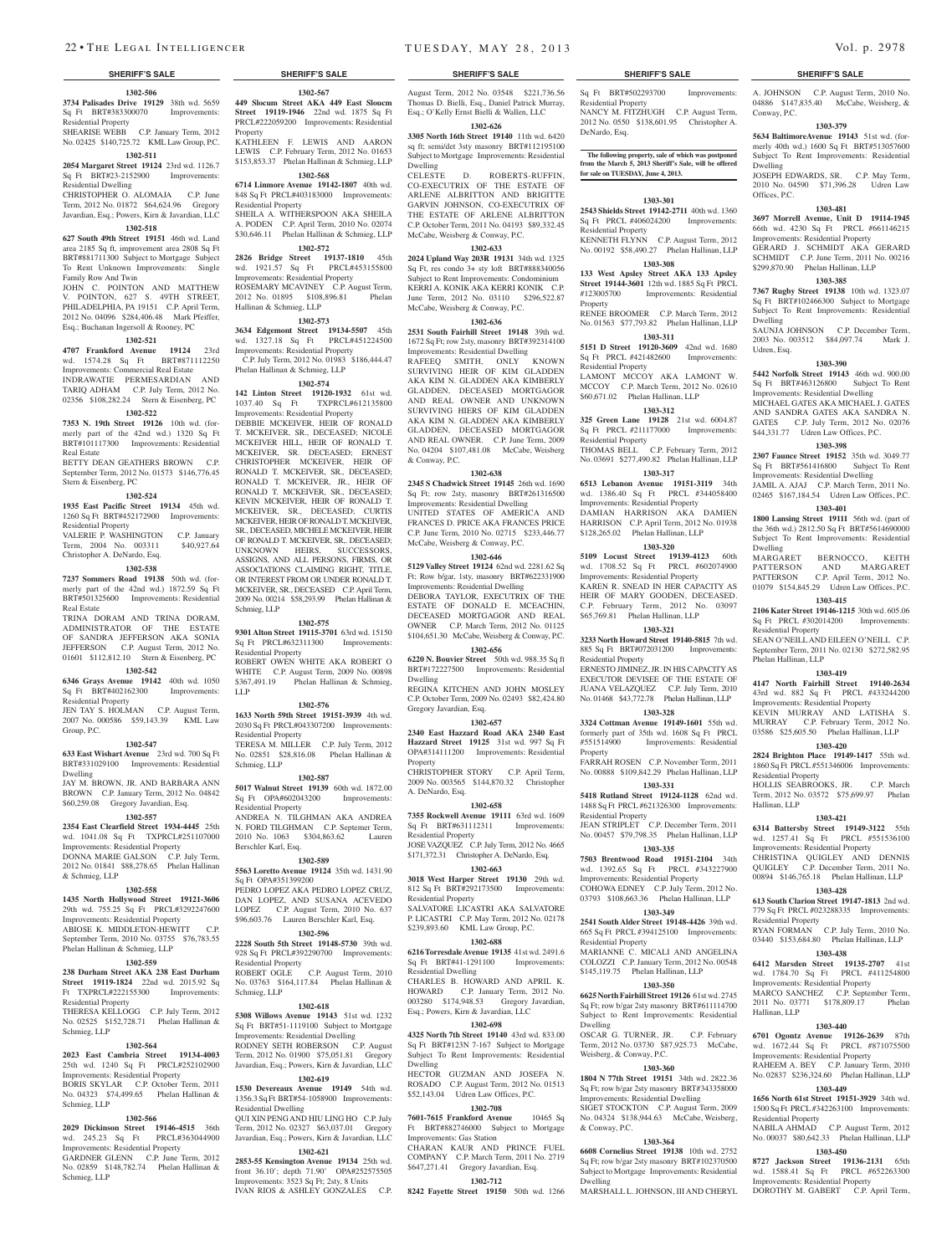#### 2012 No. 03767 \$62,217.01 Phelan Hallinan, LLP

Residential Property

Residential Property

Hallinan, LLP

2story Masonry

& Associates, LLC

BRT#888100535,<br>BRT#888100537,

Residential Property

Hallinan, LLP

Hallinan, LLP

Heather Riloff, Esq.

Stone

M. Arkema, Esq.

KML Law Group, P.C.

Sq Ft BRT#062409300 Residential Property

**Property** 

Condominium Parking Space

Hallinan, LLP

JEANNETTE KNIGHT C.P. August Term, 2012 No. 01180 \$164,030.01 Phelan

**1303-512 6929 Roosevelt Boulevard AKA 6929 East Roosevelt Boulevard 19149-1932** 35th wd. 1475.37 Sq Ft PRCL #551529300 Improvements: Residential Property DELORES ZUCCARINI AKA DELORES A. ZUCCARINI C.P. July Term, 2012 No. 02847 \$53,244.54 phelan Hallinan, LLP **1303-513 5706 Malvern Avenue 19131-3010** 52nd wd. 1120 Sq Ft PRCL #522110800 Improvements:

NINA WRIGHT-BRYANT C.P. February Term, 2009 No. 02457 \$114,051.46 Phelan

**1303-532 6946 Eastwood Street** 54th wd. 1132 Sq Ft BRT#542408700 Improvements: Row B/gar

CYNTHIA H. PRESCOD C.P. December Term, 2011 No. 00135 \$117,856.15 Milstead

**1303-541 Parking space units 11, 12, 13, 14, 15, 16, 17, 18, 19, 20, & 21 of the 1502-1504 Green Street Condominium 19130** 144 Sq Ft in each parcel BRT#888100531, BRT#888100532,<br>BRT#888100533. BRT#888100534. BRT#888100533, BRT#888100534,<br>BRT#888100535, BRT#888100536.

BRT#888100537, BRT#888100538, BRT#888100539, BRT#888100540,<br>BRT#888100541 Improvements:

KADIR GENCER C.P. July Term, 2008 No. 01256 \$409,211.72 Phelan Hallinan, LLP **1303-563 5130 Newhall Street 19144-4020** 12th wd. 2491 Sq Ft PRCL #123221900 Improvements:

JAY LONGSHORE AKA JAY A. LONGSHORE AKA JAY ALAN LONGSHORE C.P. June Term, 2012 No. 02386 \$47,451.52 Phelan

**1303-564 2205 East Huntington Street 19125-1808**  31st wd. 825 Sq Ft PRCL #314154600 Improvements: Residential Property RUTH ROTINSULU POTTER AND BENJAMIN MARK POTTER C.P. September Term, 2012 No. 01611 \$147,826.44 Phelan

**1303-565 4262 Romain Street 19124-4547** 23rd wd. 1241.60 Sq Ft PRCL #232457800 Improvements: Residential Property MATILDE ROSARIO C.P. October Term, 2012 No. 00185 \$44,839.12 Phelan Hallinan, LLP **1303-584 43 West Johnson Street 19144** 22nd wd. Land area 5000 Sq Ft BRT#223000700 Improvements: Residential Dwelling ARDELLIA JONES AND WILLIAM JONES C.P. July Term, 2012 No. 003620 \$79,376.48

**1303-589 6902 N. Broad Street 19126** 10th wd. 41'6" frontage x 100' depth OPA #101003500 Improvements: Residential Property CARLTON WILLS AND STEPHANIE P. WILLS C.P. June Term, 2011 No. 02011 \$134,069.01 Richard M. Squire & Associates, LLC **1303-599 4903 Parkside Avenue** 52nd wd. Situate on the northwesterly side of Parkside Avenue at the distance of 60 feet southwestwardly from the southwesterly side of 49th Street. Subject to Mortgage Improvements: S/d W B/b 3sty

BRUCE K. TURNER AND JOANNA C. TURNER C.P. July Term, 2012 No. 00349 \$233,393.12 Chandra M. Arkema, Esq. **1303-601 1708 South Dorrance Street** 36th wd. Situate on the west side of Dorrance Street at the distance of 60 feet southward from the side of Morris Street. Subject to Mortgage Improvements: Row 2 Sty Masonry JAMES BANKS (DECEASED) C.P. April Term, 2012 No. 04329 \$122,554.07 Chandra

**1303-615 4812 Howell Street 19135** 41st wd. 2401 Sq Ft BRT#411105100 Improvements: Residential

DIRK PARKER AND CARLENA J. PARKER C.P. July Term, 2012 No. 02787 \$131,820.50

**1303-617 869 North 47th Street 19139** 6th wd. 977.04

MUZAMIL A. ELHAG C.P. June Term, 2012 No. 00132 \$67,601.81 KML Law

Improvements:

#### **1303-452**

**1115 Brandywine Street 19123-3311** 14th wd. 1278.50 Sq Ft PRCL #141241900 Improvements: Residential Property RICHARD ROBERTS C.P. January Term,

2012 No. 04899 \$299,489.80 Phelan Hallinan, LLP

## **1303-458**

**1625 North Redfield Street 19151-3920**  34th wd. 1200 Sq Ft PRCL #342168100 Improvements: Residential Property DENISE ALLEN C.P. August Term, 2012 No. 02666 \$87,664.29 Phelan Hallinan & Schmieg, LLP

## **1303-460**

**3403 Disston Street 19149-2011** 55th wd. 1625 Sq Ft PRCL #551318800 Improvements: Residential Property WILLIAM HOLT, JR. C.P. February Term,

2012 No. 02692 \$155,931.30 Phelan Hallinan & Schmieg, LLP

## **1303-461**

**6362 Sherman Street 19144-3115** 59th wd. 1984 Sq Ft PRCL #593190700 Improvements: Residential Property

SHAWN C. WHITEHEAD C.P. July Term, 2012 No. 04506 \$207,062.48 Phelan Hallinan, LLP

#### **1303-465**

**1211 North 56th Street 19131-4224** 4th wd. 1590 Sq Ft PRCL #041216600 Improvements: Residential Property

JOSEPH YOUNG, JR C.P. September Term, 2010 No. 03438 \$87,184.15 Phelan Hallinan, LLP

## **1303-467**

**4410 Higbee Street 19135-3627** 55th wd. 2250 Sq Ft PRCL #552008600 Improvements: Residential Property

TRAN KY NGUYEN, KEVIN THANH NGUYEN, NGOE TUYEN TRONG NGUYEN AKA NGOC TUYEN TRO NGUYEN C.P. June Term, 2012 No. 01134 \$100,724.37 Phelan Hallinan & Schmieg, LLP

## **1303-475**

**219 Righter Street 19128-3715** 21st wd. 1716 Sq Ft PRCL #213212900 Improvements: Residential Property JEFFREY M. ULLMAN AND CAROL M. ULLMAN C.P. December Term, 2011 No.

02748 \$204,006.10 Phelan Hallinan & Schmieg, LLP **1303-478**

**2064 Anchor Street 19124-1633** 41st wd. 915.20 Sq Ft PRCL #411056800 Improvements: Residential Property STEVE FRIEDMAN C.P. June Term, 2012

No. 00064 \$61,930.50 Phelan Hallinan & Schmieg, LLP

#### **1303-480 4622 Pennhurst Street 19124-3828** 42nd wd.

1350 Sq Ft PRCL #421614200 Improvements: Residential Property MILIAM RODRIGUEZ, JUANA GUILBE C.P. August Term, 2010 No. 02391 \$56,003.40

Phelan Hallinan & Schmieg, LLP

#### **1303-485**

**6037 Lansdowne Avenue 19151** 34th wd. 1520 Sq Ft BRT#342051900 Improvements: Residential Property

DOROTHY DAVID AND MICHAEL DAVID C.P. March Term, 2012 No. 00742 \$86,309.26 KML Law Group, P.C.

#### **1303-490**

**419-421 North Simpson Street 19151** 34th wd.

5000 Sq Ft BRT#343097600 Improvements: Residential Property JOHN CHARLES POINTON, III C.P. July

Term, 2012 No. 03535 \$206,470.32 KML Law Group, P.C.

#### **1303-497**

**343 Roseberry Street 19148** 39th wd. 725 Sq Ft BRT#392207800 Improvements: Residential Property

KERIANN RIECKY C.P. June Term, 2012 No. 02072 \$192,389.66 KML Law Group, P.C. **1303-507**

## **6038 North Broad Street 19141-1930**

17th wd. 1959.60 Sq Ft PRCL #172009300 Improvements: Residential Property<br>NICHOLSON PERICLES C.P. February NICHOLSON PERICLES Term, 2012 No. 02895 \$73,402.58 Phelan

#### **1303-508**

Hallinan, LLP

**5421 Wyndale Avenue 19131-1333** 52nd wd. 3125 Sq Ft PRCL #522131400 Improvements:

Residential Property KEVIN LAMB AKA KEVIN D. LAMB C.P. February Term, 2012 No. 03115 \$159,985.17

### Phelan Hallinan, LLP **1303-511**

**4742 Tacony Street 19137-1124** 45th wd. 2000 Sq Ft PRCL #453427100 Improvements:

## Group, P.C.

## **1303-620**

**12451 Barbary Road 19154** 66th wd. formerly part of the 58th wd. 1800 Sq Ft OPA #663188300 Subject to Mortgage Subject To Rent Improvements: Residential Dwelling FRANK W. HARDUSH AND ETHELYN E. HARDUSH C.P. May Term, 2012 No. 2923 \$88,591.18 Mitchell B. Klein, Esq.

#### **1303-635**

**Unit #3 of Symphony House, a Condominium, 400-426 South Broad Street 19146** 66,0000 Sq Ft OPA #888088402 Improvements: Amusements Theatre Masonry (condominium) THE PHILADELPHIA THEATRE COMPANY C.P. September Term, 2012 No. 02996 \$12,928,473.52 Louise Melchor, Esq.

## **1303-644**

**1917 East Orleans Street 19134** 25th wd. 1541.28 Sq Ft BRT#252169200 Improvements: Residential Property JENAE L. BROWN AND ERIC K. PRITT C.P. August Term, 2010 No. 02624 \$37,029.97 KML Law Group, P.C.

#### **1303-649**

**614 Lawler Place 19116** 58th wd. 4089 Sq Ft BRT#582103100 Improvements: Residential Property IPOLITE MUMLADZE C.P. August Term, 2007 No. 00892 \$214,713.92 KML Law Group, P.C.

#### **1303-656**

**1431 North 61st Street 19151** 34th wd. 1800 Sq Ft BRT#342241600 Improvements: Residential Property ALICE M. PARROTT C.P. June Term, 2012 No. 00470 \$125,563.27 KML Law Group, P.C.

**1303-663 109 East Phil Ellena Street 19119** 22nd wd. 1401.84 Sq Ft BRT#222002400 Improvements: Residential Property SANDRA WHITE C.P. December Term,

2011 No. 03159 \$76,205.46 KML Law Group, P.C. **1303-665**

**727 North 2nd Street 19123** 5th wd. 1458

Sq Ft BRT#884449040 Improvements: Residential Property JOSEPH STEWARD, III TRUSTEE FOR XAVIER STEWARD, SIANI STEWARD, JADE STEWARD, AND VICTORIA STEWARD C.P. July Term, 2012 No. 02684 \$238,344.29 KML Law Group, P.C.

## **1303-666**

**2034 South 6th Street 19148** 39th wd. 1040 Sq Ft BRT#392346500 Improvements: Residential Property VANNY DUK C.P. July Term, 2012 No. 02094 \$208,152.87 KML Law Group, P.C.

#### **1303-671**

**32 West Johnson Street 19144** 59th wd. Det 3sty stone; 5892.1 Sq Ft BRT#593121500 Improvements: Residential Dwelling SCOTT D. STEPHENS C.P. November Term, 2011 No. 00717 \$227,629.79 McCabe, Weisberg, & Conway, P.C.

## **1303-675**

**10931 Templeton Drive 19154-4235** 66th wd. 2425.85 Sq Ft PRCL #662149500 Improvements: Residential Property WILLIAM F. ROLAND C.P. March Term, 2012 No. 00207 \$39,438.52 Phelan Hallinan, LLP

#### **1303-678**

**2512 South Chadwick Street 19145-4520**  26th wd. 690 Sq Ft PRCL #261331600 Improvements: Residential Property DONNA M. RHOADES AKA DONNA RHOADES C.P. December Term, 2009 No. 01327 \$238,556.52 Phelan Hallinan & Schmieg, LLP

#### **1303-682**

**3650 Canby Drive 19154-2008** 58th wd. 1710.95 Sq Ft PRCL #663388300 Improvements: Residential Property CHRISTOPHER LEWIS AND SANDI L. GARBRECHT LEWIS C.P. April Term, 2012 No. 02886 \$90,174.01 Phelan Hallinan, LLP

### **1303-686**

**2516 South Millick Street 19142-3508**  40th wd. 752 Sq Ft PRCL #402050000 Improvements: Residential Property STELLA NAMUWONGE C.P. January Term, 2012 No. 04907 \$57,795.80 Phelan Hallinan & Schmieg, LLP

#### **1303-687**

**1509 South Colorado Street 19146-4734**  36th wd. 644 Sq Ft PRCL #365217800 Improvements: Residential Property ROBERT E. PELIKAN, III C.P. January Term, 2012 No. 04910 \$69,087.59 Phelan Hallinan & Schmieg, LLP

#### **1303-700**

**6145 Webster Street 19143-2217** 3rd wd. 1705 Sq Ft PRCL #033023400 Residential Property

## **SHERIFF'S SALE SHERIFF'S SALE SHERIFF'S SALE SHERIFF'S SALE SHERIFF'S SALE**

JEROME D. AUSTIN C.P. November Term, 2010 No. 02352 \$60,778.73 Phelan Hallinan & Schmieg, LLP

SUCCESSORS, ASSIGNS, AND ALL PERSONS, FIRMS, OR ASSOCIATIONS CLAIMING RIGHT, TITLE OR INTEREST FROM OR UNDER MINNIE L. BERRY DECEASED C.P. October Term, 2010 No. 01120 \$23,354.18 Phelan Hallinan, LLP **1304-306 1119 Foster Street 19116-3771** 58th wd. 3220.50 Sq Ft PRCL#582175910 Improvements: Residential Property IRINA GODOVANNIK C.P. October Term, 2011 No. 01990 \$239,258.49 Phelan

**1304-307 4612 Fernhill Road 19144-4224** 13th wd. 1184 Sq Ft PRCL#133132400 Improvements:

TERESSA M. POWELL C.P. June Term, 2012 No. 03664 \$38,053.48 Phelan Hallinan, LLP **1304-308 3634 North 19th Street 19140-3946** 38th wd. 1500 Sq Ft PRCL#131277900 Improvements:

JOSEPH KIDD AND DORETHA KIDD C.P. January Term, 2012 No. 03290 \$92,146.20

**1304-309 1611 South Taney Street 19145** 36th wd. 1611 Sq Ft PRCL#364282100 Improvements:

TAMI LEVIN C.P. July Term, 2012 No. 03989 \$69,887.75 Phelan Hallinan, LLP **1304-312 2353 Moore Street 19145-1821** 36th wd. 870 Sq Ft PRCL#364110800 Improvements:

AMELIA DIBABBO AND JOSEPH C. DIBABBO, SR C.P. August Term, 2012 No. 01532 \$98,682.20 Phelan Hallinan, LLP **1304-315 1607 Murdoch Road 19150** 50th wd. 2174.31 Sq Ft BRT#501505300 Improvements:

PIERRE H. MOISE C.P. July Term, 2009 No. 00360 \$196,524.64 Udren Law Offices, P.C. **1304-323 6728 Leonard Street 19149-2407** 54th wd. 2430 sq Ft PRCL#542479000 Improvements:

ANGELINA JORDAN C.P. November Term, 2008 No. 01373 \$164,119.48 Phelan

**1304-324 66 East Coulter Street 19144-2218** 12th wd. 2488.75 Sq Ft PRCL#122020100 Improvements: Residential Property JEFFREY DULDULAO C.P. September Term, 2012 No. 03410 \$137,151.61 Phelan

**1304-326 6645 Edmund Street 19135-2801** 41st wd. 1364.40 Sq Ft PRCL#411415800 Improvements: Residential Property MARY J. STUBBS AKA MARY J. GALLAGHER C.P. December Term, 2006 No. 00731 \$74,037.33 Phelan Hallinan, LLP **1304-327 2425 South Warnock Street 19148-3635**  39th wd. 714 Sq Ft PRCL#394148400 Improvements: Residential Property DONALD MADDOX AND JOANNE MADDOX C.P. November Term, 2009 No. 01318 \$201,503.39 Phelan Hallinan, LLP **1304-330 5731 Willows Avenue 19143** 51st wd. 2362.5 Sq Ft BRT#513211500 Improvements: Residential Dwelling; Row 2 Sty, Masonry CURTIS GOFF C.P. December Term, 2010 No. 02887 \$42,452.99 McCabe, Weisberg,

**1304-331 5532 Ludlow Street 19139** 60th wd. 1885 Sq Ft BRT#604012000 Improvements: Residential

WILLIAM MCLAUGHLIN AND WILLIARD M. COOPER C.P. October Term, 2008 No. 03688 \$51,633.75 McCabe, Weisberg, &

**1304-332 4148 Dungan Street 19124** 33rd wd. 2556.40

Residential Dwelling; Row B/gar 2 Sty Masonry TUAN NGUYEN AKA TUAN MINH NGUYEN C.P. September Term, 2008 No. 05286 \$89,248.35 McCabe, Weisberg, &

**1304-334 238 North 58th Street 19139** 04th wd. 2417.52 Sq Ft BRT#042217900 Subject to Mortgage Improvements: Residential Dwelling; Row 2sty

MARTHA LEWIS AKA MARTHA LEWIS KNIGHT C.P. October Term, 2011 No. 02081 \$34,839.29 McCabe, Weisberg, &

Hallinan, LLP

Residential Property

Residential Property

Phelan Hallinan, LLP

Residential Property

Residential Property

Residential Dwelling

Residential Property

Hallinan, LLP

Hallinan, LLP

& Conway, P.C.

Conway, P.C.

Conway, P.C.

Masonry

Conway, P.C.

Dwelling; Row 2 Sty Masonry

Sq Ft BRT#332411800

### **1303-702**

**2511 Nicholas Street 19121-2816** 32nd wd. 742 Sq Ft PRCL #324030500 Improvements: Residential Property JAMES RICE AND DENISE M. PATTERSON C.P. June Term, 2012 No. 01130 \$24,330.74 Phelan Hallinan, LLP

## **1303-704**

**7139 Dorel Street 19153-2403** 40th wd. 1260 Sq Ft PRCL #404362800 Improvements: Residential Property DOMINICK A. CANDITO, IV C.P. May Term, 2012 No. 00961 \$83,885.58 Phelan Hallinan, LLP

#### **1303-710 2167 East Dauphin Street 19125-2032**

6th wd. 770.10 Sq Ft PRCL #313087400 Improvements: Residential Property AYELET JOHNSON, AMOS J. BURNS AKA AMOS BURNS C.P. March Term, 2012 No. 00208 \$150,653.85 Phelan Hallinan, LLP **1303-711**

**116 Almatt Drive 19115-2742** 63rd wd. (formal-

ly the 57th wd.) 7500 Sq Ft PRCL #632192639 Improvements: Residential Property JENNIFER BURKE KUEHNLE AKA<br>JENNIFER BURKE-KUEHNLE C.P. JENNIFER BURKE-KUEHNLE December Term, 2011 No. 02539 \$401,682.50 Phelan Hallinan, LLP

#### **1303-713 1817 North Willington Street AKA 1817**

**Willington Street 19121-3303** 32nd wd. 1036 Sq Ft PRCL #321103700 Improvements: Residential Property MARGARET CAULETTA DAVIS C.P.

August Term, 2009 No. 02505 \$67,184.22 Phelan Hallinan, LLP **1303-738**

**3585 Joyce Street 19134** 45th wd. 1260 Sq Ft BRT#452296800 Improvements: Residential Property SOFIA GINCHER AND ALEXANDER

GINCHER C.P. September Term, 2012 No. 3537 \$45,859.93 Christopher A. DeNardo, Esq. **1303-747**

**5205 Church Road 19131** 34th wd. 1550<br>
Sq Ft BRT#521212900 Improvements: Sq Ft BRT#521212900 Residential Real Estate

MARIE WILKINS-WALKER AND YVONNE MARTIN C.P. November Term, 2011 No. 00096 \$46,312.93 Stern & Eisenberg, PC **1303-750**

## **2639 South 64th Street 19142** 40th wd. 1100.50

Sq Ft BRT#402135000 Improvements: Residential Real Estate SHERRI ANN KING AKA SHERRI PERKINS

AND JOSEPH J. KING. JR C.P. September Term, 2012 No. 02103 \$55,378.27 Stern & Eisenberg, PC

Sq Ft BRT#513176500 Subject To Rent Improvements: Residential Dwelling ADEMOLA FAWOLE AKA ADEMOLE O. FAWOLE C.P. June Term, 2012 No. 03080 \$38,992.88 Udren Law Offices, P.C.

**The following property, sale of which was postponed from the April 2, 2013 Sheriff's Sale, will be offered for** 

**1304-301 542 Burgess Street 19116-2818** 58th wd. 10871 Sq Ft PRCL#582239700 Improvements:

IRENE M THAMMAVONG AND XAYSANG THAMMAVONG C.P. March Term, 2009 No. 01759 \$261,987.89 Phelan Hallinan, LLP **1304-302 1967 West Spencer Street 19141-1305**  17th wd. 1320 Sq Ft PRCL#171262400 Improvements: Residential Property<br>VIRGINIA HAMILTON C.P. December VIRGINIA HAMILTON C.P. December Term, 2010 No. 01357 \$57,402.35 Phelan

**1304-303 2234 South Croskey Street 19145-3309**  48th wd. 686.76 Sq Ft PRCL#482224200 Improvements: Residential Property NINA LINGHAM AND BARBARA GORDON C.P. September Term, 2008 No. 01395 \$89,244.93 Phelan Hallinan, LLP **1304-304 4909 Morris Street 19144-4713** 13th wd. 9035.45 Sq Ft PRCL#133142400 Improvements: Residential Property ASHLEY BERRY IN HER CAPACITY AS HEIR OF MINNIE BERRY, DECEASED, KENNETH A. BERRY AKA KENNY BERRY IN HIS CAPACITY AS HEIR OF MINNIE L. BERYR, DECEASED UNKNOWN HEIRS,

**sale on TUESDAY, June 4, 2013.**

Residential Property

Hallinan, LLP

#### **1303-760 5514 Malcolm Street 19143** 51st wd. 952.50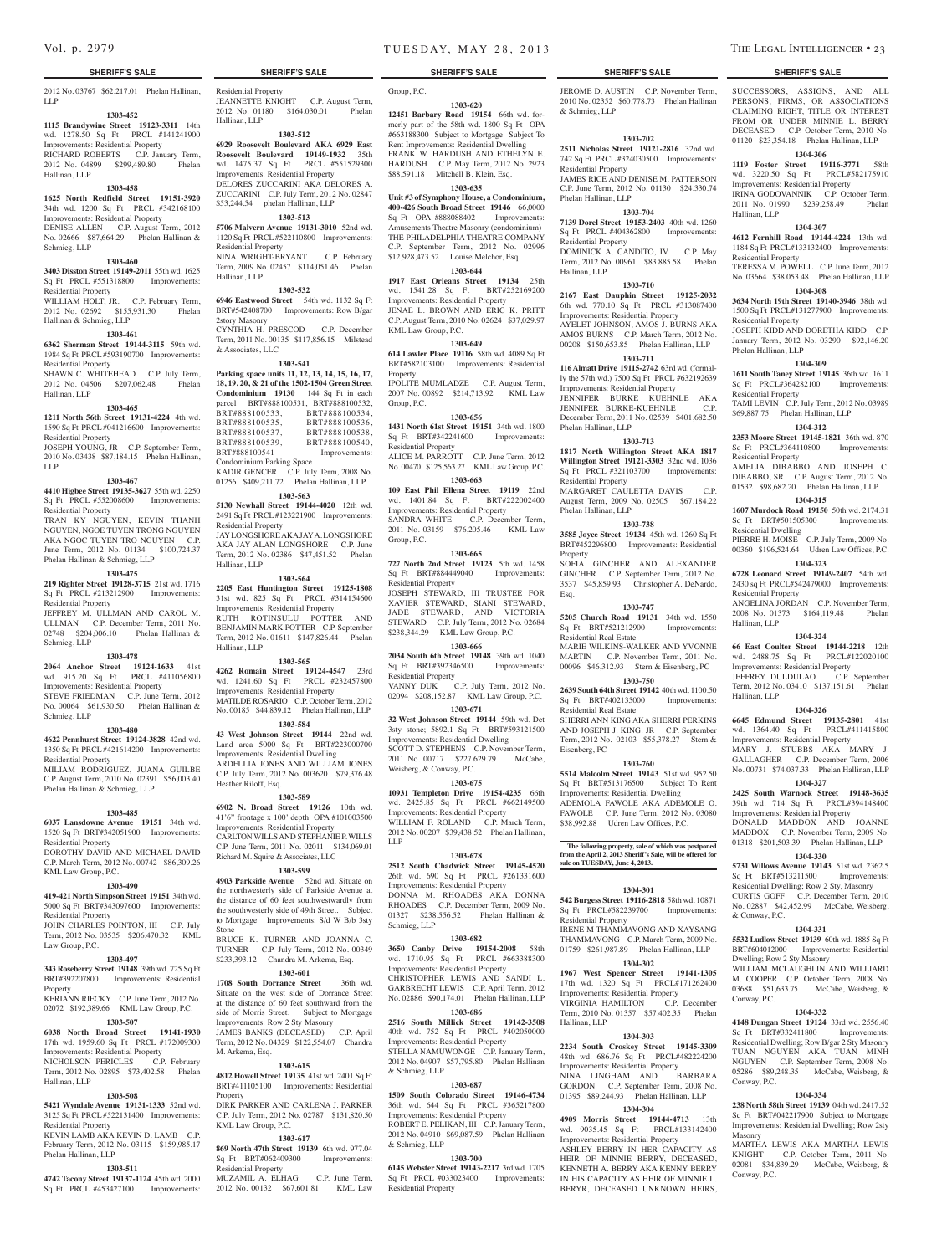**1304-335 223 West Seymour Street 19144** 13th wd. 4633.26 Sq Ft BRT#133074200 Improvements: Residential Dwelling; S/d Conv/ apt 3sty Masonry GRANFORD COLLINS AKA GRANFORD L.

COLLINS, JR C.P. January Term, 2010 No. 01752 \$155,516.02 McCabe, Weisberg, & Conway, P.C.

### **1304-337**

**1219 Christian Street 19147** 2nd wd. 2182 Sq Ft BRT#022249510 Subject to Rent Improvements: Residential Dwelling; Row 3 Sty Masonry

JANET WILKENS C.P. June Term, 2012 No. 00454 \$134,718.49 McCabe, Weisberg, & Conway, P.C.

### **1304-344**

**4624 Griscom Street 19124** 23rd wd. 4977.5 Sq Ft BRT#232432200 Improvements: Residential Dwelling; S/d W Det Gar 3 Sty Masonry SONJA A. JOYNER C.P. January Term, 2012

No. 04182 \$98,407.02 McCabe, Weisberg, & Conway, P.C.

## **1304-348**

**6140 Lebanon Avenue 19151** 34th wd. 4739.25 Sq Ft BRT#342126400 Improvements: Residential Property

JAMES P. BROWN, JR C.P. April Term, 2010 No. 000541 \$149,173.84 Christopher A. DeNardo, Esq.

#### **1304-349**

**241 South 53rd Street 19139** 46th wd. 1155 Sq Ft BRT#602193500 Improvements: Residential Property

CHARLES H. WAPLES, JR C.P. September Term, 2012 No. 3542 \$68,376.06 Christopher A. DeNardo, Esq.

#### **1304-353**

**6118 West Columbia Avenue 19151-4503**  34th wd. 3300 Sq Ft PRCL#342109600 Improvements: Residential Property OTIS P. BALL, JR C.P. August Term, 2008 No. 01009 \$263,757.66 Phelan Hallinan, LLP

### **1304-354**

**1913 Clarence Street AKA 1913 East Clarence Street** 45th wd. 728.53 Sq Ft PRCL#452123900 Improvements: Residential Property BONNIE R. KUSHNER AND PETER DISSIN C.P. July Term, 2012 No. 01981 \$42,307.19 Phelan Hallinan, LLP

## **1304-355**

**5047 Walnut Street 19139-4250** 46th wd. 2459.52 Sq Ft PRCL#602044700 Improvements: Residential Property CECILIA ANN ROBERTS IN HER CAPACITY AS EXECUTRIX AND DEVISEE OF THE ESTATE OF EDNA L. ROBERTS CHERE' CUNNINGHAM, IN HER CAPACITY AS DEVISEE OF THE ESTATE OF EDNA L. ROBERTS PATRICE CUNNINGHAM, IN HER CAPACITY AS DEVISEE OF THE ESTATE OF EDNA L. ROBERTS. C.P. October Term, 2011 No. 04291 \$67,590.24 Phelan Hallinan, LLP

#### **1304-357**

**145 Leverington Avenue 19127-2019** 21st wd. 1404 Sq Ft PRCL#211399700 Improvements: Residential Property

JOHN T. HARRELL AND SUSAN HARRELL C.P. September Term, 2012 No. 03374 \$163,883.60 Phelan Hallinan, LLP

## **1304-359**

**2067 Bridge Street 19124-2044** 62nd wd. 1309.80 Sq Ft PRCL#622120400 Improvements: Residential Property JAMES S. RISS AKA JAMES RISS C.P. September Term, 2012 No. 00347 \$47,040.29 Phelan Hallinan, LLP

#### **1304-360**

**1435 South Colorado Street 19146-4732**  36TH wd. 700 Sq Ft PRCL#365216100

Improvements: Residential Property ROBERT J. LONG C.P. July Term, 2012 No. 03558 \$117,566.05 Phelan Hallinan, LLP

## **1304-361**

**1131 Brill Street 19124-1116** 62nd wd. 2000 Sq Ft PRCL#621038800 Improvements: Residential Property

NADJAHI R. GIVENS AND YVETTE V. GIVENS C.P. March Term, 2009 No. 02136 \$102,335.44 Phelan Hallinan, LLP

#### **1304-362**

**1122 South 56th Street 19143-4042** 51st wd. 1232 Sq Ft PRCL#513022700 Improvements: Residential Property

REGINALD SHARPE, INDIVIDUALLY AND IN HIS CAPACITY AS ADMINISTRATOR OF THE ESTATE OF ERNESTINE PALMER AKA ERNESTINE B. PALMER, DECEASED. UNKNOWN HEIRS, SUCCESSORS, ASSIGNS, AND ALL PERSONS, FIRMS, OR ASSOCIATIONS CLAIMING RIGHT, TITLE OR INTEREST FROM OR UNDER ERNESTINE PALMER AKA ERNESTINE B. PALMER, DECEASED. C.P. October Term, 2011 No. 01539 \$37,834.10 Phelan Hallinan, LLP

**1304-364 913 Longshore Avenue 91111-4424** 53rd wd. 2419.80 Sq Ft PRCL#532180200 Improvements: Residential Property ANTHONY L. DAVIS C.P. August Term, 2009 No. 04113 \$105,006.14 Phelan Hallinan, LLP

## **1304-365**

**168 Grape Street 19127-1440** 21st wd. 1710 Sq Ft PRCL#211118200 Improvements: Residential Property GREGORY J. FITZSIMMONS AKA

GREGORY FITZSIMMONS C.P. May Term, 2009 No. 02074 \$194,930.80 Phelan Hallinan, LLP

### **1304-366**

**5232 Sylvester Street 19124-1816** 62nd wd. 1570.78 Sq Ft Improvements: Residential Property ARCADIO HERNANDEZ C.P. July Term, 2006 No. 00533 \$73,822.44 Phelan Hallinan, LLP

**901 North Penn Street Unit 904 19106** 88th wd. Being and designated as Unit No. R-904 together with a proportionate undivided interest in the Common Elements (as defined in such declaration) of 0.39% PRCL#888062088

Improvements: Condominium ALEXANDER KATSEF AND VLADISLAV VAISMAN C.P. June Term, 2010 No. 00050 \$259,612.32 Phelan Hallinan, LLP

**3037 North Stillman Street 19132-1306**  38th wd. 647.82 Sq Ft BRT#381085100 Improvements: Residential Property LISA A. JEFFERSON C.P. January Term, 2009

**1304-371**

**19124** 23rd wd. 1722.82 Sq Ft BRT#234119200 Improvements: Residential Dwelling HAMALLAH TRAORE C.P. February Term, 2011 No. 02964 \$169,803.65 Udren Law

Offices, P.C. **1304-375**

**5704 Wyndale Avenue 19131** 52nd wd. 1736.32<br>
Sq Ft BRT#522128400 Improvements: Sq Ft BRT#522128400 Residential Dwelling LINDA D. CRAYTON C.P. April Term, 2011 No. 01161 \$73,859.28 Udren Law Offices, P.C.

**1304-376 1834 North Bucknell Street 19121** 32nd wd.

Residential Dwelling 2008 No. 01624 \$59,834.48 Udren Law Offices, P.C.

### **1304-377**

**2209 South Hemberger Street** 48th wd. 686.76 Sq Ft BRT#32 S 1361 Improvements: Row 2 Story Masonry RATANAK PENH, ORIGINAL MORTGAGOR AND REAL OWNER AND SAMBATH TEAV, REAL OWNER C.P. February Term, 2012 No. 01253 \$90,070.27 Milstead & Asscoiates, LLC

#### **1304-380**

**4048 Castor Avenue** 33rd wd. 1125 Sq Ft BRT#332507500 Improvements: Row B/gar 2 Story Masonry WILSON RAMOS C.P. August Term, 2012 No. 01841 \$96,993.61 Milstead & Associates,  $\overline{L}$ 

Sq Ft BRT#403227900 Improvements: Row 2 Sty, Masonry AUGUSTA M. COOPER C.P. June Term, 2011 No. 03232 \$124,481.90 Milstead &

#### **1304-384**

**1319 Devereaux Avenue 19111** 53rd wd. 1184 Sq Ft BRT#531014400 Improvements: Residential Property EMMANUEL JEAN-GILLES C.P. August Term, 2012 No. 01673 \$186,914.31 KML Law Group, P.C.

**3110 Westmont Street 19121** 32nd wd. 840 Sq Ft BRT#323144200 Improvements: Residential Property CHARLES A. J. HALPIN III AS ADMINISTRATOR OF THE ESTATE OF EDITH BARNES AND JOHN BERNARD SMITH C.P

#### **1304-389**

**3138 Reach Street 19134** 33rd wd. 708 Sq Ft BRT#331312300 Improvements: Residential **Property** UMIDA F. ERGASHBAEVA AND LOLA MANANOVA C.P. August Term, 2009 No. 00043 \$52,383.35 KML Law Group, P.C.

#### **1304-390**

**7673 Overbrook Avenue 19151** 34th wd. 1778.16 Sq Ft BRT#343260300 Improvements:

Residential Property NICOLE A. KINSEY C.P. May Term, 2011 No. 03037 \$141,041.50 KML Law Group, P.C.

#### **SHERIFF'S SALE SHERIFF'S SALE SHERIFF'S SALE SHERIFF'S SALE SHERIFF'S SALE**

OF THE ESTAE OF DELORES CLAYTON AKA DELORES M. CLAYTON, DECEASED, DARLENE G. CARTER AS CO-ADMINISTRATOR OF THE ESTATE OF DELORES CLAYTON AKA DELORES M. CLAYTON, DECASED AND ALPHONSO B. CLAYTON AS CO-ADMINSTRATOR OF THE ESTAET OF DELORES CLAYTON AKA DELORES M. CLAYTON, DECEASED. C.P. July Term, 2005 No. 00686 \$40,190.29 KML Law

**1304-459 245 Hansberry Street 19144-4017** 12th wd. (formally the 59th) 5182.32 Sq Ft PRCL#123104100 Improvements: Residential

EDWARD MACK C.P. January Term, 2012 No. 04913 \$58,720.32 Phelan Hallinan, LLP **1304-460 1207 South Marshall Street 19147- 4817** 2nd wd. 520 Sq Ft PRCL#021458400 Improvements: Residential Property

UNKNOWN HEIRS, SUCCESSORS, ASSIGNS, AND ALL PERSONS, FIRMS, OR ASSOCIATIONS CLAIMING RIGHT, TITLE, OR INTEREST FROM OR UNDER JOSEPH UFF, JR., DECEASED C.P. August Term, 2012 No. 02381 \$119,141.26 Phelan Hallinan, LLP **1304-462 1938 South 23rd Street 19145-2601** 48th wd. 910 Sq Ft PRCL#482258800 Improvements:

CLIFFORD W. BLACK C.P. August Term, 2012 No. 01536 \$63,323.49 Phelan Hallinan, LLP **1304-466 5351 Wingohocking Heights 19144** 12th wd. 12890.88 Sq Ft PRCL#122183000 Improvements: Residential Property MARY CASTORIE AND MICHAEL MCKINLEY C.P. December Term, 2006 No. 01484 \$318,912.83 Phelan Hallinan, LLP **1304-473 34 Ashmead Place South 19144** 12th wd. 1288.80 Sq Ft BRT#123083100 Improvements:

ALICE LASHLEY AND KELVIN A. LASHLEY C.P. November Term, 2012 No. 02933 \$80,962.26 Udren Law Offices, P.C. **1304-477 2510 South Millick Street 19142** 40th wd. 752 Sq Ft BRT#402049700 Improvements:

PATRICK CARRIGAN C.P. December Term, 2008 No. 01986 \$77,675.49 KML Law

**1304-480 4229 Markland Street 19124** 33rd wd. 1024.28 Sq Ft BRT#332503700 Improvements:

WANDA L. SOUTHERLAND C.P. October Term, 2012 No. 02187 \$117,310.20 KML

**1304-482 5355 Woodland Avenue** 51st wd. Situate on the northwesterly side of Woodland Avenue at the distance of 377 ft 8-3/8 inches southwestwardly from the southwesterly side of 53rd stret Subject to Mortgage Improvements: Row W-off

STEVEN L. GORDON C.P. January Term, 2012 No. 01351 \$98,840.88 Chandra M.

**1304-483 6650 Blakemore Street** Beginning at a point on the southwesterly side of Blakemore Street (50 feet wide) at the distance of 134 feet, 3-5/8 inches northwestwardly measured along the said southwesterly side of Blakemore Street from the northwesterly side of Hortter Street (50 feet wide). Subject to Mortgage Improvements:

JOSEPH D. JOHNSON, JR. C.P. January Term, 2012 No. 02040 \$189,458.28 Chandra

**1304-484 7027 Andrews Avenue 19138-2109** 10th wd. 2172.06 Sq Ft BRT#101137700 Improvements:

ROBERT L. JACKSON, JR. AND VENICE JACKSON C.P. August Term, 2012 No. 01523 \$66,932.66 Barbara A. Fein, Esq. **1304-485 1007 Rosalie Street 19149-3625** 35th wd. 1192.72 Sq Ft BRT#352043900 Improvements:

GRIGORIY YUSUPOV AND IRINA RUBINOV C.P. August Term, 2012 No. 02156 \$106,754.88 Barbara A. Fein, Esq. **1304-487 4446 Salmon Street 19137** 45th wd. 1399.65 Sq Ft BRT#453270300 Subject to Mortgage Improvements: Residential Dwelling ZENIA BENT C.P. May Term, 2012 No. 02410 \$139,839.20 Udren Law Offices, P.C. **1304-489 854 East Rittenhouse Street 19138** 59th wd. 3200.40 Sq Ft BRT#591112100 Improvements:

PAMELA R. PITTS C.P. October Term, 2010 No. 03836 \$163,509.81 Mark J. Udren, Esq. **1304-493 4453 North 4th Street 19140** 7th wd. 716.31 Sq Ft BRT#072147700 Improvements:

CARMEN G. CARRERO C.P. April Term, 2011 No. 1289 \$17,360.61 Christopher A.

Property

Residential Property

Residential Dwelling

Residential Property

Residential Property

Law Group, P.C.

Str 2 Sty Masonry

Row B/gar, 2 Sty Masonry

M. Arkema, Esq.

Residential Dwelling

Residential Dwelling

Residential Dwelling

Sq Ft BRT#072147700 Residential Property

DeNardo, Esq.

Arkema, Esq.

Group, P.C.

**1304-431 7414 North 21st Street 19138** 10th wd. 1815

STACI K. JOHNSON AKA STACI KIM JOHNSON C.P. July Term, 2012 No. 03775 \$34,812.24 KML Law Group, P.C. **1304-433 345 E. Hortter Street 19119** 22nd wd. 1850 Sq Ft BRT#221183400 Improvements:

RENEE SMITH AND COREY QUINCY SMITH C.P. July Term, 2009 No. 00870 \$131,950.66 KML Law Group, P.C. **1304-435 1310 Bigler Street 19145** 39th wd. 1275 Sq Ft BRT#395055000 Improvements: Residential

GREGORY H QUIGLEY C.P. June Term, 2009 No. 03883 \$280,555.61 KML Law

**1304-436 5920 Pulaski Avenue 19144** 59th wd. 2520<br>Sq Ft BRT#593204600 Improvements:

KIM BUSSIE AND KEVIN J. BUSSIE C.P. September Term, 2012 No. 02736 \$214,079.92

**1304-438 2079 Larue Street 19124** 41st wd. 1113.56 Sq Ft BRT#411013800 Improvements:

HOWARD SOLOMON, ADMINISTRATOR OF THE ESTATE OF JOYCE A. KENNY, DECEASED C.P. July Term, 2012 No. 04699 \$29,162.13 KML Law Group, P.C. **1304-440 1714 Sigel Street 19145** 26th wd. 658 Sq Ft BRT#481041500 Improvements: Residential

SALAHUDIN ASH-SHAHEED AND MARIE A. JOHNSON C.P. June Term, 2012 No. 03701 \$38,937.20 KML Law Group, P.C. **1304-443 912 South Yewdall Street 19143** 51st wd. 795 Sq Ft BRT#513003500 Improvements:

JOHN DEVORE AND DEVORE ENTERPRISE, INC C.P. April Term, 2010 No. 03314 \$61,468.29 KML Law Group, P.C. **1304-445 A-B 13th Wd. (4944 North Broad Street - Premises A – 19141)** Approx 18 ft 7-1/2 inches by 86 ft 11 inches BRT#124 N 1539, TXPRCL#132015100 Subject to Mortgage Improvements: Two Adjoining Mixed-use

**13th Wd.** (**4946 North Broad Street – Premises B – 19141)** Approx 17 ft 5-1/2 inches by 86 ft 11 inches BRT#124 N 1538, TXPRCL#132015200 Subject to Mortgage Improvements: Two Adjoining Mixed-used

FLOYD L. TILLMAN AND MARTHA L. TILLMAN C.P. October Term, 2012 No. 002588 \$317,026.55 Alexander Geiger, Esq. **1304-446 8030 Madison Avenue** 40th wd. Situate on the south side of Madison Avenue at the distance of 100 feet northeastwardly from the northeast side of 81st Street Subject to Mortgage Improvements: S/d W Det Gar 2 Sty Masonry ROBERT E. WILLIAMS, DECEASED C.P. May Term, 2012 No. 02474 \$141,355.16

**1304-447 1933 South 22nd Street** 48th wd. Situate on the east side of Twenty-second Street at the distance of two hundred and forty-five feet eleven inches southward from the south side of Mifflin Street Subject to Mortgage Improvements:

NORMAN WHITE (DECEASED) C.P. December Term, 2011 No. 03402 \$84,645.36

**1304-451 2533 South 69th Street 19142** 40th wd. 1328<br>Sq Ft BRT#406126300 Improvements:

CLARENCE SMART C.P. August Term, 2007 No. 1053 \$65,613.43 Kristine M. Anthou, Esq. **1304-458 248 North Ramsey Street 19139** 44th wd. 900 Sq Ft PRCL#441106200 Improvements:

KEVIN E. BUTLER AKA KEVIN E. BUTLER, SR C.P. June Term, 2008 No. 04824 \$52,375.15

Group, P.C.

Sq Ft BRT#101192000 Residential Property

Residential Property

Property

Group, P.C.

Sq Ft BRT#593204600 Residential Property

KML Law Group, P.C.

Residential Property

Residential Property

Property

Buildings

Buildings

Chandra M. Arkema, Esq.

Row 2 Sty Masonry

Chandra M. Arkema, Esq.

Sq Ft BRT#406126300 Residential Property

Residential Property

Phelan Hallinan, LLP

**1304-391 5627 Thomas Avenue 19143 51st wd. 1306.40**<br>Sq Ft BRT#513085400 Improvements: Sq Ft BRT#513085400 Residential Property ERIC PONDER C.P. July Term, 2008 No. EKIC PUNDER C.I. July 10111, 2000 110<br>04590 \$130,450.04 KML Law Group, P.C.

**1304-391**

**1304-393**

**1304-398**

ALLISON BETHEL AND GENNARO RAUSO, TRUSTEE FOR THE BETHEL TRUST C.P. March Term, 2009 No. 00122 \$419,126.32

**1304-401 4039 Neilson Street 19124** 33rd wd. 900 Sq Ft BRT#332527500 Improvements: Residential

LANEESHIA CHASE AKA LENEESHIA

**1304-408**

ADRIANA D. MONTIJO C.P. September Term, 2012 No. 03107 \$35,871.39 KML Law

**1304-409 6451 Smedley Street 19126** 17th wd. 1280  $\text{Sq } \text{Ft } \text{ BRT#172160000}$  Improvements:

DIANE R. BRIDGES C.P. May Term, 2012 No. 02778 \$95,532.48 KML Law Group, P.C. **1304-411 5634 Loretto Avenue 19124** 35th wd. 1680 Sq Ft BRT#351392900 Improvements:

KELLEY ANN BROWN-EDWARDS C.P. July Term, 2010 No. 00505 \$164,060.87

**1304-412 1328 Palethorp Street 19122** 18th wd. 750 Sq Ft BRT#182097300 Improvements:

MOHAMED AJAJ C.P. August Term, 2010 No. 04189 \$87,746.63 KML Law Group, P.C. **1304-413 4951 Rubicam Street 19144** 12th wd. 3821.10 Sq Ft BRT#121196200 Improvements:

JEAN ANNE WHITE-HUTCHINS October Term, 2008 No. 01236 \$82,294.94

**1304-414 2904 Poplar Street 19130** 15th wd. 1779.68 Sq Ft BRT#152343800 Improvements:

ANTHONY PIZZARO C.P. November Term, 2006 No. 00440 \$321,599.71 KML Law

**1304-415 2916 Rorer Street 19134** 7th wd. 901 Sq Ft BRT#071521200 Improvements: Residential

TAMMY NGOC HUYNH C.P. September<br>Term. 2012 No. 02924 \$20.936.18 KML Term, 2012 No. 02924 \$20,936.18

**1304-420 145 West Wyneva Street 19144** 12th wd. (formerly the  $22n$ d) 1746 Sq Ft BRT#123030400 Improvements: Residential Real Estate EARL HAMMOND AND IRMA GARDNER HAMMOND C.P. May Term, 2012 No. 00337 \$117,380.02 Stern & Eisenberg, P.C. **1304-428 8341 Gilbert Street 19150** 50th wd. 1984.40 Sq Ft BRT#502138200 Improvements:

JACQUELINE D. THOMPSON C.P. August<br>Term, 2012 No. 01919 \$86,208.90 KML Term, 2012 No. 01919 \$86,208.90

**1304-429 814 Montrose Street 19147** 2nd wd. 695.25 Sq Ft BRT#021044600 Improvements:

ANA R CRUZ AND JOSE D. OCAMPO C.P. October Term, 2012 No. 00078 \$139,383.66

**1304-430 3825 North 8th Street 19140** 43rd wd. 1057.50 Sq Ft BRT#432301800 Improvements:

NATHAN J. BROWN, CO-ADMINISTRATOR

**5627 Thomas Avenue 19143 51st wd. 1306.40**<br>Sq Ft BRT#513085400 Improvements: Sq Ft BRT#513085400 Improvements: Residential Property ERIC PONDER C.P. July Term, 2008 No. 04590 \$130,450.04 KML Law Group, P.C.

> **2404 North 54th Street 19131** 52nd wd. 6359.92 Sq Ft BRT#522207400 Improvements:

Residential Property DEBORAH MOORE C.P. August Term, 2004 No. 00600 \$134,299.00 KML Law Group, P.C.

**Property** 

Property

Group, P.C.

Residential Property

Residential Property

KML Law Group, P.C.

Residential Property

Residential Property

KML Law Group, P.C.

Residential Property

Group, P.C.

Property

Law Group, P.C.

Residential Property

Residential Property

KML Law Group, P.C.

Residential Property

Law Group, P.C.

KML Law Group, P.C.

**1304-367 4907 Cedar Avenue 19143** 46th wd. 2750 Sq Ft BRT#462039900 Improvements: Residential

#### **1304-368**

No. 02831 \$27,715.44 Phelan Hallinan, LLP CHASE C.P. October Term, 2010 No. 02538 \$55,803.97 KML Law Group, P.C. **3820 North Fairhill Street 19140** 43rd wd. 1164.90 Sq Ft BRT#432254000 Improvements: Residential Property

## **1237 Filmore Street AKA 1237 Fillmore Street**

1248.48 Sq Ft BRT#322138500 Improvements: ABRAHAM M. TAYLOR C.P. February Term,

#### **1304-381**

**6824 Cobbs Creek Parkway** 40th wd. 2472.20

#### Associates, LLC

#### **1304-388**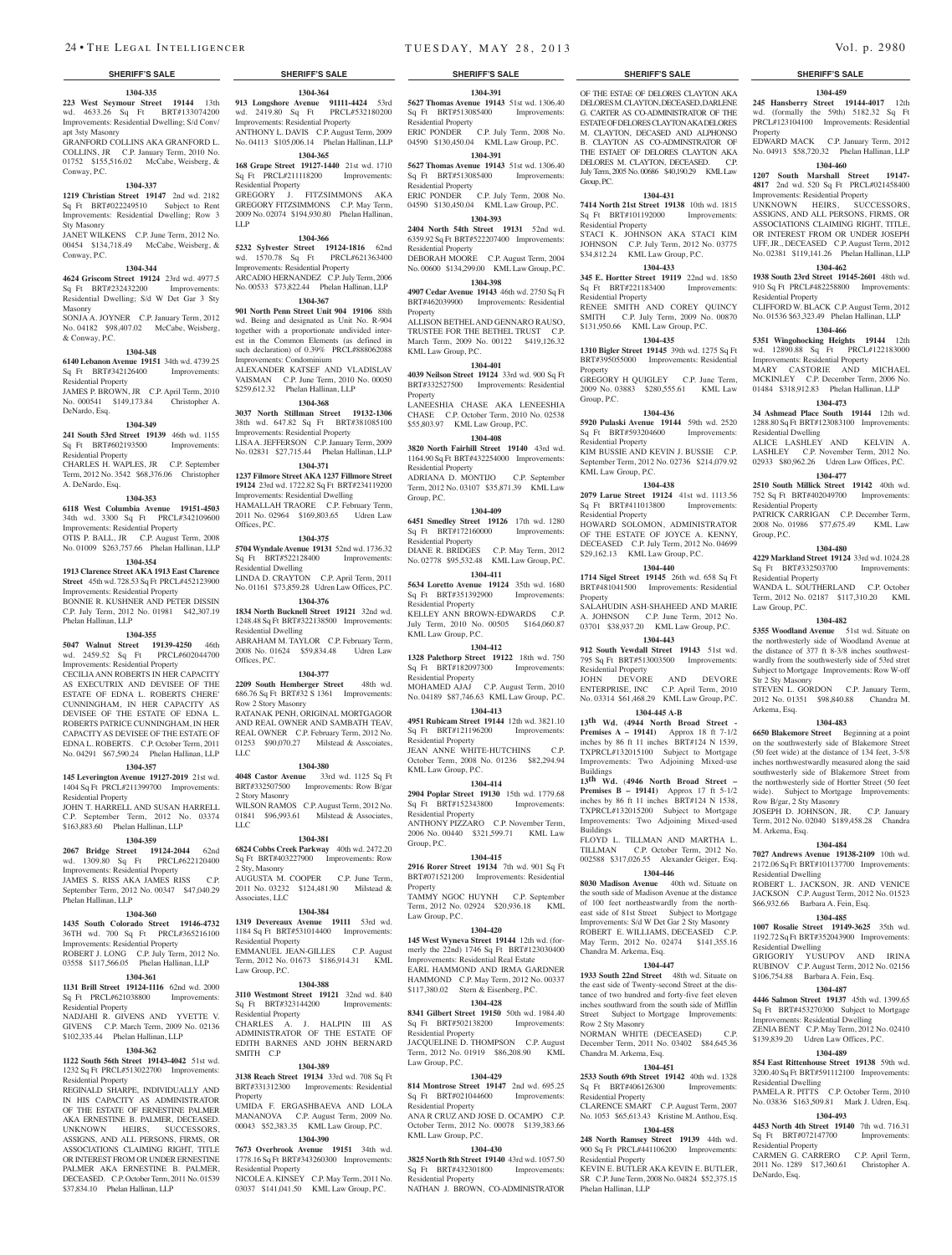#### **1304-494**

Term, 2011 No. 02493 \$33,008.48 Stern &

**1304-574 1423 Van Kirk Street 19149** 62nd wd. 1534.56 Sq Ft BRT#621114400 Improvements:

ESTHER NYESU AKA MATILDA D. NYESUAH AND COLLINGTON N. GARR C.P. April Term, 2012 No. 000504 \$129,281.41

**1304-578 7349 Buist Avenue 19153** 40th wd. 1096 Sq Ft BRT#404282500 Improvements: Residential

ROSA MEDLEY C.P. October Term, 2012 No. 00079 \$95,068.63 KML Law Group, P.C. **1304-579 569 Warrington Avenue 19143** 51st wd. 1144 Sq Ft BRT#513306200 Improvements:

LASONYA D. CURTISS AND JAMES G. CURTISS C.P. February Term, 2009 No. 03132 \$51,645.35 KML Law Group, P.C. **1304-582 7138 North Mt. Pleasant Street 19119** 21st wd. 10000 Sq Ft BRT#213259190 Improvements:

JANICE COFIELD AND RUDOLPH COFIELD C.P. March Term, 2004 No. 02652 \$271,724.16 KML Law Group, P.C. **1304-589 6515 North Smedley Street 19126** 17th wd. 1280 Sq Ft BRT#172161400 Improvements:

DARRELL ROBINSON C.P. January Term, 2011 No. 0224 \$65,350.11 Scott A. Dietterick, Esq., Kimberly A. Bonner, Esq., Joel A. Ackerman, Esq., Ashleigh L. Marin, Esq., Ralph M. Salvia, Esq., Jaime R. Ackerman, Esq., Zucker, Goldberg & Ackerman, LLC **1304-591 5829 Warrington Avenue 19143-5215** 3rd wd. 1500 Sq Ft BRT#034077900 Improvements:

 C.P. January Term, 2012 No. 2388 \$55,034.12 Scott A. Dietterick, Esq., Kimberly A. Bonner, Esq., Joel A. Ackerman, Esq., Ashleigh L. Marin, Esq., Ralph M. Salvia, Esq., Jaime R. Ackerman, Esq., Zucker, Goldberg & Ackerman, LLC **1304-595 5841 Bustleton Avenue 19149** 62nd wd. 1623.04 Sq Ft BRT#621508000 Improvements:

RUTH N. ERAZO C.P. November Term, 2010 No. 2114 \$117,451.73 Scott A. Dietterick, Esq., Kimberly A. Bonner, Esq., Joel A. Ackerman, Esq., Ashleigh L. Marin, Esq., Ralph M. Salvia, Esq., Jaime R. Ackerman, Esq., Zucker, Goldberg & Ackerman, LLC **1304-602 1734 68th Avenue 19126** 10th wd. 1844 Sq Ft BRT#101252000 Improvements: Residential

SERGE BLANCHARD C.P. April Term, 2006 No. 003444 \$59,922.26 Stern & Eisenberg,

**1304-607 1817 South 16th Street 19145** 48th wd. 930.35 Sq Ft BRT#481189200 Improvements:

MARCELINA ANGUD AND ANTONIO ANGUD AKA TONY ANGUD C.P. September Term, 2012 No. 003159 \$142,524.51

**1304-610 4019 Stirling Street 19135-3023** 55th wd. 1331.32 Sq Ft PRCL#552052200 Improvements: Residential Property ASHIK AHMED C.P. October Term, 2011 No. 04074 \$115,458.57 Phelan Hallinan,

**1304-612 7162 Andrews Avenue** 10th wd. 185 ft 8 inches from the southwest side of 72nd Ave; front 15 ft 1/2 inches between parallel lines with 72nd avenue; depth 110 feet 10 inches to center line of a 12 feet wide driveway extending NW from Dallas Street to 72nd Avenue Improvements: MARILYN MILLER C.P. May Term, 2012 No. 3255 \$44,010 Laurence A. Mester,

**1304-614 687 Garland Street** 35th wd. the easterly side of Garland Street 70 ft wide at a distance of 149' 10-5/8" northwardly from the easterly side of Garland Street. Subject to Mortgage Improvements: Single Family Residence PARTNERS FOR PAYMENT RELIEF DE III, LLC C.P. June Term, 2012 No. 02453 \$14,416.79 Stephen M. Hladik, Esq.

Eisenberg, P.C.

Residential Dwelling

Heather Riloff, Esq.

Residential Property

Residential Property

Residential Property

Residential Property

Residential Property

Real Estate

Residential Property

Christopher A. DeNardo, Esq.

P.C.

LLP

Property

**1147 South 26th Street 19146** 36th wd. 972 Sq Ft PRCL#361393900 Improvements: Residential Property

SHACONDA MCKENDRICK C.P. September Term, 2008 No. 01964 \$89,121.98 Phelan Hallinan, LLP

#### **1304-495**

**1201 Marlyn Road 19151-3126** 34th wd. 1296 Sq Ft PRCL#344272600 Improvements: Residential Property

#### JAMES BARHAM AND CHERYL D. BARHAM AKA CHERYL BARHAM C.P. October Term, 2008 No. 00235 \$115,325.37 Phelan Hallinan, LLP

#### **1304-505**

**4766 Vista Street 19136-4113** 65th wd. 903.60 Sq Ft PRCL#651034800 Improvements: Residential Property PATRICK FATTORE AND GERALYN

FATTORE C.P. April Term, 2012 No. 01446 \$53,026.61 Phelan Hallinan, LLP

## **1304-512**

**2351 Moore Street** 36th wd. 870 Sq Ft BRT#364110700 Improvements: Row 2 Sty Masonry; Residential ERIC J. DUA, EFRAIM DUA AND MARLA

DUA C.P. April Term, 2011 No. 02075 \$65,728.78 Emory A. Wyant, Jr., Esq. **1304-514**

#### **2718 West York Street** 28th wd. Situate on the south side of York Street at the distance of 175 ft 6-7/8 inches westward from the west side of 27th street. Subject to Mortgage Improvements: Row 2 Sty Masonry WILLIE REED (DECEASED) C.P. June Term, 2012 No. 03956 \$28,133.63 Chandra M. Arkema, Esq.

#### **1304-519**

**620 Mountain Street 19148** row 2 story masonry BRT#012109500 Improvements: Residential Dwelling

GEORGE DOUGHERTY, MARY DOUGHERTY, AND THE UNITED STATES OF AMERICA C/O US ATTORNEY FOR THE EASTERN DISTRICT OF PENNSYLVANIA C.P. April Term, 2012 No. 03305 \$83,918.21 Federman & Associates, LLC

#### **1304-523**

**5844 Lansdowne Avenue 19131** 4th wd. 2640.48 Sq Ft, row conv/apartment 2 sty, masonry BRT#043184200 Improvements: Residential Dwelling GEORGE GORDON C.P. June Term, 2009 No.

02400 \$107,940.41 McCabe, Weisberg, & Conway, P.C.

#### **1304-526**

**604-36 South Washington Square 19106**  5th wd. 1063 Sq Ft; res condo 5+sty, masonry BRT#888051092 Improvements: Residential Dwelling

CAMILLE E. HARMON C.P. June Term, 2012 No. 02171 \$385,451.30 McCabe, Weisberg, & Conway, P.C.

### **1304-529**

**6826 Guyer Avenue 19142** 40th wd. 2176 Sq Ft; row b/gar 2sty, masonry BRT#406329500 Improvements: Residential Dwelling ISAAC W. TAYE AND UNITED STATES OF AMERICA C.P. August Term, 2010 No. 05028 \$100,070.48 McCabe, Weisberg, &

## Conway, P.C. **1304-533**

**1834E Sanger Street 19124** 62nd wd. 2285.94 Sq Ft, Row 2 sty, masonry BRT#622158900 Improvements: Residential Dwelling LISA NORTON, AS ADMINISTRATOR OF THE ESTATE OF RICHARD NORTON C.P. April Term, 2010 No. 03424 \$70,116.68 McCabe, Weisberg, & Conway, P.C.

## **1304-553**

**531 North 13th Street 19123-3214** 14th wd. 1188 Sq Ft PRCL#141185800 Improvements: Residential Property ROBERT ENDY AKA ROBERT P. ENDY, IN HIS CAPACITY AS EXECUTOR AND DEVISEE OF THE ESTATE OF RICHARD J. ENDY AKA RICHARD ENDY C.P. September Term, 2012 No. 03357 \$216,244.70

## **1304-554**

Phelan Hallinan, LLP

**24 North Hirst Street 19139-2224** 34th wd. 906.24 Sq Ft PRCL#341236800 Improvements: Residential Property

JIMMIE MOORE C.P. September Term, 2012 No. 02236 \$71,094.85 Phelan Hallinan, LLP **1304-555**

**5234 Horrocks Street 19124-1812** 62nd wd. 1351.87 Sq Ft Improvements: Residential Property ANN ETHREDGE C.P. July Term, 2012 No. 01174 \$127,635.69 Phelan Hallinan, LLP

**1304-567**

Residential Real Estate<br> **IOSPEHINE P ROWSER** 

## **1304-615**

Grossman Law Firm, P.C.

**3142 North 29th Street 19132** 38th wd. 1080 Sq Ft BRT#381284300 Improvements: C.P. November **321 N. 64th Street** 34th wd. 25'x125' BRT#63N1676 Subject to Mortgage. GLEN ERICK RALSTON AND ELIZABETH RALSTON C.P. January Term, 2012 No. 02019 \$150,910.69 Pamela L. Brickner, Esq.

Vol. p. 2981 TUESDAY, MAY 28, 2013 THE LEGAL INTELLIGENCER • 25

#### **SHERIFF'S SALE SHERIFF'S SALE SHERIFF'S SALE SHERIFF'S SALE SHERIFF'S SALE**

**The following property, sale of which was postponed from the March 5, 2013 Sheriff's Sale, will be offered for sale on TUESDAY, June 4, 2013.**

#### **1305-301**

**4617 Chester Avenue 19143** 46th wd. 4544 Sq. Ft. BRT#461122900 Improvements: Residential Real Estate SUI L. JONES AKA SUI LIN JONES C.P. May Term, 2012 No. 01763 \$423,430.81 Stern & Eisenberg, PC

#### **1305-306**

**2002 Barlow Street** 58th wd. On the southwesterly side of Barlow Street, distance of 44'3-7/8" southeast from the southeasterly side of Evans St; front 32' 0", depth 100' 0" Subject to Mortgage Improvements: Single Family Residence ROMAN J. TKACZ AND KATHLEEN M.

TKACZ C.P. June Term, 2012 No. 02059 \$34,038.63 Stephen M. Hladik, Esq.

## **1305-308**

**5909 Charles Street 19135** 62nd wd. (formerly the 41st wd.) 2691.84 Sq. Ft. BRT#622301000 Improvements: Residential Real Estate EARL THORNTON C.P. March Term, 2012

## No. 02742 \$179,479.88 Stern & Eisenberg, PC

**1305-310 7401 Rhoads Street 19151** 34th wd. Northwest side of Rhoads Street, 60 feet wide with southwest side of Haverford Avenue, 80 feet wide BRT#343157100 Subject to Mortgage JOHN L. MOBLEY AKA JOHNEE LEE MOBLEY C.P. February Term, 2013 No. 000245 \$112,140.14 Jordan Schlossberg, Esq., Astor Weiss Kaplan and Mandel, LLP

## **1305-311 A-B**

**28th Wd.** (**2516 N 5th Street - Premises A - 19133)** Land 2502 Sq. Ft.; Improvement area 2670 Sq Ft BRT#88-1-0069-05 **28th Wd.** (**2518 North 5th Street - Premises** 

**B - 19133)** Land 2502 Sq. Ft.; improvement area 2670 Sq Ft BRT#88-1-0069-10 ROCKLAND DWELLING, LLC C.P. October

Term, 2012 No. 03672 \$178,961.18 David Banks, Esq., Banks & Banks **1305-319**

**2034 Bridge Street 19124** 62nd wd. 1791.90 Sq. Ft. BRT#62-2-1027-00 Improvements: Residential Dwelling ERIC MILLER C.P. May Term, 2011 No.

000918 \$26,959.60 Heather Riloff, Esq. **1305-323**

**1728 South Frazier Street 19143** 51st wd. 930 Sq. Ft. BRT#514048000 Improvements: Residential Real Estate ESTATE OF CORINE BOND C.P. October Term, 2012 No. 03003 \$10,756.85 Stern & Eisenberg, PC

#### **1305-326**

**902 North Fallon Street 19131** 44th wd. 825 Sq. Ft. BRT#44-2-205900 Improvements: Residential Dwelling YAMEEKA FOSTER C.P. August Term, 2012 No. 00571 \$55,051.20 Udren Law Offices, P.C.

#### **1305-332**

**2351 77th Avenue 19150** 50th wd. 1454.40 Sq. Ft. BRT#50-1-4261-00 Improvements: Residential Dwelling RAMONA MARTIN AND ROBERT MARTIN

C.P. April Term, 2012 No. 03643 \$120,314.80 Udren Law Offices, P.C. **1305-334**

**2448 Patton Street 19132** 28th wd. 708.50 Sq. Ft. BRT#282176700 Improvements: Residential Dwelling JOSE M. PEREZ, JR. C.P. December Term,

2012 No. 03057 \$66,496.89 Udren Law Offices, P.C.

## **1305-335**

**2230 South Woodstock Street 19145-3511**  48th wd. 788.15 Sq. Ft. BRT#481343700 Improvements: Residential Dwelling CARLTON WILLIAMS C.P. July Term, 2011 No. 01394 \$141,223.24 Udren Law Offices, P.C.

#### **1305-338**

**3928 Haverford Avenue 19104-1808** 24th wd. 1584 Sq. Ft. PRCL#242205800 Improvements: Residential Property GEORGE BLACK C.P. August Term, 2012 No.

00609 \$61,708.74 Phelan Hallinan, LLP **1305-347**

**852 N 19th Street 19130** 15th wd. 1995.30 Sq. Ft. BRT#15-1055500 Subject to Mortgage Improvements: Residential Dwelling ANGEL L. RODRIGUEZ AND NILSA RODRIGUEZ C.P. February Term, 2010 No. 01468 \$317,250.34 Udren Law Offices, P.C.

### **1305-354**

**2744 Plover Street 19153-2228** 40th wd. 1798.20 Sq. Ft. PRCL#406712600 Improvements: Residential Property

LEO KAMINSKI C.P. February Term, 2012 E. DAY C.P. July Term, 2012 No. 04514 No. 02694 \$53,126.65 Phelan Hallinan, LLP

\$75,493.45 Udren Law Offices, P.C. **1305-402 753 South Martin Street 19146** 30th wd. 1287 Sq. Ft. BRT#301400900 Improvements:

GERARD M. WALKER AND PAM R. WALKER C.P. June Term, 2008 No. 05201 \$413,071.38 KML Law Group, P.C. **1305-405 113 Bread Street Unit #3D3 and parking spaces 65 & 66 19106** 5th wd. 1106 Sq. Ft. BRT#888058078 Improvements: Residential

FRANK CALANDRINO AND STEPHEN CALANDRINO C.P. April Term, 2010 No. 03013 \$477,466.31 KML Law Group, P.C. **1305-424 5030 Whitaker Avenue 19124-3515** 23rd wd. (formerly part of the 35th wd.) 1568 Sq. Ft. PRCL#233072600 Improvements:

CARLOS O. BAHAMUNDI C.P. February Term, 2012 No. 03592 \$127,368.60 Phelan

**1305-435 3997 Stevenson Lane AKA 3997 Stevenson Street 19114-2015** 66th wd. 1614.60 Sq. Ft. PRCL#661288063 Improvements:

YUET-YING CHAN C.P. October Term, 2011 No. 04279 \$149,961.10 Phelan Hallinan,

**1305-451 5620 North 7th Street 19120-2208** 61st wd. 2093.44 Sq. Ft. PRCL#612231200 Improvements: Residential Property ANH NGUYEN C.P. April Term, 2012 No. 03964 \$94,931.77 Phelan Hallinan, LLP **1305-458 2536 North 11th Street 19133** 37th wd. 3153.46 Sq. Ft.; row 2sty masonry BRT#371195300 Subject to Mortgage Improvements: Residential Dwelling LENNIE GINYARD C.P. January Term, 2011 No. 01426 \$29,485.86 McCabe, Weisberg,

**1305-459 6015 Master Street 19151** 34th wd. 2248 Sq. Ft.; row 2sty masonry BRT#342028600 Subject to Mortgage Improvements:

DAVID BRYANT C.P. August Term, 2010 No. 01135 \$42,189.97 McCabe, Weisberg,

**1305-462 5845 Roosevelt Blvd. 19149** 62nd wd. 3222.37 Sq. Ft.; row b/gar 2sty masonry BRT#621318100 Subject to Rent Improvements: Residential Dwelling FRED CHISLOM C.P. September Term, 2012 No. 03048 \$138,347.14 McCabe, Weisberg,

**1305-464 1407 South Chadwick Street 19146**  36th wd. 1732 Sq. Ft.; row 2 sty, masonry BRT#365165400 Improvements: Residential

TANYA M. DAVIS C.P. September Term, 2010 No. 01611 \$77,695.25 McCabe,

**1305-466 5813 Alter Street 19143** 3rd wd. 1952 Sq. Ft.; row 2 sty masonry BRT#033125705 Improvements: Residential Dwelling GLORIA ANN ROBINSON AKA GLORIA A. ROBINSON AKA GLORIA ROBINSON-HYNSON C.P. October Term, 2009 No. 00997 \$39,636.74 McCabe, Weisberg, &

**1305-468 842 Kenmore Road 19151** 34th wd. 3577.36 Sq. Ft.; row w/gar 2sty masonry BRT#344350100 Improvements: Residential

JOSEPH POLLARD C.P. June Term, 2010 No. 01840 \$113,914.37 McCabe, Weisberg,

**1305-470 2620 West Master Street 19121-0000** 29th wd. 1995 Sq. Ft.; row 2 sty masonry BRT#291107400 Improvements: Residential Dwelling LESLIE C. ADAMS C.P. April Term, 2012 No. 02850 \$62,439.04 McCabe, Weisberg,

**1305-473 4226 M Street 19124** 33rd wd. 2188.8 Sq. Ft.; row 2 sty masonry BRT#332462300 Improvements: Residential Dwelling CARLOS ANDINO C.P. September Term, 2010 No. 02746 \$102,951.42 McCabe, Weisberg,

Residential Property

Residential Property

Residential Property

& Conway, P.C.

Residential Dwelling

& Conway, P.C.

& Conway, P.C.

Weisberg, & Conway, P.C.

Dwelling

Conway, P.C.

Dwelling

& Conway, P.C.

& Conway, P.C.

& Conway, P.C.

LLP

Hallinan, LLP

Property

**1305-355 1322 Marlborough Street 19125-3215** 18th wd. 1780 Sq. Ft. PRCL#181058400 Improvements: Residential Property

JASON A. GLATHAR AKA JASON A. CLATHER AKA J. A. GLATHAR AND JANINE L. GOTTLIEB, AKA JANNINE L. GOTLIEB AKA JANINE GOTTLIEB C.P. February Term, 2012 No. 01652 \$362,350.68 Phelan Hallinan, LLP

#### **1305-356**

**5467 Arlington Street 19131** 52nd wd. 1792 Sq. Ft. PRCL#522065200 Improvements: Residential Property

JOSEPH R. ALLSTON AKA JOSEPH RAYMOND ALLSTON AND GENNETHER FERGUSON ALLSTON AKA GENNETHER L. FERGUSON C.P. March Term, 2012 No. 03713 \$96,076.17 Phelan Hallinan, LLP

#### **1305-358**

**6018 Hazelhurst Street 19151-3532** 34th wd. 1440 Sq. Ft. PRCL#342123300 Improvements: Residential Property

TIMOTHY KENNEDY IN HIS CAPACITY AS HEIR OF THOMASINE KENNEDY, DECEASED; WAYNE KENNEDY IN HIS CAPACITY AS HEIR OF THOMASINE KENNEDY, DECEASED; KENYETTA KENNEDY IN HER CAPACITY AS HEIR OF THOMASINE KENNEDY, DECEASED, DERRICK KENNEDY, IN HIS CAPACITY AS HEIR OF THOMASINE KENNEDY, DECEASED, UNKNOWN HEIRS, SUCCESSORS, ASSIGNS, AND ALL PERSONS, FIRMS, OR ASSOCIATIONS CLAIMING RIGHT, TITLE OR INTEREST FROM OR UNDER THOMASINE KENNEDY, DECEASED C.P. February Term, 2012 No. 03686 \$63,675.04 Phelan Hallinan, LLP

#### **1305-360**

**6750 Grovers Avenue 19142-2609** 40th wd. 6080 Sq. Ft. PRCL#406360300 Improvements: Residential Property MALIK MCLEAN C.P. November Term, 2011

#### No. 03157 \$124,206.71 Phelan Hallinan, LLP **1305-363**

**3107 Custer Street 19134-2408** 33rd wd. 708 Sq. Ft. PRCL#331307400 Improvements: Residential Property YOLANDA KEYS C.P. September Term, 2009

No. 02866 \$39,425.23 Phelan Hallinan, LLP **1305-364 6308 Farnsworth Street 19149-2937** 62nd

wd. 1685.93 Sq. Ft. PRCL#621527100 Improvements: Residential Property MAUNG KYAW LINTUN AND NGWE ZIN HTIKE C.P. May Term, 2012 No. 00274 \$107,503.14 Phelan Hallinan, LLP

### **1305-367**

**1735 South 55th Street 19143** 51st wd. 975 Sq. Ft. PRCL#514198000 Improvements: Residential Property PEDRO ENCARNACIO AND ESTHER DURAN ENCARNACION C.P. February Term, 2010 No. 02631 \$57,283.60 Phelan Hallinan, LLP

#### **1305-374**

**2053 East Sergeant Street** 31st wd. 1140 Sq. Ft. OPA #314089500 JAMES HEISLER JR C.P. October Term, 2012

No. 00801 \$266,625.16 Richard A. Barkasy, Esq., Fred W. Hoensch, Esq., Schnader Harrison Segal & Lewis LLP **1305-382**

## **6545 Walker Street 19135** 55th wd. 1329.90

Sq. Ft. BRT#552331100 Improvements: Residential Property LAWRENCE BROWN C.P. July Term, 2011 No. 01640 \$116,564.44 KML Law Group, P.C.

## **1305-383**

**6707 Marsden Street** 41st wd. Situate on the southeasterly side of Marsden Street at the distance of 75 feet 1 inch northeastwardly from the northesterly side of Unruh Street at Tacony Subject to Mortgage Improvements: Semi Det 2 Sty Masonry

KATHRYN D. TRUMPFHELLER AND WILLIAM TRUMPFHELLER, JR. C.P. September Term, 2012 No. 02657 \$166,105.56 Chandra M. Arkema, Esq.

#### **1305-398**

**5042 Locust Street 19139** 60th wd. 1615 Sq. Ft. BRT#60-2081600 Subject to Mortgage Improvements: Residential Dwelling UNKNOWN HEIRS, SUCCESSORS, ASSIGNS, AND ALL PERSONS, FIRMS, OR ASSOCIATIONS CLAIMING RIGHT, TITLE OR INTEREST FROM OR UNDER THELMA DAY AKA THELMA E. DAY, DECEASED, THELMA DAY AKA THELMA E. DAY, DECEASED, DELORES FRANCIS, KNOWN HEIR OF THELMA DAY AKA THELMA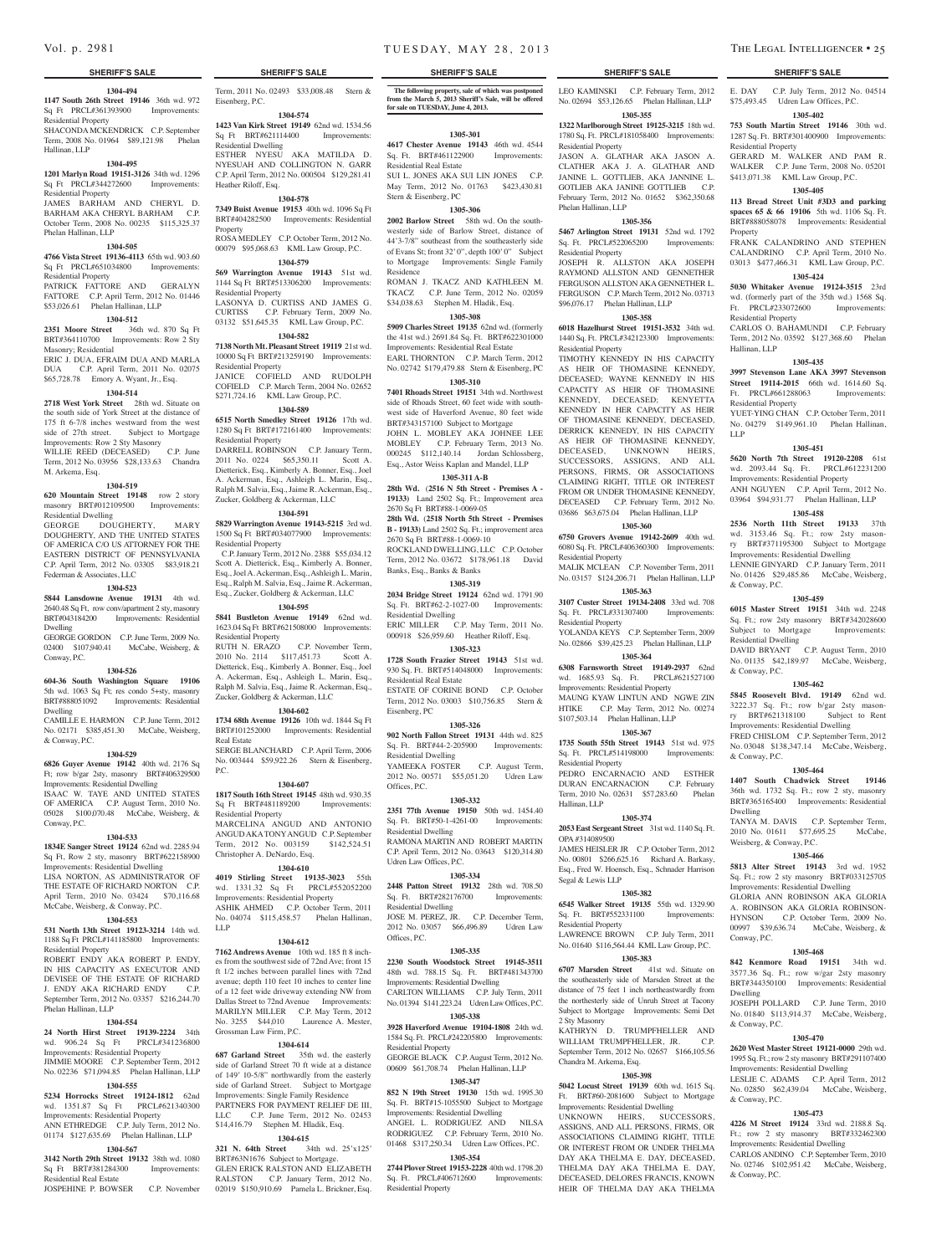#### **1305-475**

**2626 Oakford Street 19146** 36th wd. 1818 **11989 Durmont Road 19116** 58th wd. 11877 Sq. Ft.; row 2 sty, masonry BRT#362048700 Improvements: Residential Dwelling BRUCE POWELL AND SEDELLE POWELL C.P. September Term, 2009 No. 00354 \$75,905.69 McCabe, Weisberg, & Conway, P.C.

#### **1305-476**

**3533 Emerald Street 19134** 45th wd. 1729.15 Sq. Ft., tow 2 sty masonry BRT#452327700 Improvements: Residential Dwelling ELIEZER BERMUDEZ C.P. December Term, 2012 No. 00703 \$77,032.11 McCabe, Weisberg, & Conway, P.C.

#### **1305-478**

**6249 Magnolia Street 19144-1610** 59th wd. 1488 Sq. Ft. PRCL#592250700 Improvements: Residential Property

DARREL CAMPBELL C.P. March Term, 2012 No. 03384 \$78,885.91 Phelan Hallinan, LLP **1305-479**

**5219 Webster Street 19143-2626** 46th wd. 1856.50 Sq. Ft. PRCL#462111000 Improvements: Residential Property

RICHARD SMITH C.P. November Term, 2009 No. 03371 \$113,503.92 Phelan Hallinan, LLP

## **1305-482**

**2226 South 63rd Street 19142-2325** 40th wd. 1152 Sq. Ft. PRCL#401169100 Improvements: Residential Property

VAUGHN SLATER C.P. August Term, 2010 No. 00749 \$48,978.18 Phelan Hallinan, LLP

## **1305-483**

**3529 Jasper Street 19134-2035** 45th wd. 1049.22 Sq. Ft. PRCL#452368000

Improvements: Residential Property TERESA M. MARTELL AKA TERESA MARTEL C.P. August Term, 2011 No. 03898 \$63,533.42 Phelan Hallinan, LLP

## **1305-497**

**2311 South 64th Street 19142-2302** 40th wd. 1275 Sq. Ft. PRCL#401173600 Improvements:

Residential Property VAUGHN SLATER C.P. August Term, 2010

No. 00736 \$52,503.45 Phelan Hallinan, LLP **1305-506**

### **1641 Germantown Avenue 19122-3016**  18th wd. 1241.62 Sq. Ft. PRCL#183157805

Improvements: Residential Property ROBERT HICKS C.P. October Term, 2012 No.

#### 00268 \$31,542.31 Phelan Hallinan, LLP **1305-507**

**4815 North Marshall Street 19120-3741** 

## 49th wd. 1013.70 Sq. Ft. PRCL#491191300

Improvements: Residential Property DONOVAN J. ADAMS C.P. October Term, 2012 No. 00061 \$24,085.10 Phelan Hallinan, LLP

## **1305-509**

**420 Magee Avenue 19111-4619** 35th wd. 2500 Sq. Ft. PRCL#353096903 Improvements: Residential Property

VANESSA R. TRAPP C.P. October Term, 2012 No. 00240 \$167,494.42 Phelan Hallinan, LLP

## **1305-513**

**4744 Worth Street 19124-2814** 23rd wd. 1450 Sq. Ft. PRCL#232397800 Improvements: Residential Property

#### JOSUE I. PICHARDO C.P. February Term, 2012 No. 02487 \$83,315.33 Phelan Hallinan, LLP

## **1305-514**

**253 West Sheldon Street 19120-3318** 42nd wd. 910 Sq. Ft. PRCL#422203300 Improvements: Residential Property

DONALD KOLLER C.P. November Term, 2009 No. 05408 \$80,833.68 Phelan Hallinan, LLP

## **1305-517**

**8937 Blue Grass Road 19152-1303** 57th

wd. 5381.23 Sq. Ft. PRCL#571206400 Improvements: Residential Property MATTHEW BOYES C.P. March Term, 2012

No. 02620 \$242,292.20 Phelan Hallinan, LLP

## **1305-520**

**2515 West Oakdale Street 19132** 28th wd. 840 Sq. Ft. BRT#281352100 Improvements: Residential Property ELOISE VALENTINE C.P. June Term, 2010 **416 Tyson Avenue 19111-3940** 35th wd. 1991.50 Sq. Ft. PRCL#353164300 Improvements: Residential Property

No. 02107 \$28,102.78 KML Law Group, P.C.

## **1305-521**

**1145 Winton Street 19148** 39th wd. 619.84 Sq. Ft. BRT#394053700 Improvements: Residential Property

EMMA GROSSO AND JEFFREY GROSSO C.P. July Term, 2009 No. 03432 \$111,060.47 KML Law Group, P.C.

#### **1305-523**

**6116 Palmetto Street 19111** 35th wd. 3691.32 Sq. Ft. BRT#352291300 Improvements: Residential Property MANUEL A. ROMAN, JR. AND MAXINE

ROSARIO C.P. August Term, 2011 No. 03302 \$68,538.69 KML Law Group, P.C.

**1305-524** Sq. Ft. BRT#582391700 Improvements:

JIN HEE CHO AND TAE SUN YUN C.P. February Term, 2009 No. 01927 \$294,095.91

**1305-526 4218 Tackawanna Street 19124** 23rd wd. 1526.85 Sq. Ft. BRT#232331600 Improvements:

GREGORY S. SINGLETON AKA GREGORY STEPHEN SINGLETON C.P. July Term, 2011 No. 1651 \$82,971.69 Scott A. Dietterick, Esq., Kimberly A. Bonner, Esq., Joel A. Ackerman, Esq., Ashleigh L. Marin, Esq., Ralph M. Salvia, Esq., Jaime R. Ackerman, Esq., Zucker, Goldberg

**1305-527 1401 North Franklin Street 19122-3611**  20th wd. 18'x60' BRT#20-2-036900 Subject To Mortgage Original Mortgage - National Commercial Mortgage Inc (NMC) to hector Luis Colon - Document ID 51607010 (\$100,000.00); Luis Rodriguez, Jr. assumed original mortgage - document ID #5204448 (\$105,000.00); and assigned by NCM to Malco Real Estate Inc. Document ID 52589865 Improvements: Single

LUIS RODRIGUEZ, JR. C.P. October Term, 2012 No. 002412 \$152,723.52 Douglas M.

**1305-531 1246 Passmore Street 19111-5531** 53rd wd. 1012 Sq. Ft. PRCL#531106400 Improvements:

LINDA TIMMONS C.P. November Term, 2012 No. 02816 \$99,026.69 Phelan Hallinan, LLP **1305-532 5948 Warrington Avenue 19143-5218** 3rd wd. 1312 Sq. Ft. PRCL#034087700 Improvements:

MARLENE F. BARNES C.P. February Term, 2009 No. 03763 \$64,406.60 Phelan Hallinan,

**1305-534 146 East Fariston Drive AKA Fariston Drive 19120-1006** 61st wd. 1600 Sq. Ft. PRCL#611387400 Improvements: Residential

SOPHIA DAVIS C.P. April Term, 2012 No. 01809 \$113,909.02 Phelan Hallinan, LLP

**1305-535 3630 Jasper Street 19134-1512** 45th wd. 940.68<br>Sq. Ft. PRCI #452388200 Improvements:

ALEKSANDR STIONOV C.P. October Term, 2012 No. 00309 \$53,513.71 Phelan Hallinan,

**1305-536 2016 East Birch Street 19134-3609** 25th wd. 895.62 Sq. Ft. PRCL#252141600 Improvements:

ALEKSANDR STIONOV C.P. October Term, 2012 No. 00305 \$49,117.01 Phelan Hallinan,

**1305-537 5961 Reach Street 19120-1114** 35th wd. 1575 Sq. Ft. PRCL#352243000 Improvements:

JUAN ORTIZ, JR. C.P. January Term, 2012 No. 00771 \$53,943.11 Phelan Hallinan, LLP **1305-539 2205 South Bonsall Street 19145-3208** 48th wd. 708 Sq. Ft. PRCL#482276800 Improvements:

GENKEETA C. BISHOP RPA MAYES IN HIS CAPACITY AS ADMINISTRATOR OF THE ESTATE OF LOUISE S. BISHOP. UNKNOWN HEIRS, SUCCESSORS, ASSIGNS, AND ALL PERSONS, FIRMS, OR ASSOCIATIONS CLAIMING RIGHT, TITLE OR INTEREST FROM OR UNDER LOUISE S. BISHOP, DECEASED. C.P. October Term, 2011 No. 03935 \$35,625.92 Phelan Hallinan, LLP **1305-540**

SONJANE KELLY C.P. February Term, 2010 No. 02868 \$173,218.18 Phelan Hallinan, LLP **1305-541 601 Saint Georges Road 19119-3341** 9th wd. 39,774.96 Sq. Ft. PRCL#092132600 Improvements: Residential Property DENISE BROUGH AND BRUCE SNYDER C.P. June Term, 2010 No. 03775 \$769,766.58

**1305-543 1306 Wagner Avenue 19141-2917** 49th wd. 2000 Sq. Ft. PRCL#493017800 Improvements:

JANET JOHNSON C.P. January Term, 2012 No. 04033 \$70,972.20 Phelan Hallinan, LLP

Sq. Ft. PRCL#452388200 Residential Property

Residential Property

KML Law Group, P.C.

Residential Property

& Ackerman, LLC

Family Residence

Marinoas, Esq.

Residential Property

Residential Property

LLP

Property

LLP

LLP

Residential Property

Residential Property

Residential Property

Phelan Hallinan, LLP

Residential Property

**1305-544 6108 Castor Avenue 19149-3215** 53rd wd. 1756.01 Sq. Ft. PRCL#531347800 Improvements: Residential Property MELODY CAMPBELL C.P. August Term, 2012 No. 00043 \$65,183.96 Phelan Hallinan, LLP

#### **1305-545**

**5435 Westford Road 19120-2650** 42nd wd. 1792.80 Sq. Ft. PRCL#421412500 Improvements: Residential Property ERIC BARMORE C.P. June Term, 2012 No. 01839 \$127,504.10 Phelan Hallinan, LLP

### **1305-546**

**8031 Mars Place 19153-1111** 40th wd. 1620.90 Sq. Ft. PRCL#405882642 Improvements: Residential Property ANTHONY C. JONES C.P. May Term, 2012

No. 03602 \$159,835.71 Phelan Hallinan, LLP **1305-549**

**138 West Spencer Street 19120** 61st wd. 1050 Sq. Ft. OPA #612220300 Subject to Mortgage Improvements: Residential Property PATRICIA A. BLACKLEDGE AND JAMES E. BLACKLEDGE C.P. December Term, 2010 No. 00774 \$37,352.10 Brett A. Solomon, Michael C. Mazack

## **1305-553**

**6148 Reedland Street 19142** 40th wd. on southeasterly side of Reedland Street 162 ft 1 in, northeasterly side of 62nd st, front 16'0", depth 16'0" BRT#40-2-2073-00 Subject to Mortgage TIEASHA PULLEY C.P. July Term, 2012 No. 00982 \$90,009.90 Louis P. Vitti, Esq.

**1305-554 1620 South Hicks Street 19145** 36th wd. 686 Sq. Ft. BRT#365083500 Improvements: Residential Property

JENNIFER NOVERAS AND JESUS NOVERAS, JR C.P. September Term, 2010 No. 02717 \$109,617.81 KML Law Group, P.C.

**1305-581 7537 Greenhill Road 19151** 34th wd. 1867.50 Sq. Ft. BRT#343250300 Improvements: Residential Property

STEPHANIE M. MCCLENDON C.P. June Term, 2012 No. 2157 \$146,935.43 Christopher A. DeNardo, Esq.

### **1305-583**

**4834 North Carlisle Street 19141** 13th wd. 1497.48 Sq. Ft. PRCL#132033800 Improvements: Residential Property SHALONA MERCEDES MERCEIR C.P. June Term, 2012 No. 03091 \$122,181.38 Phelan Hallinan, LLP

### **1305-584**

**1543 66th Avenue AKA 1543 West 66th Avenue 19126-2766** 10th wd. 1248 Sq. Ft. PRCL#101220500 Improvements: Residential **Property** 

JUWAN DILL C.P. July Term, 2012 No. 02857 \$159,151.57 Phelan Hallinan, LLP **1305-585**

## **6325 Farnsworth Street 19149-2938** 62nd

Hallinan, LLP

wd. 1379.88 Sq. Ft. PRCL#621533700 Improvements: Residential Property GUO QIANG WENG C.P. October Term, 2012 No. 00049 \$109,313.67 Phelan Hallinan, LLP

**1305-587 4489 Livingston Street 19137-1621** 45th wd.

1600 Sq. Ft. PRCL#453189600 Improvements: Residential Property LORRAINE D. KOCINSKI C.P. December Term, 2011 No. 03530 \$185,188.67 Phelan

**1305-589**

**6505 North 8th Street 19126-3720** 49th wd. (fromerly 42nd wd.) 9300 Sq. Ft. PRCL#492129200 Improvements: Residential Property MICHAEL J. POLLARD C.P. October Term, 2012 No. 00310 \$301,704.98 Phelan Hallinan, LLP

#### **1305-590**

**6221 Morton Street 19144-1612** 59th wd. 1469.28 Sq. Ft. PRCL#592209700 Improvements: Residential Property MAGGIE J. WALDEN C.P. May Term, 2012 No. 00424 \$64,221.06 Phelan Hallinan, LLP

#### **1305-591**

**1420 North 57th Street 19131-3807** 4th wd. 1231.05 Sq. Ft. PRCL#043105200 Improvements: Residential Property DEANNA A. GOINES C.P. July Term, 2012 No. 00543 \$130,673.34 Phelan Hallinan, LLP

**1305-594 5310 West Oxford Street 19131-3320** 52nd

wd. (formerly the 34th wd.) 2145 Sq. Ft. PRCL#521040600 Improvements: Residential Property

ROBIN A. ANDERSON AND RAJEEV SACHDEVA C.P. June Term, 2012 No. 01652 \$121,186.85 Phelan Hallinan, LLP

## **SHERIFF'S SALE SHERIFF'S SALE SHERIFF'S SALE SHERIFF'S SALE SHERIFF'S SALE**

**1305-595 1637 South 22nd Street 19145-1341** 36th wd. 1152 Sq. Ft. PRCL#363295100 Improvements: Residential Property JOHNNY W. SUGGS C.P. November Term, 2009 No. 00148 \$115,540.19 Phelan Hallinan,

#### **1305-596**

LLP

**3505 Mercer Street 19134-5401** 45th wd. 894.836 Sq. Ft. PRCL#451263000 Improvements: Residential Property RICHARD KURTZ C.P. February Term, 2012 No. 02167 \$105,622.99 Phelan Hallinan, LLP

**1305-602 3966 Reno Street 19104-4848** 24th wd. 1039.50 Sq. Ft. PRCL#243130100 Improvements:

Residential Property

JAMES-BRIAN A. MILLER C.P. November Term, 2011 No. 01587 \$82,399.33 Phelan Hallinan, LLP

## **1305-610**

LLP

Residential Property

Residential Property

Phelan Hallinan, LLP

Residential Property

**Property** 

Hallinan, LLP

Hallinan, LLP

Phelan Hallinan, LLP

Residential Property

Residential Property

Phelan Hallinan, LLP

Residential Property

Hallinan, LLP

**SHERIFF'S SALE OF TUESDAY, June 4, 2013** 

**1306-301 6030 Lawndale Avenue 19111-5724** 35th wd. 1968.75 Sq. Ft. PRCL#352318300 Improvements: Residential Property MARYANNE GREEN C.P. November Term, 2009 No. 00211 \$62,754.15 Phelan Hallinan,

**1306-302 3078 Ruth Street 19134-3116** 25th wd. 700 Sq. Ft. PRCL#252566500 Improvements:

SARAH A. CARROLL C.P. December Term, 2009 No. 00661 \$25,430.07 Phelan

**1306-303 5002 Ditman Street 19124-2204** 62nd wd. 1875 Sq. Ft. PRCL#622435700 Improvements:

MICHAEL P. CANZONERI AND JOSH GORDON C.P. February Term, 2010 No. 01718 \$137,906.15 Phelan Hallinan, LLP **1306-304 2616 South Massey Street 19142-2124**  40th wd. 1232 Sq. Ft. PRCL#406122600 Improvements: Residential Property LATASHA N JAMES AND MARK WILSON C.P. June Term, 2009 No. 03003 \$125,226.63

**1306-305 9523 James Street AKA 9523 James Street Unit A1 19114-3042** 88th wd. Togther with their proportionate undivded interest 2.6676% in the common elements (as defined in such Declaration). PRCL#888651411 Improvements: Condominium Unit DANIELLE SPEDDING C.P. July Term, 2012 No. 03412 \$113,555.96 Phelan Hallinan, LLP **1306-306 516 Cross Street 19147-6513** 1st wd. 768 Sq. Ft. PRCL#011292100 Improvements:

ROSALIND MCCREA AKA ROSALIND C. MCCREA C.P. January Term, 2012 No. 00378 \$105,915.37 Phelan Hallinan, LLP **1306-307 5835 Oakland Street 19149-3415** 62nd wd. (formerly the 55th wd.) 1310.23 Sq. Ft. PRCL#621410600 Improvements: Residential

YISARIS QUILES-AVILES C.P. November Term, 2011 No. 03346 \$127,018.55 Phelan

**1306-308 5946 Horrocks Street 19149-3313** 62nd wd. 1475.91 Sq. Ft. PRCL#621344900 Improvements: Residential Property MOSAMMAT A. BEGUM C.P. December Term, 2012 No. 00965 \$160,874.72 Phelan

**1306-309 1217A South Street AKA 1217 South Street, Unit A 19147-1820** 88th wd. Together with an undivided 1.54% interest. PRCL#888053172 Improvements: Condominium Unit JOSEPH GERMANO AND TODD ZEITZ C.P. January Term, 2011 No. 03519 \$107,229.68

**1306-310 7929 Temple Road 19150-2115** 50th wd. 1642.50 Sq. Ft. PRCL#501093700 Improvements: Residential Property YVONNE M. RUFFIN, IN HER CAPACITY AS ADMINISTRATRIX AND HEIR OF THE ESTATE OF DAVID T. RUFFIN, DECEASED. UNKNOWN HEIRS, SUCCESSORS ASSIGNS, AND ALL PERSONS, FIRMS, OR ASSOCIATIONS CLAMING RIGHT, TITLE OR INTEREST FROM OR UNDER DAVID T. RUFFIN, DECEASED. C.P. July Term, 2012 No. 04557 \$81,248.37 Phelan Hallinan, LLP **1306-311 6712 Tulip Street 19135-2419** 41st wd. 2257.50 Sq. Ft. PRCL#412446800 Improvements:

VIRGINIA NAZE AND WILLIAM NACE C.P. September Term, 2012 No. 02842 \$103,955.76 Phelan Hallinan, LLP **1306-312 2427 South 8th Street 19148-3713** 39th wd. 854 Sq. Ft. PRCL#393244400 Improvements:

TINA R. WISE AND ANDRE V. WISE C.P. August Term, 2012 No. 01541 \$148,550.82

**1306-313 5658 Blakemore Street 19138-1820** 12th wd. (formerly part of the 22nd wd.) 900 Sq. Ft. PRCL#122279300 Improvements:

WARREN FLUCK AND KAREN FLUCK

**5851 McMahon Street AKA McMahon Avenue 19144-1262** 59th wd. 2500 Sq. Ft. PRCL#591199600 Improvements: Residential Property

UNKNOWN HEIRS SUCCESSORS ASSIGNS, AND ALL PERSONS, FIRMS, OR ASSOCIATIONS CLAIMING RIGHT, TITLE OR INTEREST FROM OR UNDER ALVARAH V. SELBY, DECEASED; MICHELE SMALL, IN HER CAPACITY AS HEIR OF ALVAR V. SELBY, DECEASED. C.P. April Term, 2012 No. 02072 \$34,570.44 Phelan Hallinan, LLP

**1305-611 8506 Gibson Place 19153-1529** 40th wd. 2160 Sq. Ft. PRCL#405100503 Improvements:

Residential Property ADETUTU AJAGBE AKA ADETUTTU AJAGBE C.P. August Term, 2011 No. 03298 \$26,605.87 Phelan Hallinan, LLP

**1305-615**

**3520 Ashville Street 19136-3002** 64th wd. 1841.32 Sq. Ft. PRCL#642277300 Improvements: Residential Property

JOSEPH A. PAPALEO C.P. March Term, 2012 No. 00540 \$147,516.70 Phelan Hallinan, LLP

**1305-616 237 Mifflin Street 19148-1920** 1st wd. 1260 Sq. Ft. PRCL#011174000 Improvements:

Residential Property WILLIAM O. HUDSON, SR. AND ELEANOR STEWART C.P. February Term, 2012 No. 01255 \$205,880.57 Phelan Hallinan, LLP

**1305-624 2641 Mercer Street 19125** 31st wd. 825 Sq. Ft. BRT#312101800 Improvements: Residential

FRANCIS CONWAY, AS ADMINISTRATOR OF THE ESTATE OF SANDRA CANNIZZARO, DECEASED C.P. October Term, 2012 No. 02649 \$37,842.72 KML Law Group, P.C. **1305-627 2557 South Massey Street 19142** 40th wd. 1252.40 Sq. Ft. BRT#406115400 Improvements:

FOFIE KAMARA C.P. September Term, 2012 No. 02999 \$72,858.57 KML Law Group, P.C. **1305-634 4838 Griscom Street 19124-5942** 23rd wd. 2391.60 Sq. Ft. PRCL#232436300

VICTORIA B. DWORAK AKA VICTORIA CEBZANOV C.P. September Term, 2012 No. 03353 \$44,297.22 Phelan Hallinan, LLP **1305-635 332 Magee Avenue 19111-4617** 35th wd. 2495 Sq. Ft. PRCL#353095800 Improvements:

STEVEN J. CAMPBELL C.P. May Term, 2008 No. 02928 \$72,557.42 Phelan Hallinan, LLP **1305-636 4927 North Smedley Street 19141-1518**  17th wd. 1005 Sq. Ft. PRCL#172153200

Improvements: Residential Property

Improvements: Residential Property HOWARD KELLER C.P. August Term, 2012 No. 00559 \$60,477.30 Phelan Hallinan, LLP **1305-638 1550 South Ringgold Street 19146-4008**  36th wd. 714 Sq. Ft. PRCL#364166900

Improvements: Residential Property

W/ B/g 2s Masonry

Chandra M. Arkema, Esq.

ETHEL HAWKINS C.P. November Term, 2010 No. 01068 \$13,755.05 Phelan Hallinan, LLP. **1305-640 7033 Voight Road** 21st wd. Beginning at a point on the northwesterly side of Voight Road (50 feet wide) measured northwestwardly, westwardly, and southwestwardly along the northeasterly, northerly, and northwesterly side of said Voight Road. Subject to Mortgage Improvements: S/d

ROBERT LEWIS AND SUSAN LEWIS C.P. June Term, 2012 No. 03988 \$236,042.06

Property

Residential Property

Residential Property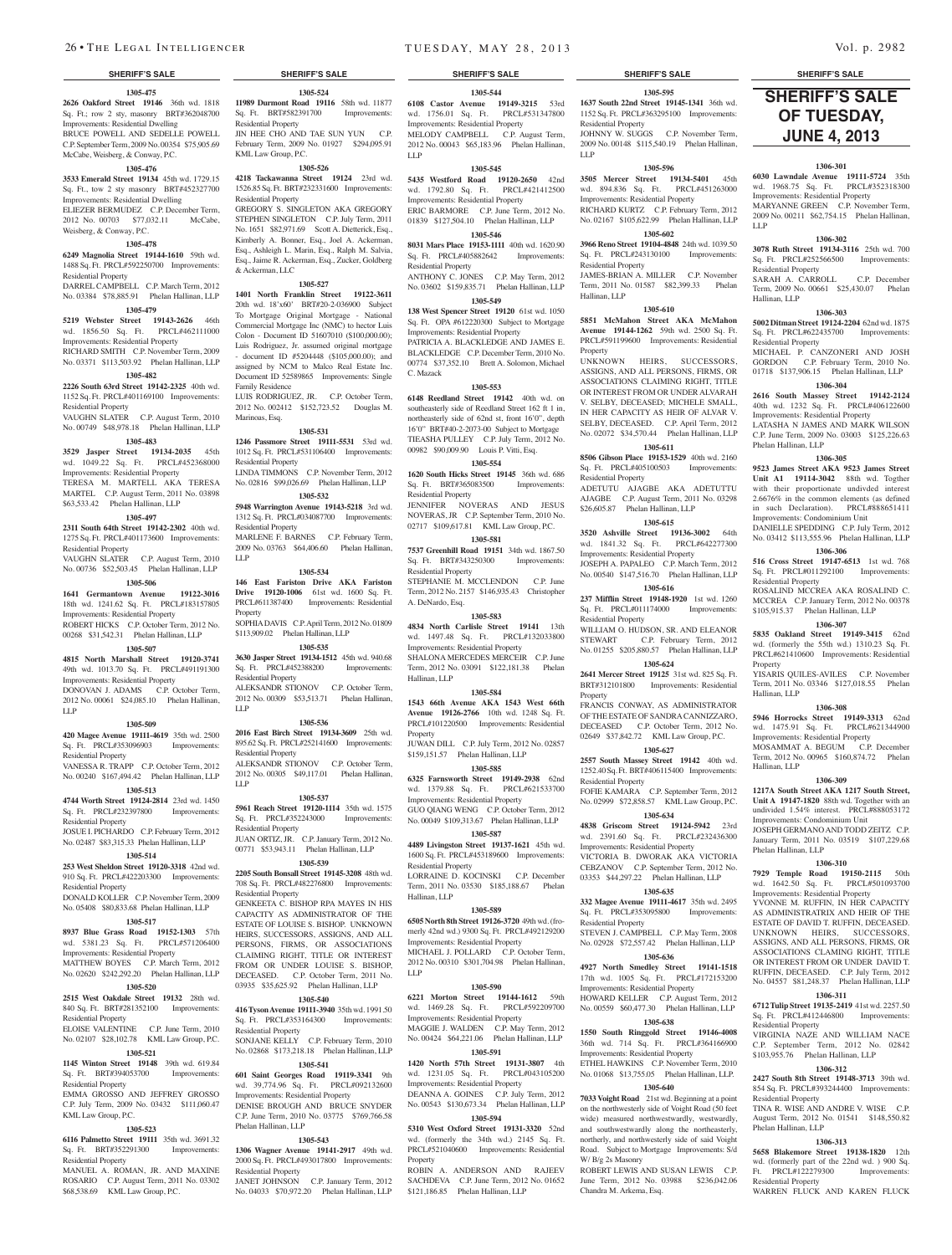Hallinan, LLP

C.P. June Term, 2012 No. 01840 \$58,028.38 Phelan Hallinan, LLP

## **1306-314**

**2635 South 68th Street 19142-2724** 40th wd. 1146.75 Sq. Ft. PRCL#406093300 Improvements: Residential Property ANTHONY R. WILLIAMS C.P. December Term, 2011 No. 02954 \$57,972.61 Phelan

## **1306-315**

**2230 Hoffnagle Street 19152-2512** 56th wd. 3049.77 Sq. Ft. PRCL#562110700 Improvements: Residential Property LORRAINE SQUARES C.P. May Term, 2012 No. 00268 \$184,381.08 Phelan Hallinan, LLP

#### **1306-316**

**1204 Longshore Avenue 19111-4533** 35th wd. 9362.25 Sq. Ft. PRCL#532173000 Improvements: Residential Property BE THI HO AND HU JOANNE AKA JOANNE HU C.P. September Term, 2012 No. 03372 \$262,902.75 Phelan Hallinan, LLP

#### **1306-317**

**120 Greenwich Street 19147-6110** 1st wd. 829.66 Sq. Ft. PRCL#011036000 Improvements: Residential Property ANDREA OTTAVIANO C.P. June Term, 2009 No. 04218 \$258,947.92 Phelan

## Hallinan, LLP **1306-318**

**218 West Sparks Street 19120** 61st wd. 1050 Sq. Ft. BRT#611252700 Improvements: Residential Property

UNKNOWN HEIRS OF TANYA MILLS, DECEASED AND REBECCA MILLS, SOLELY IN HER CAPACITY AS HEIR OF TANYA MILLS, DECEASED. C.P. September Term, 2012 No. 03323 \$56,826.14 KML Law Group, P.C.

#### **1306-319A-B**

**1610 North 3rd Street - Premises A - 19122**  18th wd. 583.83 Sq. Ft. BRT#183135200 Improvements: Residential Property **1612 North 3rd Street - Premises B - 19122**  18th wd. 583.83 Sq. Ft. BRT#183135301 Improvements: Residential Property LIZABETH BAZAR AND TOM BAZAR C.P. September Term, 2012 No. 01543 \$156,205.82 KML Law Group, P.C.

#### **1306-320**

**618 League Street 19147** 2nd wd. (formerly part of the 3rd wd.) 560 Sq. Ft. BRT#021134200 Improvements: Residential Property

JOHN DOE C.P. April Term, 2003 No. 02593 **\$339,992.62** KML Law Group, P.C.

## **1306-321**

**5831 North Lambert Street 19138**  17th wd. 1038.10 Sq ft BRT#172415500 Improvements: Residential Property

#### YVONNE BARBER C.P. July Term, 2012 No. 03413 \$101,564.02 KML Law Group, P.C. **1306-322**

**7631 Brentwood Road 19151** 34th wd. 1384

#### Sq. Ft. BRT#343232800 Improvements: Residential Property JUNIOR WHITTOCK C.P. August Term,

2005 No. 03302 \$105,664.98 KML Law Group, P.C.

#### **1306-323**

**2221 Brighton Street 19149** 54th wd. 1224 Sq. Ft. BRT#542101700 Improvements: Residential Property LORRAINE FEKETE C.P. January Term, 2008 No. 04239 \$174,362.74 KML Law

## Group, P.C.

## **1306-324**

**3916 Dungan Street 19124** 33rd wd. 1125 Sq. Ft. BRT#334207600 Improvements:

#### Residential Property JENNIFER A. HOFFMAN C.P. November

Term, 2012 No. 02460 \$48,038.21 KML Law Group, P.C.

## **1306-325**

**848 East Chelten Avenue 19138** 12th wd. **1872 Sq. Ft. BRT#122118100 Improvements:** Residential Property VIOLA ALYNE COLE C.P. September Term, 2012 No. 03478 \$58,528.75 KML Law

#### Group, P.C. **1306-326**

**4847 B Street 19120** 42nd wd. 1200 Sq. Ft.

BRT#421326400 Improvements: Residential Property EDWIN TUPAS C.P. November Term, 2012

### No. 02446 \$81,826.44 KML Law Group,  $P<sub>C</sub>$

#### **1306-327 4649 James Street 19137** 45th wd. 1449.35

Sq. Ft. BRT#453416900 Improvements: Residential Property CLAUDE L. DAY C.P. March Term, 2010 No.

03184 \$42,185.75 KML Law Group, P.C. **1306-328**

**6042 Hasbrook Avenue 19111** 35th wd. 1728 Sq. Ft. BRT#352255200 Improvements: Residential Property

Vol. p.2983 TUESDAY, MAY 28, 2013 THE LEGAL INTELLIGENCER • 27

### **SHERIFF'S SALE SHERIFF'S SALE SHERIFF'S SALE SHERIFF'S SALE SHERIFF'S SALE**

BRT#252258600 Improvements: Residential

Dwelling JOHN D. SHISLER C.P. February Term, 2012 No. 03618 \$38,768.94 McCabe, Weisberg, & Conway, P.C.

#### **1306-344**

PEDRO CASTILLO C.P. January Term, 2012 No. 01951 \$139,840.02 KML Law

**1306-329 4425 Fleming Street 19128** 21st wd. 1750.10 Sq. Ft. BRT#211309900 Improvements:

MARTIN J. OTT, III C.P. January Term, 2013 No. 00708 \$272,180.49 KML Law

**1306-330 15114 Milford Street 19116** 58th wd. 3432 Sq. Ft. BRT#583185800 Improvements:

TRACY ANN GORMLEY C.P. August Term, 2012 No. 02909 \$128,452.99 KML Law

**1306-331 2430 South Warnock Street 19148** 39th wd. 714 Sq. Ft. BRT#394161600 Improvements:

RACHEL E. BABCOCK AND JAMES J. HOGAN, JR. C.P. August Term, 2012 No. 00776 \$200,291.34 KML Law Group, P.C. **1306-332 120 East Pastorius Street 19144-2026**  22nd wd. 1486.06 Sq. Ft. PRCL#592095900 Improvements: Residential Property JOSEPH DUCKWORTH C.P. July Term, 2012 No. 00541 \$91,525.31 Phelan

**1306-333 8126 Ditman Street 19136-2813** 65th wd. 1168 Sq. Ft. PRCL#652282700 Improvements:

CARLA M. RISTINE AND JOHN C. GRANDINETTI C.P. June Term, 2012 No. 01128 \$122,417.86 Phelan Hallinan, LLP **1306-334 2901 Teesdale Street 19152-4522** 64th

**1306-335 1811 North 17th Street 19121-3307**  32nd wd. 1683 Sq. Ft. PRCL#321110000 Improvements: Residential Property RAY WALKER C.P. June Term, 2010 No. 02039 \$345,085.70 Phelan Hallinan, LLP **1306-336 3111 Windish Street 19152-4517** 64th

Group, P.C.

Group, P.C.

Group, P.C.

Residential Property

Residential Property

Residential Property

Hallinan, LLP

Residential Property

wd. 4450 Sq. Ft. Improvements: Residential Property MARTIN HANIS C.P. November Term, 2011 No. 02950 \$218,356.99 Phelan Hallinan,

wd. 2441 Sq. Ft. Improvements: Residential Property STEPHEN C. HEIM AND DANIELLE HEIM C.P. January Term, 2012 No. 03067 \$164,177.87 Phelan Hallinan, LLP **1306-337 651 Mayfair Street 19120-2645** 35th wd. 1688.40 Sq. Ft. PRCL#351072400 Improvements: Residential Property TERRI HOOPER AND JAMES HOOPER C.P. September Term, 2010 No. 01113 \$152,904.48

Phelan Hallinan, LLP

P.C.

Dwelling

Dwelling

& Conway, P.C.

Weisberg, & Conway, P.C.

**1306-338 130 Widener Street 19120-1935** 61st wd. 1208.88 Sq. Ft. PRCL#612117200 Improvements: Residential Property MICHAEL WALLACE AND MICHELE WALLACE C.P. October Term, 2011 No. 02445 \$132,189.20 Phelan Hallinan, LLP **1306-339 2833 South Simpson Street 19142** 40th wd. 1520 Sq. Ft. PRCL#406001247 Improvements: Residential Property LYNNE COLLINS C.P. June Term, 2008 No. 04176 \$128,194.32 Phelan Hallinan, LLP **1306-340 8553 Old Line Road 19128** 21st wd. 14301 Sq. Ft., det w/gar 2 sty frame BRT#214255080 Improvements: Residential Dwelling MARIA PERILLO AND FILOMENA PERILLO C.P. April Term, 2012 No. 03718 \$137,998.68 McCabe, Weisberg, & Conway,

**1306-341 4239 Marple Street 19136** 65th wd. 2025.80 Sq. Ft.; row b/gar 2sty, masonry BRT#651105300 Improvements: Residential

ROBERT J. BREJCHA C.P. September Term, 2012 No. 03239 \$94,424.90 McCabe,

**1306-342 5515 Belmar Terrace 19143** 51st wd. 2205.1 Sq. Ft.; row b/gar 2 sty, masonry BRT#514091500 Improvements: Residential

ELOISE LEGGETT C.P. January Term, 2012 No. 04284 \$97,517.64 McCabe, Weisberg,

**1306-343 2140 East Clementine Street 19134**  25th wd. 2046 Sq. Ft.; row 2 sty masonry

LLP

**6411 Lebanon Avenue 19151** 34th wd. 2842.40 Sq. Ft.; row b/gar 2 sty mas + other BRT#344056100 Improvements: Residential Dwelling

PROPERTY OF PHILADELPHIA DISTRICT ATTORNEY'S OFFICE C.P. November Term,

2010 No. 04023 \$122,308.78 McCabe, Weisberg, & Conway, P.C. **1306-345 761 North 27th Street 19130** 15th wd. 2988

Sq ft; row 3 sty masonry BRT#151302500 Improvements: Residential Dwelling HELEN WAGNER C.P. November Term, 2010 No. 01702 \$69,895.76 McCabe, Weisberg, & Conway, P.C.

## **1306-346**

**7768 Woodbine Avenue 19151** 34th wd. 7652 Sq. Ft.; row b/gar 2sty masonry BRT#343206200 Improvements: Residential Dwelling

KENNETH C. EDELIN AKA KENNETH C EDELIN JR., AND CHARLISA H. EDELIN C.P. July Term, 2012 No. 02723 \$154,169.04 McCabe, Weisberg, & Conway, P.C.

#### **1306-347**

**410 East Montana Street 19119** 22nd wd. 3099.4 Sq. Ft.; row b/gar 2sty, masonry BRT#221146100 Subject to Rent Improvements: Residential Dwelling DEBRA L. S. WAKE C.P. December Term, 2010 No. 01120 \$133,958.00 McCabe, Weisberg, & Conway, P.C.

### **1306-348**

**6511 Bobolink Place 19142** 40th wd. 3156.4 Sq. Ft.; row b/gar 2sty, masonry BRT#406568106 Improvements: Residential Dwelling DEBORAH FELICE STANCIL AKA DEBORAH F. STANCIL C.P. January Term, 2011 No. 04572 \$76,681.14 McCabe,

## **1306-349**

Weisberg, & Conway, P.C.

**2807 Longshore Avenue 19149** 55th wd. 2663.76 Sq. Ft.; row b/gar 2 sty, masonry BRT#551269300 Improvements: Residential Dwelling SHAWN E. HILBERT C.P. January Term,

2010 No. 01023 \$153,319.50 McCabe, Weisberg, & Conway, P.C.

## **1306-350**

**5419 Pine Street 19143** 60th wd. 2800 Sq. Ft.; row 2 sty, masonry BRT#603087300 Improvements: Residential Dwelling GLADYS SWINDELL, KNOWN SURVIGING HEIR OF HELEN GORDON, DECEASED MORTAGOR AND REAL OWNER, PEARL GORDON, KNOWN SURVIVING HEIR OF HELEN GORDON, DECE. MORTGAGOR AND REAL OWNER AND UNKNOWN SURVIVING HEIRS OF HELEN GORDON, DECEASED MORTGAGOR AND REAL OWNER. C.P. October Term, 2008 No. 02798 \$10,664.50 McCabe, Weisberg, & Conway, P.C.

#### **1306-351**

**2232 South 10th Street 19148** 39th wd. 1631 Sq. Ft.; row 2 sty, masonry BRT#393503300 Subject to Rent Improvements: Residential Dwelling

XIONG LIN C.P. December Term, 2010 No. 00390 \$84,606.63 McCabe, Weisberg, & Conway, P.C.

#### **1306-352**

**3034 Ormes Street 19134** 7th wd. 1788.75 Sq. Ft.; row 2 story, masonry BRT#071409100 Improvements: Residential Dwelling RENEE JAREFSKY AND ERIC DUA C.P. January Term, 2011 No. 01765 \$45,033.23 McCabe, Weisberg, & Conway, P.C.

#### **1306-353**

**1007 McKean Street 19148** 39th wd. 2256 Sq. Ft.; row 2 sty masonry BRT#394004000 Improvements: Residential Dwelling DOLORES BERK C.P. May Term, 2009 No. 00907 \$160,828.23 McCabe, Weisberg, & Conway, P.C.

#### **1306-354**

**4603 Emerson Street 19136** 65th wd. 9544 Sq. Ft.; det 1-1/2 sty, masonry BRT#652030100 Subject to Mortgage Improvements: Residential Dwelling FRANK MILLS AND MARY MILLS C.P.

## June Term, 2011 No. 00935 \$212,271.77 McCabe, Weisberg, & Conway, P.C.

#### **1306-355**

**1862 Nolan Street 19138** 10th wd. 2698 Sq. Ft.; row b/gar 2 sty masonry BRT#102225200 Subject to Mortgage Subject to Rent Improvements: Residential Dwelling AADIL S. WRIGHT AKA AADIL SULUKI WRIGHT C.P. July Term, 2009 No. 02591 \$127,654.19 McCabe, Weisberg, & Conway, P.C.

No. 03283 \$196,390.70 KML Law Group,

**1306-370 5802 Florence Avenue 19123** 3rd wd. 1736 Sq. Ft. BRT#034069100 Improvements:

AMANDA WHITNEY C.P. December Term, 2008 No. 01723 \$53,869.66 KML Law

**1306-371 911 Anchor Street 19124** 35th wd. 937.50 Sq. Ft. BRT#351284800 Improvements:

LYDIA LEE C.P. July Term, 2012 No. 00858 \$78,458.31 KML Law Group, P.C. **1306-372A-B 2952 South Iseminger Street - Premises A - 19148** 39th wd. Land area 708 sq ft; improvement area 1132 Sq. Ft. OPA#394416700 Improvements: Residential Real Estate - Single

**2954 South Iseminger Street - Premises B - 19148** 39th wd. Land Area 783 Sq. Ft., improvement area 1568 Sq Ft OPA#871181650 Improvements: Residential Real Estate - Single

GREG TENUTO AND MICAHEL TENUTO, HUSBAND AND WIFE, BY DEED FROM 1221 OREGON PARTNERS, DATED 4/18/2006 AND RECORDED 5/2/2006 IN DOCUMENT ID #51431869. C.P. October Term, 2012 No. 03501 \$197,197.80 Robert

**1306-373 1218 South 22nd Street 19146** 36th wd. 1402 Sq. Ft. BRT#361325400 Improvements: Row

KELLY MCGRATH DBA 2E PROPERTIES, LLC C.P. November Term, 2012 No. 02017 \$139,062.50 Coren J. Wise, Esq. **1306-374 2408 Federal Street 19146-2432** 36th wd. 900 Sq. Ft. PRCL#361261200 Improvements:

PAUL R. VANGORE C.P. September Term, 2012 No. 03036 \$151,559.19 Phelan

**1306-375 2646 South Colorado Street 19145-4509**  26th wd. 651 Sq. Ft. PRCL#262041100 Improvements: Residential Property ALEXIS C. KRYWOSCHYJ AKA ALEX C. KRYWOSCHYJ AND VIRGINIA A. KRYWOSCHYJ C.P. April Term, 2012 No. 03251 \$69,237.15 Phelan Hallinan, LLP **1306-376 5827 Bustleton Avenue 19149-3405** 62nd wd. 1565.74 Sq. Ft. PRCL#621507300 Improvements: Residential Property EDNA O. MONROE C.P. May Term, 2012 No. 00429 \$33,045.55 Phelan Hallinan, LLP **1306-377 266 Rock Street 19128-3740** 21st wd. 1664.80 Sq. Ft. PRCL#213066935 Improvements:

MICHAEL J. SGRIGNIOLI, SR. AND PATRICIA H. SGRIGNIOLI AKA PATRICIA SGRIGNIOLI C.P. July Term, 2012 No. 03983 \$115,511.32 Phelan Hallinan, LLP **1306-378 865 Granite Street 19124-1728** 35th wd. 1073.10 Sq. Ft. PRCL#351138200 Improvements: Residential Property NICOLE ENOCH C.P. October Term, 2012 No. 00313 \$90,749.97 Phelan Hallinan, LLP **1306-379 374 Shurs Lane AKA 374 Shurs Lane, Unit 301 19128-3500** 88th wd. Together with the right, title, and interest appurtenant to Unit #301, being an undivided 10.40 percentage interest in and to the Common Elements as set forth in the above declaration. PRCL#888211492 Improvements: Condominium Unit ERIN BAILEY C.P. November Term, 2012 No. 02955 \$295,731.23 Phelan Hallinan,

**1306-380 1437 East Howell Street 19149-3318** 62nd wd. 1408.95 Sq. Ft. PRCL#621126000 Improvements: Residential Property SYLVIA K. VANKPANA AND JALLAH M. KORMAZU C.P. November Term, 2011 No. 03351 \$150,963.36 Phelan Hallinan, LLP **1306-381 506 Wharton Street 19147-5227** 1st wd. 630 Sq. Ft. PRCL#011219500 Improvements:

BRAD M. RAINKE AND EDWARD M. LANIGAN C.P. March Term, 2012 No. 01362 \$299,751.22 Phelan Hallinan, LLP **1306-382 3208 Holly Road 19154-1710** 66th wd. 3680 Sq. Ft. PRCL#663016000 Improvements:

DANIEL P. GRIFFIN C.P. October Term,<br>2011 No. 04533 \$182.247.77 Phelan 2011 No. 04533 \$182,247.77

J. Wilson, Esq., Wilson Law Firm

P.C.

Residential Property

Residential Property

Family Dwelling

Family Dwelling

2 Story, Masonry

Residential Property

Residential Property

LLP

Residential Property

Residential Property

Hallinan, LLP

Hallinan, LLP

Group, P.C.

**1306-356 2630 West Seltzer Street 19132** 28th wd. 1607.5 Sq. Ft.; row 2 sty, masonry BRT#281418500 Improvements: Residential Dwelling GEORGE SIMPKINS, KNOWN SURVIVING HEIR OF VIOLA WILLIAMS, DECEASED MORTGAGOR AND REAL OWNER AND ALL UNKNOWN SURVIGING HEIRS OF VIOLA WILLIAMS, DECE. MORTGAGOR AND REAL OWNER. C.P. December Term, 2011 No. 00824 \$41,140.93 McCabe, Weisberg, & Conway, P.C.

## **1306-357**

**1817 South 5th Street 19148** 1st wd. 2476 Sq. Ft.; row 2 sty masonry BRT#011452100 Improvements: Residential Dwelling JOHN J. VACCA AND THE UNITED STATES OF AMERICA C/O UNITED STATES ATTONREY FOR THE EASTERN DISTRICT OF PENNSYLVANIA. C.P. September Term, 2012 No. 03184 \$133,532.07 McCabe, Weisberg, & Conway, P.C.

#### **1306-358**

**4647 Pennhurst Street 19124** 42nd wd. 1365 Sq. Ft. BRT#421620100 Improvements: Residential Property

KENNETH A. MCCALL C.P. August Term, 2012 No. 01657 \$49,015.17 KML Law Group, P.C.

#### **1306-359 1910 Dallas Road 19138** 42nd wd. 1288

Sq. Ft. BRT#6042560000 Improvements: Residential Dwelling DWAYNE BLACKSON AND TRACY R. KENNEDY C.P. February Term, No. 02578 \$118,844.74 Powers, Kirn & Javardian, LLC

## **1306-360**

**414 South 57th Street 19143** 60th wd. 1232 Sq. Ft. BRT#604256000 Improvements: Residential Dwelling MARUCS ELAM AND CARLA ELAM

C.P. January Term, No. 3286 \$102,314.27 Powers, Kirn & Javardian, LLC

## **1306-361**

**564 Martin Street 19128** 21st wd. 1507 Sq. Ft. BRT#213173900 Improvements: Residential Dwelling STEPHANIE ROWELY AND DAVID MARKOWITZ C.P. April Term, 2012 No. 02169 \$169,710.71 Powers, Kirn & Javardian, LLC

## **1306-362**

**5204 Glenloch Street 19124** 62nd wd. 842 Sq. Ft. BRT#116N 2154 Improvements: Residential Dwelling<br>PETER ROCHFORD C.P. August Term, No. 03597 \$42,520.18 Powers, Kirn & Javardian, LLC

#### **1306-363**

**564 Martin Street 19128** 21st wd. 1507 Sq. Ft. BRT#213173900 Improvements: Residential Dwelling STEPHANIE ROWLEY AND DAVID MARKOWITZ C.P. April Term, 2012 No. 02169 \$169,710.71 Powers, Kirn & Javardian, LLC

## **1306-364**

**2115 Disston Street 19149** 35th wd. 1621 Sq. Ft. BRT#5642069500 Improvements: Residential Dwelling SHARON NESMITH C.P. February Term, 2012 No. 02563 \$84,279.96 Powers, Kirn & Javardian, LLC

## **1306-365**

**3112 Aramingo Avenue 19134** 25th wd. 1004.04 Sq. Ft. BRT#251479900 Improvements: Residential Property CHRISTINE HOWE C.P. December Term, 2012 No. 00173 \$51,279.22 KML Law Group, P.C.

## **1306-366**

**532 East Clarkson Avenue 19120** 42nd wd. 1650 Sq. Ft. BRT#421234900 Improvements: Residential Property FRANCES T. DORSEY C.P. September Term, 2012 No. 03318 \$119,504.91 KML Law Group, P.C.

**1306-367 1426 West Sparks Street 19141** 17th wd. 1330 Sq. Ft. BRT#171268200 Improvements:

Term, 2012 No. 00886 \$60,256.31 KML

**1306-368 6475 Matthews Street 19119** 22nd wd. 3525.60 Sq. Ft. BRT#221291100 Improvements:

FREDERICK JEROME C.P. October Term, 2012 No. 00090 \$136,761.13 KML Law

**1306-369 9411 Woodbridge Road 19114** 57th wd. 1901.35 Sq. Ft. BRT#572197453 Improvements: Residential Property AZIZ AGHAYEV C.P. October Term, 2012

Residential Property MARCIANA J. BURRESS

Residential Property

Group, P.C.

Law Group, P.C.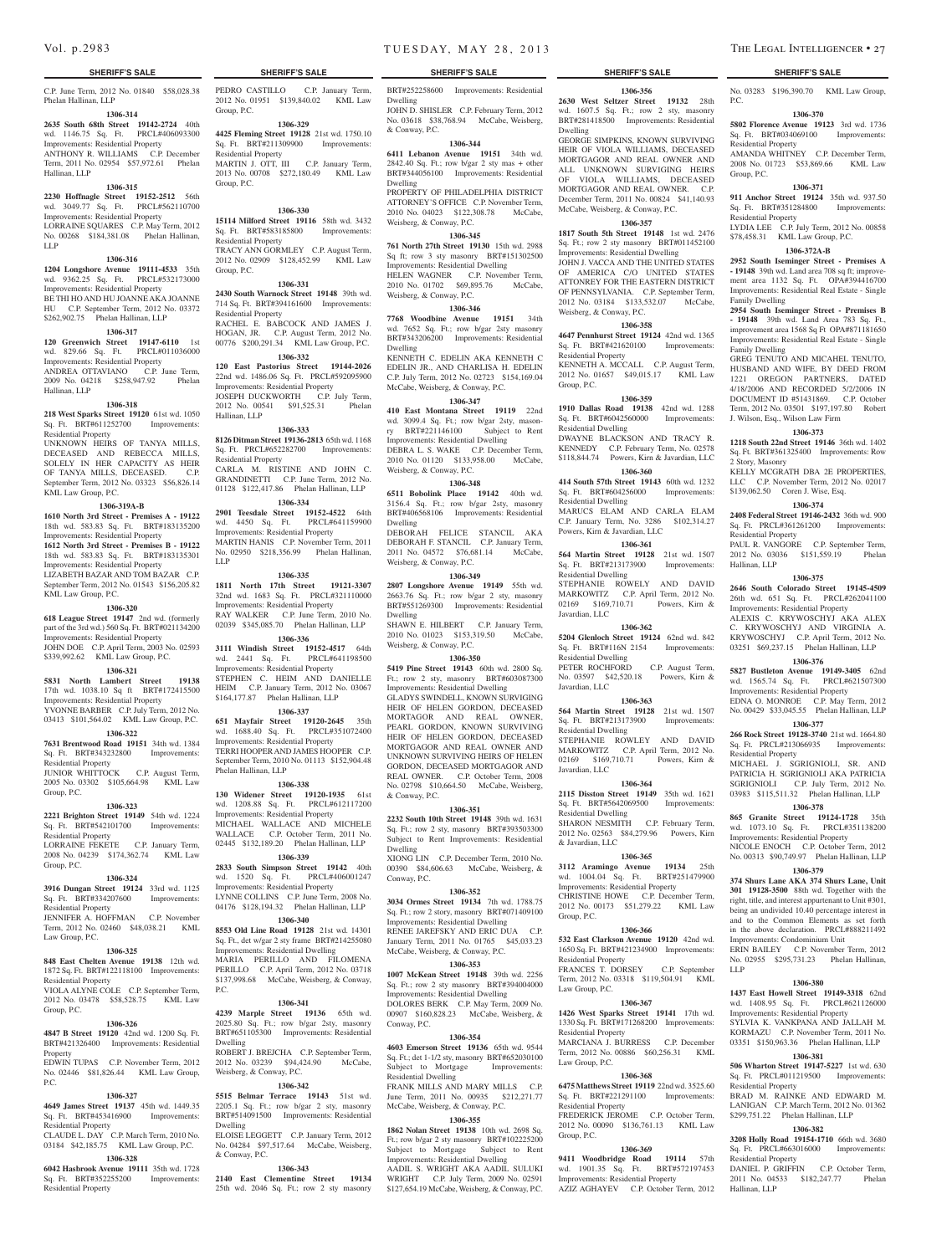**1306-383 3461 Cresson Street 19129-1646** 38th wd. 1541 Sq. Ft. PRCL#383119500 Improvements: Residential Property

CHARLES M. BADAMI AND JUDY BADAMI C.P. December Term, 2012 No. 03127 \$183,493.71 Phelan Hallinan, LLP

## **1306-384**

**3414 Ainslie Street 19129-1426** 38th wd. 1600 Sq. Ft. PRCL#382117600 Improvements: Residential Property ERIC M. DENNISON C.P. March Term, 2012

### No. 02883 \$215,584.05 Phelan Hallinan, LLP

#### **1306-385**

**4147 Gilham Street 19135-2512** 55th wd. 975 Sq. Ft. PRCL#552135800 Improvements: Residential Property

DEBORAH PEIRCE C.P. January Term, 2012 No. 02573 \$76,223.22 Phelan Hallinan, LLP

## **1306-386**

**5045 Wade Street 19144-2954** 12th wd. 1197 Sq. Ft. PRCL#123142900 Improvements: Residential Property

STEPHEN E. HALL C.P. May Term, 2012 No. 00779 \$58,648.94 Phelan Hallinan, LLP

## **1306-387**

**401 North Front Street, 3AAKA 401-11 North Front Street, Unit 3A 19123-4219** 88th wd. Together with a proportionate undivided interest in the Common Elements (as defined in such Declaration) of 11.594%. PRCL#888030035 Improvements: Condominium Unit SRIKAR DORAI C.P. July Term, 2012 No. 02163 \$286,537.35 Phelan Hallinan, LLP

#### **1306-388**

**3 North Christopher Columbus Blvd, Unit MD317 AKA Unit 317 19106-1428** 88th wd. Together with a proportionate undivided interest in the Common Elements (as defined in such Declaration) of .7350%. PRCL#888061428 Improvements: Condominium Unit

JENNIFER LYNN BELIK AKA JENNIFER BELIK AND ROBERT BELIK C.P. January Term, 2012 No. 00421 \$316,786.09 Phelan Hallinan, LLP

#### **1306-389**

**6231 Wheeler Street 19142-2913** 40th wd. 885 Sq. Ft. PRCL#402173100 Improvements:

Residential Property NATALIE ELLIS C.P. July Term, 2012 No. 02850 \$52,216.39 Phelan Hallinan, LLP

#### **1306-390**

**1034 East Tioga Street 19134-1445** 33rd wd. 1031.76 Sq. Ft. PRCL#331206900 Improvements: Residential Property RENEE JAREFSKY AND ERIC DUA C.P. October Term, 2011 No. 04239 \$77,725.23 Phelan Hallinan, LLP

### **1306-391**

**3280 Birch Road 19154-1721** 66th wd. 2952.60 Sq. Ft. PRCL#663006600 Improvements: Residential Property SCHILLER G. LESTAGE AND LYLE GEORGETTE LESTAGE C.P. March Term,<br>2009 No. 05530 \$202.551.49 Phelan 2009 No. 05530 \$202,551.49 Hallinan, LLP

#### **1306-392**

**5418 Cedar Avenue 19143** 46th wd. 1260 Sq. Ft. PRCL#463046400 Improvements: Residential Property

#### DOLORES JOHNSON C.P. March Term, 2012 No. 01737 \$58,891.49 Phelan Hallinan,

LLP

## **1306-393**

**4747 Griscom Street 19124-5833** 23rd wd. 967.12 Sq. Ft. PRCL#232451500 Improvements: Residential Property DAVID B. STEINER AND KAREN M.

STEINER C.P. August Term, 2012 No. 01365 \$441,331.28 Phelan Hallinan, LLP **1306-394**

#### **8533 Michener Avenue 19150-1601** 50th wd. 1445.31 Sq. Ft. PRCL#501159100 Improvements: Residential Property GENEVIE E. BROWN C.P. June Term, 2012 No. 02405 \$151,480.48 Phelan Hallinan, LLP

#### **1306-395**

**3212 Chelsea Place 19114-1104** 58th wd. 2838 Sq. Ft. PRCL#661147100 Improvements: Residential Property

OBERT LIGUORI AND SHERYL LIGUORI C.P. September Term, 2012 No. 03376 \$156,135.89 Phelan Hallinan, LLP

## **1306-396**

**104 Village Lane 19154-3602** 66th wd. 4397.64 Sq. Ft. PRCL#662290900 Improvements: Residential Property KENNETH ALLEN AND DENISE ALLEN

AKA DENISE E. FULFORD C.P. December Term, 2011 No. 01740 \$206,334.85 Phelan Hallinan, LLP

## **1306-397**

**11142 Hendrix Street 19116-2326** 58th wd. 3750 Sq. Ft. Improvements: Residential Property

PETRU GRATE AND RODICA GRATE C.P. October Term, 2012 No. 00029 \$198,948.05 Phelan Hallinan, LLP

### **1306-398**

**4308 Old York Road 19140-2030** 43rd wd. 1296 Sq. Ft. PRCL#433402400 Improvements: Residential Property TRUDY MAYS C.P. March Term, 2012 No. 03711 \$55,080.55 Phelan Hallinan, LLP

**1306-399 7720 Thouron Avenue 19150-2516** 50th wd. 1336.50 Sq. Ft. PRCL#502142800 Improvements: Residential Property STANLEY WILLIAMS AND VALENCIA WILLIAMS C.P. January Term, 2012 No. 04006 \$112,606.64 Phelan Hallinan, LLP

## **1306-400**

**1230 Durfor Street 19148** 39th wd. 644 Sq. Ft. BRT#394305800 Improvements: Residential Dwelling JOHN T. DEROSE AND LENA DEROSE C.P. June Term, 2009 No. 03551 \$141,177.18 Udren Law Offices, P.C.

### **1306-401**

**879 Granite Street 19124** 35th wd. 1073.10 Sq. Ft. BRT#351138900 Improvements: Residential Dwelling SHARON L. STEPHENS-ROACH C.P. September Term, 2010 No. 02055 \$137,778.73 Mark J. Udren, Esq.

#### **1306-402**

**2724 Cleltenham Avenue AKA 2724 West Cheltenham Avenue 19150** 50th wd. 2081.04 Sq. Ft. BRT#501274400 Improvements: Residential Dwelling JEFFREY B. THOMPSON AKA JEFFREY D.

THOMPSON C.P. July Term, 2010 No. 03039 \$119,322.33 Udren Law Offices, P.C.

## **1306-403**

**5320 Webster Street 19143** 46th wd. 1552.00 Sq. Ft. BRT#462120700 Improvements: Residential Dwelling

SYDNEY ANN GIDDINGS, AKA SIDNEY DUGAN, INDIVIDUALLY AND IN HER CAPACITY AS HEIR TO RAMONA DUGAN, DECEASED. UNKNOWN HEIRS, SUCCESSORS, ASSIGNS, AND ALL PERSONS, FIRMS, OR ASSOCIATIONS CLAIMING RIGHT, TITLE OR INTERE FROM OR UNDER RAMONA DUGAN, DECEASED. C.P. May Term, 2010 No. 03932 \$54,900.31 Udren Law Offices, P.C.

#### **1306-404**

**411 Hoffman Street 19148** 39th wd. 700 Sq. Ft. BRT#392006000 Improvements: Residential Dwelling

ESTATE OF KIM O. GLADDEN, C/O RAFEEQ SMITH, PERSONAL REPRESENTATIVE; RAFEEQ SMITH, INDIVIDUALLY AND AS PERSONAL REPRESENTATIVE OF THE ESTATE OF KIM O. GLADDEN. UNKNOWN HEIRS, SUCCESSORS, ASSIGNS, AND ALL PERSONS, FIRMS, OR ASSOCIATIONS CLAIMING RIGHT, TITLE OR INTEREST FROM OR UNDER KIM O. GLADDEN, DECEASED CHERELE K. SMITH, KNOWN HEIR OF KIM O. GLADDEN, ROBERT FAISON, KNOWN HEIR OF KIM O. GLADDEN. C.P. July Term, 2012 No. 01831 \$58,226.85 Udren Law Offices, P.C.

#### **1306-405**

**1614 South Ringgold Street 19145** 36th wd. West side of Ringgold Street 100 ft 11 inches southward of Tasker Street; front 14 ft 2 inches, depth 52 ft 0 inches BRT#354168000 SILVINO RAMOS C.P. March Term, 2009 No. 04758 \$22,517.01 Anthony B. Quinn, Esq.

#### **1306-406**

**2713 Livingston Street 19134** 25th wd. 1280 Sq. Ft. BRT#312121700 Subject to Mortgage Improvements: Residential Property

TERESA SAMANIEGO AND STEPHANIE SAMANIEGO C.P. January Term, 2012 No. 3225 \$141,347.80 Scott A. Dietterick, Esq., Kimberly A. Bonner, Esq., Joel A. Ackerman, Esq., Ashleigh L. Marin, Esq., Ralph M. Salvia, Esq., Jaime R. Ackerman, Esq., Zucker, Goldberg & Ackerman, LLC

#### **1306-407**

**2028 68th Avenue AKA 2028 West 68th Avenue AKA 2028 West 68th Avenue North 19138-3124** 10th wd. 1117 Sq. Ft. BRT#102438400 Subject to Mortgage Improvements: Residential Property

CHERYL M. GEORGE AND JOSEPH P. GEORGE C.P. March Term, 2012 No. 0729 \$42,475.46 Scott A. Dietterick, Esq., Kimberly A. Bonner, Esq., Joel A. Ackerman, Esq., Ashleigh L. Marin, Esq., Ralph M. Salvia, Esq., Jaime R. Ackerman, Esq., Zucker, Goldberg & Ackerman, LLC

#### **1306-408**

**9523 Bustleton Avenue 19115** 58th wd. BRT#882906910 Subject to Mortgage RYBICKI PROPERTY ENTERPRISES, LLC C.P. January Term, 2013 No. 02078 \$816,294.09 Everett K. Sheintoch, Esq., Sheintoch Todd P.C.

#### **SHERIFF'S SALE SHERIFF'S SALE SHERIFF'S SALE SHERIFF'S SALE SHERIFF'S SALE**

wd. 1030.75 Sq. Ft. PRCL#273022400 Improvements: Residential Property ZAID MUSAWWIR C.P. December Term, 2012 No. 01692 \$167,707.61 Phelan

**1306-438 4726 Vista Street 19136** 65th wd. 912.60 Sq. Ft. BRT#651032800 Improvements:

DANIEL MCILHENNEY AND PAUL WILHITE, AKA PAUL A. WILHITE C.P. August Term, 2012 No. 01516 \$57,146.80

**1306-439 2855 Welsh Road 19152** 57th wd. 12801

DAVID PAEZ C.P. May Term, 2009 No. 01998 \$418,049.81 Udren Law Offices, P.C. **1306-440 1729 South 21st Street 19145** 36th wd. 1080.00 Sq. Ft. BRT#363269500 Improvements:

2012 No. 02658 \$67,396.25 Udren Law

**1306-441 1117 Plane Road 19115-3714** 63rd wd. 6523.50 Sq. Ft. PRCL#632108300 Improvements:

THOMAS A. SUMMERS AND GAIL M. SUMMERS C.P. August Term, 2008 No. 03120 \$219,778.17 Phelan Hallinan, LLP **1306-442 13049 Trina Drive 19116-1813** 58th wd. 3203.70 Sq. Ft. PRCL#583163298 Improvements: Residential Property TRACIE EDWARDS AND WARREN EDWARDS C.P. December Term, 2011 No. 00893 \$354,414.53 Phelan Hallinan, LLP **1306-443 6014 Ogontz Avenue 19141-1312** 17th wd. 1744 Sq. Ft. PRCL#172253800 Improvements:

ESTATE OF DAMIAN WILSON AKA DAMIAN CHRISTOPHER WILSON; BELLA WILSON, ADMINSTRATRIX AND HEIR OF THE ESTATE OF DAMIAN WILSON AKA DAMIAN WILSON, CHRISTOPHER WILSON. UNKNOWN HEIRS, SUCCESSORS, ASSIGNS, AND ALL PERSONS, FIRMS, OR ASSOCIATIONS CLAIMING RIGHT, TITLE OR INTEREST FROM OR UNDER DAMIAN WILSON AKA DAMIAN CHRISTOPHER WILSON, DECEASED. C.P. May Term, 2009 No. 02851 \$143,011.49 Phelan Hallinan, LLP **1306-444 1003 Winton Street 19148-3014** 39th wd. 644 Sq. Ft. PRCL#394049100 Improvements:

MICHELLE KERTH AKA MICHELLE R. KERTH C.P. May Term, 2012 No. 00775 \$94,248.70 Phelan Hallinan, LLP **1306-445 1017-1027 Oak Lane Avenue AKA 1027 Oak Lane Avenue 19126-3339** 61st wd. 9142 Sq. Ft. PRCL#611427805 Improvements:

RICKY J. MOORS AKA RICKY MOORS AND GOOD LUCK MOORS C.P. February Term, 2012 No. 02165 \$277,764.28 Phelan

**1306-446 2949 Rorer Street 19134-3018** 7th wd. 901 Sq. Ft. PRCL#071529900 Improvements:

BONNIE R. KUSHNER AND PETER DISSIN C.P. July Term, 2012 No. 01978 \$41,730.92

**1306-447 198 Rosemar Street AKA 198 West Rosemar Street 19120-1943** 61st wd. 1120 Sq. Ft. PRCL#611231300 Improvements: Residential

JANEA BAKER C.P. July Term, 2012 No. 00669 \$99,197.86 Phelan Hallinan, LLP **1306-448 3026 West Lehigh Avenue 19132-1812**  28th wd. 1216 Sq. Ft. PRCL#282380800 Improvements: Residential Property GORDON T. THOMAS AKA GORDON THOMAS C.P. July Term, 2012 No. 01161 \$43,834.95 Phelan Hallinan, LLP

**1306-449 3248 Knorr Street 19149-2613** 55th wd. 1750.10 Sq. Ft. PRCL#551201100 Improvements: Residential Property APRIL MCGOVERN AKA APRIL L. MCGOVERN C.P. March Term, 2012 No. 02899 \$83,667.86 Phelan Hallinan, LLP **1306-450 7266 Mansfield Avenue 19138-1621** 10th wd. 2116 Sq. Ft. PRCL#102357000 Improvements: Residential Property MICHAEL HERBERT C.P. April Term, 2012 No. 03071 \$166,228.75 Phelan Hallinan, LLP **1306-451 8612 Provident Road 19150** 50th wd. 1448.90 Sq. Ft. BRT#501179600 Improvements:

JUDITH QUARLES C.P. September Term,

C.P. December Term,

Residential Dwelling

Udren Law Offices, P.C.

Sq. Ft. BRT#571047900 Residential Dwelling

Residential Dwelling<br>BARON HERDER

Residential Property

Residential Property

Residential Property

Residential Property

Residential Property

Phelan Hallinan, LLP

Residential Property

Property

Hallinan, LLP

Offices, P.C.

**1306-424 3057 Collins st 19134-3709** 25th wd. 1142.24 Sq. Ft. PRCL#252430600 Improvements:

DONALD ORLEN AND LESLIE ORLEN C.P. March Term, 2012 No. 02891 \$83,415.95

**1306-425 5864 Penn Street AKA 5864 North Penn Street 19149-3418** 62nd wd. 1437 Sq. Ft. PRCL#621487200 Improvements: Residential

MICHELLE T. WALKER C.P. August Term,<br>2012 No. 01876 \$125.756.34 Phelan 2012 No. 01876 \$125,756.34

**1306-426 1123 East Tioga Street 19134** 33rd wd. 1400 Sq. Ft. BRT#331218700 Improvements:

MIGDALIA HERNANDEZ AKA MIGDALIA HERNANDEZ-GONZALEZ C.P. November Term, 2012 No. 00107 \$75,389.71 Stern &

**1306-427 1923 East Pike Street 19124** 45th wd. 1406.25 Sq. Ft. BRT#452219300 Improvements:

CARMEN I. GONZALEZ C.P. August Term, 2012 No. 00656 \$32,326.15 Powers, Kirn

**1306-428 1729 Wallace Street, Unit 201 19130**  BRT#888151349 Improvements: Residential

ALEJANDRO F. AGUILAR AND MARIANELA BOAN C.P. April Term, 2012 No. 001859 \$284,982.51 Powers, Kirn &

**1306-429 2028 Rosalie Street 19135** 41st wd. 1365.83 Sq. Ft. BRT#411083400 Improvements:

ORLY GADAYEV AND NATAN GADAYEV C.P. December Term, 2011 No. 00117 \$55,260.64 Powers, Kirn & Javardian, LLC **1306-430 7252 Mansfield Avenue 19138** 10th wd. BRT#102356300 Improvements: Residential

CHRISTINA J. LEE C.P. May Term, 2010 No. 03339 \$190,924.12 Powers, Kirn &

**1306-431 1945 Dennie Street 19140** 38th wd. 1570.75 Sq. Ft. BRT#131372200 Subject to Mortgage Improvements: Residential Dwelling DOROTHY J. WILLIAMS AND EDNA MCGEE C.P. August Term, 2012 No. 01770 \$57,042.30 Powers, Kirn & Javardian, LLC **1306-432 2703 East Venango Street 19134** 45th wd. 897.75 Sq. Ft. BRT#451084000 Subject to Mortgage Improvements: Residential Dwelling RENEE FLYNN C.P. September Term, 2012<br>No. 00818 \$213.123.58 Richard J.

Nalbandian, Esq. for Powers, Kim & Javardian,

**1306-433 126 North 51st Street 19139** 44th wd. 1705 Sq. Ft. BRT#441100300 Improvements:

GERALD MINOR C.P. April Term, 2011 No. 00855 \$58,456.07 Udren Law Offices, P.C. **1306-434 2018 Mercy Street AKA 2018 South Mercy 19145** 48th wd. 658 Sq. Ft. BRT#481126900 Improvements: Residential Dwelling RENEE JULIANO AND ARTHUR PAUL JULIANO, III C.P. January Term, 2013 No. 02300 \$62,183.98 Udren Law Offices, P.C. **1306-435 4654 Penn Street 19124** 23rd wd. 3342.54

CLASSIC ENTERPRISE, LLC AND MICHAEL LORENZO C.P. September Term, 2010 No. 03326 \$155,033.13 Udren Law

**1306-436 565 East Carver Street 19120** 35th wd. 1057.5 Sq. Ft. BRT#351248100 Improvements:

RONALD BOGUSH C.P. January Term, 2010 No. 02292 \$33,778.81 Mark J. Udren, Esq. **1306-437 7543 Rugby Street 19150** 10th wd. (formerly the 50th wd.) 1444.58 Sq. Ft. BRT#102472300 Improvements: Residential Dwelling DONALD RONE AKA DONALD B. RONE AND GILDA J. RONE C.P. September Term, 2011 No. 01264 \$118,512.98 Udren Law

No. 00818 \$213,123.58

Residential Dwelling

Sq. Ft. BRT#234287800 Residential Dwelling

Offices, P.C.

Offices, P.C.

Residential Dwelling

Hallinan, LLP

Residential Property

Phelan Hallinan, LLP

Property

Hallinan, LLP

Eisenberg, PC

Residential Real Estate

Residential Dwelling

& Javardian, LLC

Javardian, LLC

Residential Dwelling

Dwelling

Dwelling

LLC

Javardian, LLC

**1306-409 5604 North 10th Street 19141** 49th wd. 1440 Sq. Ft. BRT#492183900 Improvements: Residential Property

THOMAS E. DEBE, INDIVIDUALLY AND AS TRUSTEE FOR GASTON W. DEBE C.P. January Term, 2012 No. 04896 \$22,157.92 Pressman & Doyle, LLC

## **1306-410**

**3548 North 18th Street 19140** 38th wd. 1935.50 Sq. Ft. BRT#112257800 Improvements: Residential Dwelling

RICKY MALLOY C.P. March Term, 2010 No. 05466 \$117,543.73 Udren Law Offices, P.C. **1306-411**

#### **2433 South Bancroft Street 19145** 26th wd. 679.98 Sq. Ft. BRT#261294300 Improvements: Residential Dwelling

CHRISTIAN D. KLEMASH AND HARRY S. KLEMASH C.P. January Term, 2013 No. 00650 \$136,746.45 Udren Law Offices, P.C. **1306-412**

**1300 East Columbia Avenue 19125** 18th wd. Situate on the northwest side of Thompson Street and the southwest side of Columbia Avenue. Subject to Mortgage Improvements: Row 3 Sty Masonry JOSEPH M. MCNICHOLS C.P. August Term,

2011 No. 03688 \$268,333.90 Chandra M. Arkema, Esq.

## **1306-413**

**400 West Hortter Street, Unit 602 19119**  88th wd. 758 Sq. Ft.; all that certain unit in the property known, named, and idnetified as "Germantown Manor, a Condominium", located in the 88th Ward of the City of Philadelphia, Commonwealth of Pennsylvania being designated on said Declaration Plan as Unit 602 together with the proporionate undivided interest in the Common Elements (as defined in the declaration). BRT#888220231 Subject to Mortgage Improvements: Residential Condominium AUDREY S. MILLER C.P. October Term,

2012 No. 4306 \$11,069.14 Hal A. Barrow, Esq. **1306-414**

## **6605 North 13th Street 19126** 61st wd. 61'6-5/8" frontage x 153'9-5/8" depth OPA#611193500 Improvements: Residential Property

GREGORY BROWN AND VANESSA BROWN C.P. July Term, 2012 No. 00881 \$46,057.46 Richard M. Squire & Associates, LLC **1306-415**

**491 Hermitage Street 19128** 21st wd. 2887.50 Sq. Ft. BRT#212278600 Subject to Mortgage Improvements: Two-story Masonry Dwelling TERRY H. BOAG AND ADRIENNE MCCREADY C.P. January Term, 2013 No. 01787 \$19,330.91 Bernstein-Burkley, P.C.

## **1306-416**

**2400 North Broad Street 19132** 16th wd. Land area 1663.11 Sq. Ft.; improvement area 4233 Sq Ft BRT#161003700 XIU HUI ZHEN C.P. September Term, 2012 No. 02019 \$192,023.76 David Banks, Esq., Banks & Banks

#### **1306-417**

**5822 North Broad Street 19141** 17th wd. Land area 1343.16 Sq. Ft.; Improvement area 2240 Sq Ft BRT#882934990 RAYMOND T. BLUE AND VERONICA I. BLUE C.P. July Term, 2011 No. 00349 \$161,837.50 David Banks, Esq., Banks & Banks

## **1306-418**

**2440 Durfor Street 19145** 48th wd. 757.56 Sq. Ft. BRT#482112900 Improvements: Residential Dwelling

ERIC H. KING C.P. December Term, 2009 No. 01251 \$82,449.21 Gregory Javardian, Esq. **1306-419**

## **1722 Dounton Street 19140** 13th wd. 1440 Sq. Ft. BRT#6000210526 Improvements:

Residential Dwelling ELIZABETH MCNAIR C.P. June Term, 2012 No. 03463 \$62,261.91 Law Offices of Gregory Javardian

#### **1306-420**

**2560 South Robinson Street 19142-3522**  40th wd. 1118.60 Sq. Ft. PRCL#402095200 Improvements: Residential Property VAUGHN SLATER C.P. July Term, 2010 No.

### 02753 \$50,428.39 Phelan Hallinan, LLP **1306-421**

**4439 Sherwood Road 19131-1525** 52nd wd. 1640 Sq. Ft. PRCL#521197800 Improvements: Residential Property ANGELA ROBYN NISSEL C.P. September Term, 2012 No. 02831 \$152,150.46 Phelan Hallinan, LLP

**1306-422 1328 North Alden Street 19131-4114**  4th wd. 1095 Sq. Ft. PRCL#043119900 Improvements: Residential Property ABRAHAM CHESTER C.P. July Term, 2012 No. 04444 \$84,399.27 Phelan Hallinan, LLP **1306-423 1313 South 47th Street 19143-3815** 27th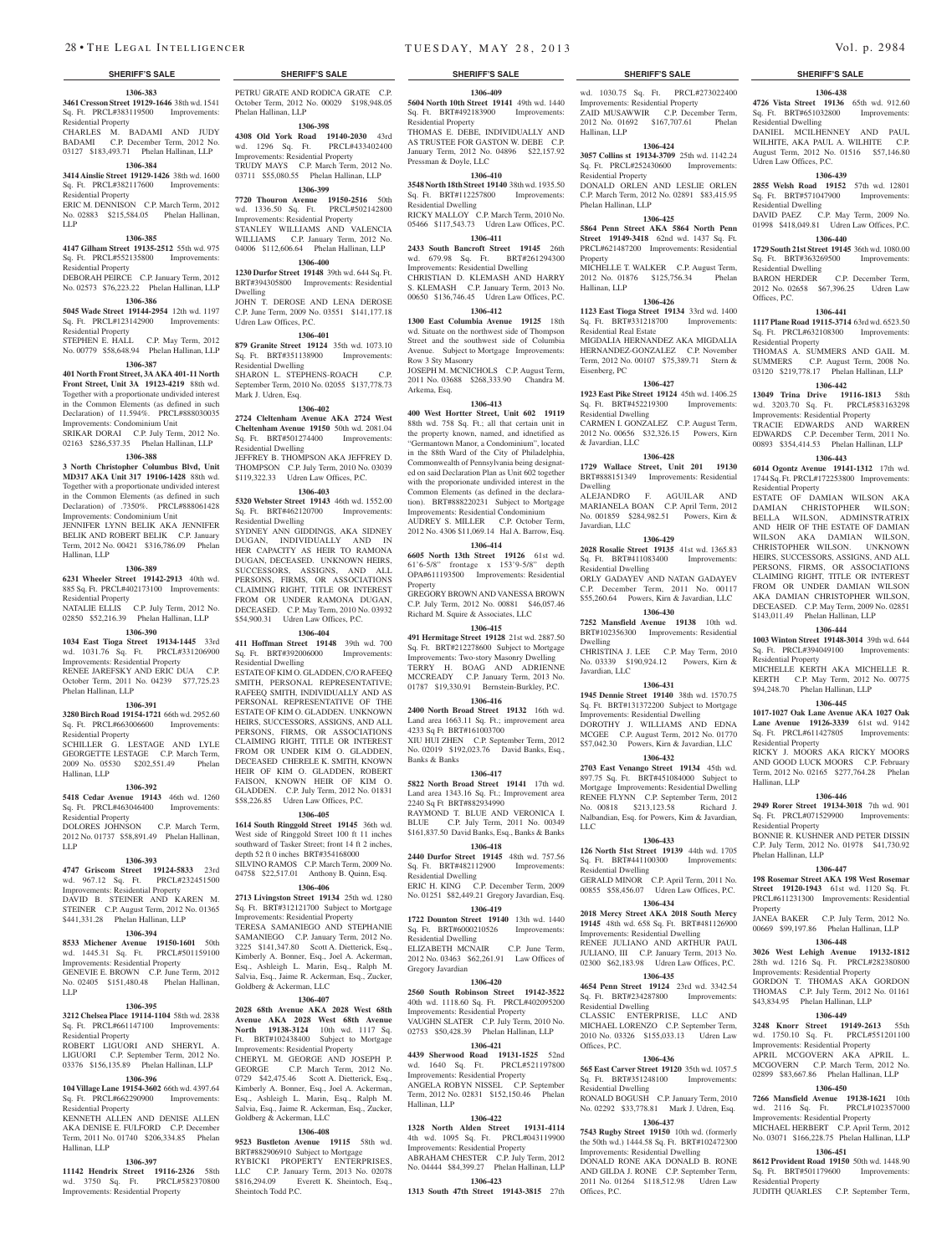2012 No. 002747 \$96,230.33 Leonard J. Mucci, III Esq.

## **1306-452**

**2815 Chatham Street 19134-4213** 25th wd. Approximate size 13'8" frontage x 83' depth OPA#251398200 Improvements: Residential Property

JOSEPH G. REINERT, JR. C.P. October Term, 2012 No. 02893 \$43,722.78 Richard M. Squire & Associates, LLC

## **1306-453**

**628 South 18th Street 19146** 30th wd. Located on corner formed by intersection west side of Eighteenth Street with the north side of Bainbridge Street front 16 ft 0 in, depth 64 ft 0 in Subject To Mortgage TD Bank, N.A. successor to Commerce Bank, N.A.

LLOYD CRECELIUS, JR. C.P. May Term, 2011 No. 002188 \$13,858.54 Phillip D. Berger, Esq.

## **1306-454**

**6022 Kingsessing Avenue 19143** 40th wd. 1200 Sq. Ft. BRT#401259600 Improvements:

Residential Real Estate RANDOLPH J. WADDELL, SR. C.P. January Term, 2013 No. 0104 \$76,210.38 Stern & Eisenberg, PC

#### **1306-455**

**332 West Zeralda Street 19144** 13th wd. (formerly 22nd wd.) 1414 Sq. Ft. BRT#133022700 Improvements: Residential Real Estate ANTHONY SMITH C.P. January Term, 2013 No. 00654 \$73,851.35 Stern & Eisenberg, PC

## **1306-456**

**1906 Lardner Street 19149** 62nd wd. 1880.26 Sq. Ft. BRT#621157600 Improvements: Residential Real Estate

HARRY M. FIGUEROA C.P. August Term, 2012 No. 03253 \$113,260.76 Stern & Eisenberg, PC

#### **1306-457**

**7035 Kindred Street 19149** 54th wd. 1145.67 Sq. Ft. BRT#542286200 Improvements: Residential Real Estate GERALD W. SMITH C.P. November Term,

2012 No. 02855 \$92,296.76 Stern & Eisenberg, PC **1306-458**

**6926 Grosbeak Place 19142** 14th wd. 1614.60 Sq. Ft. BRT#406588500 Improvements: Residential Real Estate

EVERLY SHIRER C.P. October Term, 2012 No. 02452 \$96,984.41 Stern & Eisenberg, PC

#### **1306-459**

**5608 Warrington Avenue 19143** 51st wd. 1248 Sq. Ft. BRT#514061500 Improvements: Residential Real Estate

JANICE SEPHES C.P. October Term, 2012 No. 01386 \$42,902.63 Stern & Eisenberg, PC

#### **1306-460**

**3527 Vinton Road 19154** 66th wd. 2000 Sq. Ft. BRT#663130400 Improvements: Residential Dwelling TIMOTHY ANDREW WEST C.P. April

Term, 2010 No. 001343 \$178,413.57 Heather Riloff, Esq.

#### **1306-461A-B**

**1307 Cottman Avenue - Premises A - 19111**  56th wd. 3365.19 Sq. Ft. BRT#871246550 Subject To Mortgage (executing Plaintiff's mortgage) Improvements: Str/off And Apts 2 Sty Masonry

**1309 Cottman Avenue - Premises B - 19111**  56th wd. 3365.19 Sq. Ft. BRT#882926575 Subject To Mortgage (executing Plaintiff's mortgage) Improvements: School 2 Sty Masonry

HOWARD AND MELVYN SCHWARTZ C.P. October Term, 2012 No. 4431 \$145,304.01 Weber Gallagher Simpson Stapleton Fires & Newby, LLP, Kenneth M. Portner, Esq.

#### **1306-462**

**1106 Cantrell Street 19148** 39th wd. 830 Sq. Ft. BRT#394046000 Improvements: Residential Dwelling

JOSEPH KOINES C.P. September Term, 2011 No. 2326 \$189,378.46 Weber Gallagher Simpson Stapleton Fires & Newby, LLP, Sarah A. Elia, Esq.

#### **1306-463**

**2915 Memphis Street 19134** 25th wd. 973 Sq. Ft. BRT#251488400 Improvements: Residential Property

MELISSA COOKE C.P. July Term, 2012 No. 2141 \$80,440.21 Scott A. Dietterick, Esq., Kimberly A. Bonner, Esq., Joel A. Ackerman, Esq., Ashleigh L. Marin, Esq., Ralph M. Salvia, Esq., Jaime R. Ackerman, Esq., Zucker, Goldberg & Ackerman, LLC

#### **1306-464**

**638 East Locust Avenue 19144** 12th wd. 1840 Sq. Ft. Improvements: Two (2) Story Row House B/gar

9 PARK AVENUE, LLC C.P. December Term, 2011 No. 03841 \$94,107.38 Elliot H. Berton, Esq.

#### **SHERIFF'S SALE SHERIFF'S SALE SHERIFF'S SALE SHERIFF'S SALE SHERIFF'S SALE**

No. 02071 \$153,496.38 Phelan Hallinan, LLP **1306-476**

**1306-465 7252-60 Woodland Avenue 19142** 40th wd. 25x74 BRT#403295800; PRCL#403295800 Improvements: Residential Property TO BE SOLD AS PROPERTY OF: JERON GODDARD, SINCLAIR GODDARD AKA ALDIS SINCLAIR GODDARD AND CLARENCE GODDARD AKA CLARENCE CHRISTIAN. TITLE TO SAID PREMISES IS VESTED IN JARON GODDARD, SINCLAIR GODDARD, AND CLARENCE GODDARD BY DEED FROM ALBERT A.SEYTHER, DATED NOVEMBER 27, 1996 AND RECORDED FEBRUARY 7, 1997 IN THE OFFICE OF THE RECORDER OF DEEDS IN AND FOR PHILADELPHIA COUNTY AS INSTRUMENT # DEED NOOT JTD 221, PAGE 441. C.P. July Term, 2012 No. 001012 \$139,152.89 Martin S. Weisberg, Esq. **1306-466 2121 North 22nd Street 19121** 32nd wd. 1950 Sq. Ft. BRT#322087300 Subject to Mortgage Improvements: Residential Dwelling DAVID SULLIVAN C.P. May Term, 2012 No. 0891 \$150,216.54 Powers, Kirn &

Javardian, LLC

Residential Condominium

Ross, Esq.

R. Balka, Esq.

Residential Property

Residential Property

Residential Property

SHIRLEY B. BLACK AKA SHIRLE BLACK C.P. January Term, 2012 No. 04030 \$62,443.46 Phelan Hallinan, LLP **1306-473 2640 Mole Street AKA 2640 South Mole Street 19145-4608** 26th wd. 672 Sq. Ft. PRCL#261227300 Improvements:

JOEL B. OREJOLA C.P. June Term, 2012 No. 02228 \$260,640.72 Phelan Hallinan, LLP **1306-474 2017 South Bancroft Street 19145-3025**  48th wd. (formerly in the 26th wd.) 616 Sq. Ft. PRCL#481202600 Improvements:

KATHLEEN FEOLI IN HER CAPACITY AS EXECUTRIX AND DEVISEE OF THE ESTATE OF ALBERT BUSILLO; FRANCIS VITO BUSILLO IN HIS CAPACITY AS DEVISEE OF THE ESTATE OF ALBERT BUSILLO C.P. March Term, 2012 No. 02613 \$99,982.04 Phelan Hallinan, LLP **1306-475 2517 South Ashford Street 19153-1408**  40th wd. 1024 Sq. Ft. PRCL#404135500 Improvements: Residential Property RONALD FARMER C.P. April Term, 2012

**1306-467 9921 Bustleton Avenue, Unit Q-09 19115**  88th wd. 672 Sq. Ft. and .32684% undivided interest in the common elements, as more fully described in the Declaration of Condominium of Pathways Condominium recorded in the Department of Records in and for the County of Philadelphia at the Commonwealth of PA in Deed Book D.C.C. 2065, page 1210 and all amendments thereto. BRT#888580859; PRCL#160N12222 Improvements:

FRANK SUMINSKI, JR. C.P. March Term, 2012 No. 235518 \$11,037.42 Glenn M.

**1306-468 6144 Reach Street 19111** 35th wd. 2328.00 Sq. Ft. BRT#352238700 Subject to Mortgage Improvements: Residential Dwelling GABRIELLE LUCAS AND MARTIN A. LUCAS C.P. September Term, 2011 No. 00927 \$134,495.84 Udren Law Offices, P.C. **1306-469 2023 South Bonsall Street 19145** 48th wd. front 16 ft; depth 50 feet OPA#482275000 Improvements: Single Family Dwelling SOMSAK SUWANNARAT C.P. October Term, 2012 No. 000949 \$57,473.69 Jerome

**1306-470 5501 Litchfield Street 19143** 51st wd. Corner formed by intersection of the northwest side of Litchfield Street with the southwest side of 55th Street. Subject to Mortgage Improvements: Row Conv/apartment 2 Sty Masonry WILLIE M. NEAL, JR. AND CLARA H. NEAL C.P. June Term, 2011 No. 00363 \$63,512.05 Chandra M. Arkema, Esq. **1306-471 6520 Elmwood Avenue 19142-2817**  40th wd. 1520 Sq. Ft. PRCL#406228100 Improvements: Residential Property TOXIE BARRON IN HER CAPACITY AS ADMINISTRATRIX AND HEIR OF THE ESTATE OF CHAUNCEY BARRON. DECEASED. UNKNOWN HEIRS, SUCCESSORS, ASSIGNS, AND ALL PERSONS, FIRMS, OR ASSOCIATIONS CLAIMING RIGHT, TITLE OR INTEREST FROM OR UNDER CHAUNCEY BARRON, DECEASED. C.P. April Term, 2012 No. 03960 \$61,987.25 Phelan Hallinan, LLP **1306-472 238 Rosemar Street 19120-1415** 61st wd. 1050 Sq. Ft. PRCL#611229300 Improvements:

**853 Morefield Road 19115-1916** 58th wd. 6643.20 Sq. Ft. PRCL#581148600 Improvements: Residential Property CHANDY P. GEORGE AND SARAMMA MATHAI C.P. September Term, 2010 No. 02127 \$370,867.12 Phelan Hallinan, LLP

## **1306-477**

**7836 Venus Place 19153** 40th wd. Beginning at a point on the southeasterly side of Venue Place (50 feet wide) measured along the same southwestwardly 372.771 feet from the southwesterly side of 78th street (70 feet wide). Subject to Mortgage Improvements: Row B/ gar 2 Sty Masonry + Other JAMES WILLIAMS AND LILLIAN D. WILLIAMS (DECEASED) C.P. December Term, 2012 No. 00043 \$111,838.73 Chandra M. Arkema, Esq.

#### **1306-478**

**1334 East Columbia Avenue 19125** 18th wd. 1584 Sq. Ft. BRT#181096200 Improvements: Residential Real Estate BERNADETTE J. O'BRIEN C.P. May Term,

2012 No. 00697 \$185,724.48 Stern & Eisenberg, PC **1306-479**

**1624 South 5th Street 19148** 1st wd. 2218.16 Sq. Ft. BRT#881500926 Improvements: Commerical Real Estate DANA POINDEXTER C.P. May Term, 2012 No. 03462 \$61,878.71 Stern & Eisenberg, PC

## **1306-480**

**3742 Frankford Avenue 19124** 45th wd. 1116.75 Sq. Ft. BRT#452287600 Improvements: Residential Real Estate ROBERT D. WILSON C.P. January Term, 2013 No. 01570 \$53,991.95 Stern & Eisenberg, PC

#### **1306-481**

**2021 Castor Avenue 19134** 45th wd. 1116.50 Sq. Ft. BRT#452202300 Improvements: Residential Property MARLENE GUZMAN C.P. November Term, 2011 No. 000607 \$62,307.22 Caitlin M. Donnelly, Esq.

#### **1306-482**

**4162 Gilham Street 19135** 55th wd. 975 Sq. Ft. BRT#552131900 Improvements: Residential Property MICHAEL C. MCLAUGHLIN C.P.

January Term, 2013 No. 002369 \$92,121.94 Christopher A. DeNardo, Esq. **1306-483**

**6244 Limekiln Pike 19141** 15th wd. 1212 Sq. Ft. BRT#172314800 Improvements: Residential Property TROY K. GRANT C.P. April Term, 2009 No. 001820 \$51,003.82 Christopher A. DeNardo, Esq.

#### **1306-484**

**2238 Tyson Avenue 19149** 54th wd. 1482.81 Sq. Ft. BRT#542083800 Improvements: Residential Property ZHONG PING YU AND YI MIN YU C.P. September Term, 2012 No. 03533 \$136,031.37

Christopher A. DeNardo, Esq. **1306-485**

**5549 Pulaski Avenue 19144** 12th wd. 1824 Sq. Ft. BRT#124128600 Improvements: Residential Property CHRISTOPHER HAYWOOD C.P.

January Term, 2002 No. 00382 \$87,158.96 Christopher A. DeNardo, Esq. **1306-486**

**4150-4152 Paul Street 19124** 23rd wd. 3545 Sq. Ft. BRT#232510900 & BRT#232511000 Improvements: Residential Property RICHARD SCHLESINGER AND EVAN SCHLESINGER C.P. March Term, 2012 No. 3947 \$106,316.34 Christopher A. DeNardo, Esq.

#### **1306-487**

**2516 South Bellford Street 19153** 40th wd. 1145.90 Sq. Ft. BRT#404146000 wd. 1145.90 Sq. Ft. BRT#404146000 Improvements: Residential Property CARMEN JAMES C.P. August Term, 2012 No. 1229 \$131,158.83 Christopher A. DeNardo, Esq.

#### **1306-488**

**5829 Larchwood Avenue 19143** 46th wd. 1269.77 Sq. Ft. BRT#604194900 Improvements: Residential Property

WAYNE D. CARSON, ADMINISTRATOR OF THE ESTATE OF MARIAN CARSON, DECEASED. C.P. November Term, 2012 No. 002726 \$57,750.89 Christopher A. DeNardo, Esq.

#### **1306-489**

**5917 Turner Street 19151** 34th wd. 1080 Sq. Ft. BRT#342104100 Improvements: Residential Property CARLOS G. BAUTISTA C.P. September<br>Term, 2012 No. 003294 \$75,789.92 Term, 2012 No. 003294 Christopher A. DeNardo, Esq.

JANEEN WATSON C.P. November Term, 2012 No. 02956 \$166,670.57 Phelan

**1306-503 2716 North Hollywood Street 19132-1807**  28th wd. (formerly in the 38th wd.) 756 Sq. Ft. PRCL#282037200 Improvements:

FRED BAKER C.P. December Term, 2012 No. 03329 \$58,325.76 Phelan Hallinan, LLP **1306-504 613 Edison Avenue, Unit 613A AKA 613 Edison Avenue, Unit A 19116-1263**  58th wd. 1040 Sq. Ft. PRCL#888581386 Improvements: Condomininum Unit; Undivided Interest In The Common Elements (as Defined

UNKNOWN HEIRS, SUCCESSORS, ASSIGNS, AND ALL PERSONS, FIRMS, OR ASSOCIATIONS CLAIMING RIGHT, TITLE OR INTEREST FROM OR UNDER NORMA L. DAVIS, DECEASED. C.P. May Term, 2010 No. 04159 \$97,092.48 Phelan Hallinan, LLP **1306-505 4942 North 16th Street 19141-2204**  17th wd. 1305 Sq. Ft. PRCL#172137100 Improvements: Residential Property ALHINDE WEEMS C.P. August Term, 2012 No. 02379 \$71,310.54 Phelan Hallinan, LLP **1306-506 2520 South Millick Street 19142-3508**  40th wd. 752 Sq. Ft. PRCL#402050200 Improvements: Residential Property HELENE LAZARUS C.P. November Term,<br>2010 No. 00774 \$29.862.34 Phelan 2010 No. 00774 \$29,862.34

**1306-507 1628 Middleton Street 19138** 10th wd. 1888.87 Sq. Ft. PRCL#102138800 Improvements: Residential Property KIANA WATSON C.P. May Term, 2009 No. 01751 \$173,316.21 Phelan Hallinan, LLP **1306-508 8622 Dicks Place 19153-1530** 40th wd. 4680 Sq. Ft. PRCL#405124411 Improvements:

FRANCIS NELSON C.P. August Term, 2009 No. 00792 \$261,363.83 Phelan Hallinan, LLP **1306-509 1703 Montrose Street 19146-1911** 30th wd. 540 Sq. Ft. PRCL#301202000 Improvements:

MICHAEL P. CANZONERI C.P. April Term, 2010 No. 00262 \$376,214.74 Phelan

**1306-510 6356 Jackson Street 19135-3225** 55th wd. 1627.20 Sq. Ft. PRCL#552463800 Improvements: Residential Property DANIEL HUNTER C.P. July Term, 2010 No. 00866 \$99,536.67 Phelan Hallinan, LLP **1306-511 1325 South 30th Street 19146-3603** 36th wd. 960 Sq. Ft. PRCL#362193000 Improvements:

KEVIN COMO C.P. August Term, 2012 No. 02606 \$80,810.91 Phelan Hallinan, LLP **1306-512 3724 Frankford Avenue 19124-5626** 45th wd. 1646.83 Sq. Ft. PRCL#452286700 Improvements: Residential Property UNKNOWN HEIRS, SUCCESSORS, ASSIGNS, AND ALL PERSONS, FIRMS, OR ASSOCIATIONS CLAIMING RIGHT. TITLE OR INTEREST FROM OR UNDER DOLORES MAYER AKA DOLORES M. MAYER, DECEASED C.P. July Term, 2012 No. 02527 \$53,384.44 Phelan Hallinan, LLP **1306-513 319 Unruh Avenue 19111-4654** 35th wd. 3850 Sq. Ft. PRCL#353127000 Improvements:

KIMBERLY E. WILLIAMS AND CHRISTOPHER G. WILLIAMS C.P. July Term, 2010 No. 02659 \$234,117.29 Phelan

**1306-514 2030 East Glenwood Avenue 19124-5630**  45th wd. 1419.68 Sq. Ft. PRCL#452192500 Improvements: Residential Property RAFAEL MARRERO C.P. July Term, 2012 No. 01649 \$77,372.83 Phelan Hallinan, LLP **1306-515 45 West Rockland Street 19144-6020** 12th wd. 1409.04 Sq. Ft. PRCL#123038000 Improvements: Residential Property ANANIY BURSHTEYN C.P. December Term, 2012 No. 03120 \$97,024.99 Phelan

**1306-516 2306 Stanwood Street 19152-2915** 56th wd. 6344 Sq. Ft. PRCL#562050300 Improvements: Residential Property KENNETH MARINER AND DEBRA MARINER C.P. December Term, 2011 No. 01548 \$286,180.18 Phelan Hallinan, LLP

In Such Declaration) Of 1.0526%.

Hallinan, LLP

Residential Property

Hallinan, LLP

Residential Property

Residential Property

Residential Property

Residential Property

Hallinan, LLP

Hallinan, LLP

Hallinan, LLP

#### **1306-490 626 Martin Street 19128** 21st wd. 1450 Sq. Ft. BRT#213177000 Improvements: Residential Property

GREGORY T. STEELE C.P. October Term, 2012 No. 4198 \$218,547.81 Christopher A. DeNardo, Esq.

## **1306-491**

**530 North 64th Street 19151** 34th wd. 1500 Sq. Ft. BRT#343085200 Improvements: Residential Property CHARLENEANASTASIO C.P. January Term,

2012 No. 02204 \$17,970.23 Christopher A.

#### **1306-492**

DeNardo, Esq.

**6342 Jackson Street 19135-3225** 55th wd. 1620 Sq. Ft. BRT#552463100 Improvements: Residential Property JULIANNA M. CIERI AKA JULIA M. CIERI C.P. January Term, 2012 No. 4943 \$103,811.97 Scott A. Dietterick, Esq., Kimberly A. Bonner, Esq., Joel A. Ackerman, Esq., Ashleigh L. Marin, Esq., Ralph M. Salvia, Esq., Jaime R. Ackerman, Esq., Zucker, Goldberg & Ackerman, LLC

## **1306-493**

**4511 Tackawanna Street 19124** 23rd wd. 2000 Sq. Ft. PRCL#232347800 Improvements: Residential Property

JOYCE ANN PRITCHETT, IN HER CAPACITY AS HEIR OF GEORGE PRITCHETT, DECEASED. UNKNOWN HEIRS, SUCCESSORS, ASSIGNS, AND ALL PERSONS, FIRMS, OR ASSOCIATIONS CLAIMING RIGHT, TITLE OR INTEREST FROM OR UNDER GEORGE PRITCHETT, DECEASED. C.P. August Term, 2011 No. 03195 \$63,237.65 Phelan Hallinan, LLP

## **1306-494**

**219 North Robinson Street 19139-1123**  34th wd. 1585.31 Sq. Ft. PRCL#341170900 Improvements: Residential Property KRISTIE M. TRICE C.P. August Term, 2012

## No. 01361 \$23,002.36 Phelan Hallinan, LLP

**1306-495**

**152 East Cheltenham Avenue 19120-1001**  % 61st wd. (formerly in the 50th wd.) 1632 Sq.<br>Ft. PRCL#611468200 Improvements: Ft. PRCL#611468200 Residential Property

DORIS C. BECK C.P. January Term, 2011 No. 02365 \$64,946.46 Phelan Hallinan, LLP

## **1306-496**

**6139 Shisler Street 19149-3243** 53rd wd. 1592.50 Sq. Ft. PRCL#531291400 Improvements: Residential Property UNKNOWN HEIRS, SUCCESSORS, ASSIGNS, AND ALL PERSONS, FIRMS, OR ASSOCIATIONS CLAIMING RIGHT, TITLE OR INTEREST FROM OR UNDER NATASHA THOMPSON, DECEASED C.P. June Term, 2012 No. 02412 \$180,611.51 Phelan Hallinan, LLP

#### **1306-497 1940 South Beechwood Street 19145**

48th wd. 722.16 Sq. Ft. PRCL#482174000 Improvements: Residential Property RICHARD CURRO C.P. May Term, 2012 No. 01892 \$66,005.47 Phelan Hallinan, LLP

#### **1306-498**

**582 Alcott Street 19120-1236** 35th wd. 1020 Sq. Ft. PRCL#352056900 Improvements: Residential Property DAVID ROSARIO C.P. July Term, 2012 No. 01650 \$118,377.15 Phelan Hallinan, LLP

#### **1306-499**

**2618 South Howard Street AKA 2618 Howard Street 19148-4743** 39th wd. 1530 Sq. Ft. PRCL#391251216 Improvements: Residential Property MAUREEN KANE C.P. January Term, 2012 No. 03056 \$79,427.86 Phelan Hallinan, LLP

#### **1306-500 4411 Oakmont Street 19136-3717** 65th

Residential Property

wd. 1136 Sq. Ft. PRCL#651078000 Improvements: Residential Property ERIC MILLER C.P. December Term, 2011 No. 02735 \$25,752.08 Phelan Hallinan, LLP **1306-501 5946 Hammond Avenue 19120-2011**  61st wd. 1742 Sq. Ft. PRCL#612511800 Improvements: Residential Property SHARYN JACKSON IN HER CAPACITY AS HEIR OF STANFORD F. JACKSON DECEASED; KELLY WHITTIER IN HER CAPACITY AS HEIR OF STANFORD F. JACKSON, DECEASED; TRACY LINACRE, IN HER CAPACITY AS HEIR OF STANFORD F. JACKSON, DECEASED; UNKNOWN HEIRS, SUCCESSORS, ASSIGNS, AND ALL PERSONS, FIRMS, OR ASSOCIATIONS CLAIMING RIGHT, TITLE OR INTEREST FROM OR UNDER STANFORD F. JACKSON, DECEASED. C.P. December Term, 2011 No. 00718 \$93,109.79 Phelan Hallinan, LLP **1306-502 994 Pratt Street 19124-1718** 23rd wd. 2953.50 Sq. Ft. PRCL#233055700 Improvements: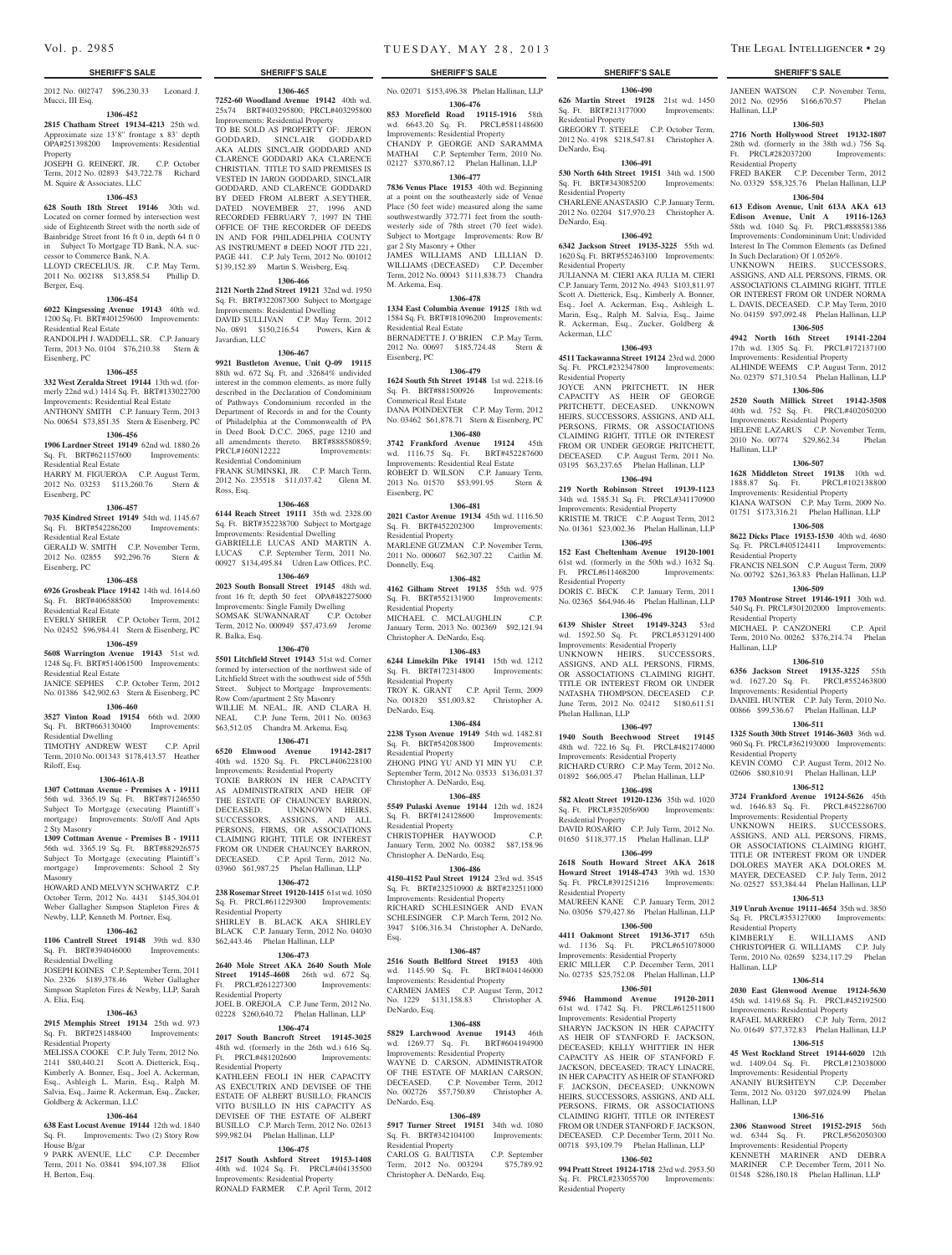## **1306-517** Sq. Ft. PRCL#663126400 Improvements:

Residential Property PATRICIA L. KOLTONUK C.P. September Term, 2012 No. 03356 \$128,251.33 Phelan Hallinan, LLP

#### **1306-518**

**8240 Frankford Avenue 19136-2306** 64th wd. 2382.64 Sq. Ft. PRCL#642084900 Improvements: Residential Property

#### CLEATUS W. SANTEE C.P. June Term, 2011 No. 01596 \$161,806.84 Phelan Hallinan, LLP

#### **1306-519**

**3816 Palmetto Street 19124-5416** 33rd wd. 1064.05 Sq. Ft. PRCL#332179500 Improvements: Residential Property

STEVEN LEON IN HIS CAPACITY AS HEIR OF RICHARD LEON, DECEASED; DESTINY LEON IN HER CAPACITY AS HEIR OF RICHARD LEON, DECEASED; RICARDO LEON, JR., IN HIS CAPACITY AS HEIR OF RICHARD LEON, DECEASED; KRYSTAL LEON, IN HER CAPACITY AS HEIR OF RICHARD LEON, DECEASED; UNKNOWN HEIRS, SUCCESSORS, ASSIGNS, AND ALL PERSONS, FIRMS, OR ASSOCIATIONS CLAIMING RIGHT, TITLE OR INTEREST FROM OR UNDER RICARDO LEON, DECEASED. C.P. June Term, 2009 No. 02069 \$67,340.19 Phelan Hallinan, LLP

#### **1306-520**

#### **1644 Pratt Street 19124-1368** 62nd wd. 1120 Sq. Ft. PRCL#622050000 Improvements:

Residential Property ROBERT E. CICCONE, JR C.P. September Term, 2012 No. 00984 \$76,934.56 Phelan

Hallinan, LLP

## **1306-521**

**12729 Medford Road 19154-1417** 66th wd. 2000 Sq. Ft. PRCL#663261700 Improvements: Residential Property

SILVIO M. IANNUZZI, III AND NANCY L. BOSSERT C.P. February Term, 2012 No. 03096 \$169,344.55 Phelan Hallinan, LLP

## **1306-522**

**2209 Reed Street 19146** 36th wd. 1372 Sq. Ft. BRT#361318800 Improvements: Residential Property

BRIDGETTE Y. GRIMES C.P. December Term, 2009 No. 000870 \$51,693.61 Christopher A. DeNardo, Esq.

### **1306-523**

**5537 Race Street 19139** 4th wd. (Formerly 34th wd.) 2151.22 Sq. Ft. BRT#041013300 Improvements: Residential Real Estate CHARLES HALL C.P. December Term, 2012 No. 00440 \$190,700.06 Stern & Eisenberg, PC

#### **1306-524**

**5108 Roosevelt Boulevard 19124** 35th wd. 6500 Sq. Ft. BRT#351028400 Improvements:

#### Residential Real Estate WILTON JEAN FRANCOIS C.P. November Term, 2012 No. 01984 \$420,226.23 Stern

& Eisenberg, PC **1306-525**

#### **2628 Massey Street 19142** 40th wd. 1232

Sq. Ft. BRT#406123200 Improvements: Residential Dwelling YOLANDA STANLEY C.P. August Term, 2012 No. 00660 \$99,654.04 Powers, Kirn

## & Javardian, LLC **1306-526**

**3014 Emerald Street 19134** 25th wd. 1138.8 Sq. Ft. BRT#252508300 Improvements: Residential Dwelling INGA AZVOLINSKY C.P. April Term, 2010 No. 03714 \$32,299.72 Powers, Kirn &

#### **1306-527**

Javardian, LLC

**1563 Stevens Street 19149** 54th wd. 1158 Sq. Ft. BRT#541053800 Improvements: Residential Property ROBERT V. WINTER AND BARBARA J. WINTER C.P. August Term, 2012 No. 01045 \$128,338.80 Kristine M. Anthou, Esq.

#### **1306-528**

**1343 Kerbaugh Street 19140** 43rd wd. 915 Sq. Ft. BRT#433022600 Improvements: Residential Property SHANNA E. WORLEY C.P. July Term,

#### 2012 No. 04624 \$77,045.62 Kristine M. Anthou, Esq. **1306-529**

### **640 South 55th Street 19143** 46th wd. 1288 Sq. Ft. BRT#463197300 Improvements:

Residential Property HORACE E. SISCO C.P. August Term, 2012 No. 01978 \$70,800.09 Kristine M. Anthou, Esq.

## **1306-530**

**5948 Bennington Street 19120** 35th wd. 1173 Sq. Ft. BRT#352328700 Improvements: Residential Property

JULIE TANON AND HEDY SABATER C.P. September Term, 2012 No. 03296 \$68,279.56 Kristine M. Anthou, Esq.

**3514 Vinton Road 19154-1506** 66th wd. 2000 **228 Monastery Avenue 19128** row b/ **1306-531** gar 2 story masonry BRT#211132910 Improvements: Residential Dwelling CLARA HARDISON C.P. June Term, 2011 No. 2201 \$170,938.88 Federman & Associates, LLC

#### **1306-532**

**7503 Maryland Street 19138** 50th wd. 21' frontage x 75' depth OPA#501384000 Improvements: Residential Property

HENRY S. GREENE, JR., DECEASED, AND ALL KNOWN AND UNKNOWN INDIVIDUALS, HEIRS, SUCCESSORS, ASSIGNS, BUSINESS ENTITIES, NON-PROFIT ENTITIES, AND/OR CHARITABLE ENTITIES HAVING AND/OR CLAIMING ANY RIGHT, TITLE, AND/OR INTEREST IN AND/OR FROM HENRY S. GREENE JR., JOANN GREENE SOLOMON, SOLELY AS HEIR TO HENRY S. GREENE, JR., DECEASED. C.P. February Term, 2012 No. 00614 \$178,050.91 Richard M. Squire & Associates, LLC

#### **1306-533**

**4134 Cambridge Street 19104** 6th wd. Land area 1245.50 Sq. Ft. BRT#062159700 Improvements: Residential Dwelling CRAIG OVERTON C.P. February Term, 2009 No. 3899 \$127,891.67 Martha E. Von Rosenstiel, Esq.

## **1306-534**

**6230 North Mascher Street 19120** 61st wd. 1800 Sq ft BRT#611025200 Improvements: Residential Property RICHARD K. OHLIGER C.P. June Term, 2012 No. 3076 \$38,076.08 Christopher A. DeNardo, Esq.

#### **1306-535**

**6423 Chelwynde Avenue 19142** 40th wd. 1120 Sq. Ft. BRT#406269800 Improvements: Residential Property SEBELEE GAYFLORSEE C.P. January Term, 2013 No. 001672 \$102,063.58 Christopher

#### A. DeNardo, Esq. **1306-536**

**1828 Griffith Street 19111** 56th wd. 5387.50 Sq. Ft. BRT#561530600 Improvements: Residential Property JERRY MCCORMAC AND DAWNE MCCORMAC C.P. November Term, 2012 No. 1551 \$166,242.51 Christopher A.

DeNardo, Esq. **1306-537 3871 Frankford Avenue 19124** 45th wd. 1136 Sq. Ft. Improvements: Residential Property YRIS TAVAREZ C.P. October Term, 2012 No.

0275 \$82,031.34 Scott A. Dietterick, Esq., Kimberly A. Bonner, Esq., Joel A. Ackerman, Esq., Ashleigh L. Marin, Esq., Ralph M. Salvia, Esq., Jaime R. Ackerman, Esq., Zucker, Goldberg & Ackerman, LLC

## **1306-538**

**1147 South Clifton Street 19147-4616** 2nd wd. 910 Sq. Ft. BRT#021567000 Improvements: Residential Property

C.P. December Term, 2011 No. 3782 \$148,459.90 Scott A. Dietterick, Esq., Kimberly A. Bonner, Esq., Joel A. Ackerman, Esq., Ashleigh L. Marin, Esq., Ralph M. Salvia, Esq., Jaime R. Ackerman, Esq., Zucker, Goldberg & Ackerman, LLC

#### **1306-539**

**5026 Keyser Street 19144-3636** 12th wd. 1840 Sq. Ft. BRT#123200800 Improvements: Residential Property C.P. October Term, 2012 No. 00281 \$88,707.58 Scott A. Dietterick, Esq., Kimberly A. Bonner,

Esq., Joel A. Ackerman, Esq., Ashleigh L. Marin, Esq., Ralph M. Salvia, Esq., Jaime R. Ackerman, Esq., Zucker, Goldberg & Ackerman, LLC **1306-540**

**4725 Shelmire Avenue 19136** 65th wd. 280 Sq. Ft. BRT#651054600 Improvements: Residential Property

LEROY BROWN; SUZANNE N BROWN C.P. September Term, 2011 No. 2336 \$84,278.76 Scott A. Dietterick, Esq., Kimberly A. Bonner, Esq., Joel A. Ackerman, Esq., Ashleigh L. Marin, Esq., Ralph M. Salvia, Esq., Jaime R. Ackerman, Esq., Zucker, Goldberg & Ackerman, LLC

#### **1306-541**

**605 West Medary Avenue 19126** 61st wd. (formerly 12th wd.) on Northerly side of Medary St 50 ft wide at the distance of 231 feet 6 inches southeastwardly from northeast corner of intersection of 7th st. Front 60 ft 0 in on a radius of 1294.185 feet; thence extending eastwardly along the said Medary Avenue on the same curve and radius a distance of 80 feet. OPA#611310900 Subject to Mortgage

CHERYL DAVIS C.P. March Term, 2011 No. 02321 \$334,162.07 Louis P. Vitti, Esq. **1306-542**

**5218 Burton Street 19124** 62nd wd. Land area 840 Sq. Ft.; Improvement area 875 Sq Ft

#### **SHERIFF'S SALE SHERIFF'S SALE SHERIFF'S SALE SHERIFF'S SALE SHERIFF'S SALE**

ASSOCIATIONS CLAIMING RIGHT, TITLE OR INTEREST FROM OR UNDER LOUIS PLAYER, DECEASED. C.P. August Term, 2012 No. 3399 \$63,991.79 Christopher A.

**1306-569 5805 Catherine Street 19143** 3rd wd. 1151.01 Sq. Ft. BRT#032184700 Improvements:

YVONNE MARTIN AND MARCELLA WALKER C.P. November Term, 2009 No. 03061 \$37,682.04 KML Law Group, P.C. **1306-570 5304 Harbison Avenue 19124** 62nd wd. 1237.27 Sq. Ft. BRT#622468000 Improvements: Residential Property ELIZABETH H. WRIGHT C.P. November Term, 2012 No. 01490 \$74,232.95 KML

**1306-571 1608 Rowan Street 19140** 43rd wd. on the southerly side of Rowan St 96 ft 0 in west from the westerly side of 16th st; front 24 ft 0 in, depth 37 ft 2-3/8 in OPA#132328400 HAJAR MUHAMMAD C.P. May Term, 2012 No. 03269 \$63,830.26 Louis P. Vitti, Esq. **1306-572 157 West 65th Street 19120** 61st wd. on northeasterly side of West 65th St 201 ft 6-1/2 in east of west 65th St, front 39 ft 3-1/4 in, depth 113 ft 5 in BRT#611396600 Subject to Mortgage JIN YONG CHANG AND AN JA CHANG C.P. October Term, 2012 No. 03917 \$51,750.16

**1306-573 5107 Linden Avenue 19114** 65th wd. on northester side of Linden Avenue 75 ft 3-3/8 in from the southeasterly side of Wissinoming St front 90 ft 0 in depth 25 ft 0-7/8 inches

TAMARA S. NEWTON C.P. April Term, 2012 No. 02436 \$141,606.78 Louis P. Vitti, Esq. **1306-574 3933 Elsinore Street 19124** 33rd wd. on the southeasterly side of Elsinore St 271 ft 0 in northeastwardly from the northeasterly side of Pike St front 16 ft 4 in, depth 57 ft 6 in

QUETSY RODRIGUEZ C.P. June Term, 2012 No. 02743 \$57,763.92 Louis P. Vitti, Esq. **1306-575 1230 Adams Avenue 19124** 23rd wd. land area 2000 sq ft; improvement area 840 Sq. Ft. OPA#234010200 Improvements: Residential Real Estate; Single Family Dwelling MICHAEL SABATO C.P. October Term, 2012 No. 00097 \$44,226.81 Robert J. Wilson,

**1306-576 4911 Penn Street 19124** 23rd wd. land area 1951.73 sq ft; improvement area 1676 Sq. Ft. OPA#232424200 Subject to Mortgage Improvements: Residentail Real Estate; Single

MICHAEL SABATO C.P. October Term, 2012 No. 00946 \$51,925.84 Robert J. Wilson,

**1306-577 1415 Gillingham Street 19124** 23rd wd. Land area 840 sq ft; improvement area 792 Sq. Ft. OPA#234056400 Improvements: Residential Real Estate; Single Family Dwelling MICHAEL SABATO C.P. October Term, 2012 No. 01111 \$47,119.44 Robert J. Wilson,

**1306-578 236 East Albanus Street 19120** 42nd wd. Land area 1125 Sq ft; Improvement area 1068 Sq. Ft. OPA#421145700 Improvements: Residential Real Estate; Single Family Dwelling MICHAEL SABATO C.P. October Term, 2012 No. 01205 \$57,688.63 Robert J. Wilson,

**1306-579 6646 Leeds Street 19151** 34th wd. 160 Sq. Ft. BRT#344032600 Improvements: Residential

DAVID N. VINSON, JR. C.P. August Term, 2012 No. 00623 \$85,567.14 Kristine M.

**1306-580 674 Franklin Place 19123** 88th wd. Not given BRT#881078397 Improvements:

EARNESTINEYOUNG C.P. December Term, 2012 No. 03041 \$190,822.81 Kristine M.

**1306-581 6640 Lansdowne Avenue 19151** 34th wd. 1125 Sq. Ft. BRT#344023600 Improvements:

JOSEPH J. WELCOME C.P. May Term, 2012 No. 1473 \$130,150.08 Kristine M.

**1306-582 8752 Lykens Lane 19128** 21st wd. 6325.00 S<sub>12</sub> Lykens Lane 13126 21st wd. 0323.00<br>Sq. Ft. BRT#214259100 Subject to Mortgage Improvements: Residential Property ELLIOTT P. STIMMLER C.P. May Term, 2012 No. 00782 \$361,197.59 Kristine M.

Residential Property

Law Group, P.C.

Louis P. Vitti, Esq.

OPA#65212780

OPA#332217900

Esq., Wilson Law Firm

Family Dwelling

Esq., Wilson Law Firm

Esq., Wilson Law Firm

Esq., Wilson Law Firm

Property

Anthou, Esq.

Condominium

Anthou, Esq.

Anthou, Esq.

Anthou, Esq.

Residential Property

**1306-554 4034 Neilson Street 19124** 33rd wd. 975 Sq. Ft. BRT#332521500 Improvements:

TANYA REYES C.P. August Term, 2012 No. 3588 \$31,248.72 Christopher A. DeNardo,

**1306-555 705 West Mermaid Lane 19118** 9th wd. 19519 Sq. Ft. BRT#092144110 Improvements:

DOROTHY L. POOLE C.P. March Term, 2012 No. 03044 \$1,060,950.21 KML Law

**1306-556 803 North 66th Street 19151** 34th wd. 1076.02 Sq. Ft. BRT#344356900 Improvements:

MELODY SHERLOCK C.P. January Term, 2010 No. 02523 \$73,907.37 KML Law

**1306-557 726 Wharton Street 19147** 1st wd. 576 Sq. Ft. BRT#012003500 Improvements: Residential

ROBERT J. BRAUN C.P. December Term, 2008 No. 01866 \$151,913.42 KML Law

**1306-558 2673 Cedar Street 19125** 31st wd. 709.68 Sq. Ft. BRT#312050700 Improvements:

JUNG E. LEE C.P. February Term, 2009 No. 02366 \$160,814.84 KML Law Group, P.C.

**22 East Garfield Street 19144** 12th wd. 654.73 Sq. Ft. BRT#121039200 Improvements:

MAXINE L. HARVIN AND LOUISE J. JAMSION AKA JEAN LOUISE JAMISON C.P. April Term, 2010 No. 04015 \$38,928.52

**1306-560 5719 Willows Avenue 19143** 51st wd. 1222.50 Sq. Ft. BRT#513210900 Improvements:

RICHARD HURST AND LASHAWN Y. HURST C.P. April Term, 2012 No. 03651 \$68,957.61 KML Law Group, P.C. **1306-561 5406 Tackawanna Street 19124** 62nd wd. 1126.77 Sq. Ft. BRT#622305100 Improvements: Residential Property MOUSTAPHA FOFANA C.P. June Term, 2012 No. 04017 \$77,526.29 KML Law

**1306-562 322 East Gorgas Lane 19119** 22nd wd. 1480 Sq. Ft. BRT#222106000 Improvements:

VIVIAN E. ALLEN AND MICHAEL T. ALLEN C.P. July Term, 2012 No. 03514 \$196,252.53 KML Law Group, P.C. **1306-563 3086 Aramingo Avenue 19134** 25th wd. 993.25 Sq. Ft. BRT#251478800 Improvements:

PETER GRIN C.P. October Term, 2012 No. 02236 \$90,624.94 KML Law Group, P.C. **1306-564 4301 Elsinore Street 19124** 33rd wd. 1991.68 Sq. Ft. BRT#332221700 Improvements:

EDWIN JAVIER RODRIGUEZ C.P. July Term, 2012 No. 00241 \$108,172.85 KML

**1306-565 2968 East Thomspon Street 19134** 25th wd. 1315 Sq. Ft. BRT#251257300 Improvements:

BRYAN MCLAUGHLIN AND FELICIA MCLAUGHLIN C.P. July Term, 2012 No. 03271 \$169,758.07 KML Law Group, P.C. **1306-566 1500 Mohican Street 19138** 10th wd. 1440 Sq. Ft. BRT#102229600 Improvements:

02942 \$81,092.78 KML Law Group, P.C. **1306-567 2904 South Felton Street 19142** 40th wd. 1200 Sq. Ft. BRT#402121300 Improvements:

LAURA GREEN KELLY AND JUAN MORANTI C.P. September Term, 2010 No. 03110 \$62,278.66 KML Law Group, P.C. **1306-568 1718 South 31st Street 19145** 48th wd. 2913.28 Sq. Ft. BRT#482407900 Improvements:

RUDY RUDY C.P. October Term, 2012 No. 02099 \$109,371.48 KML Law Group, P.C.

C.P. May Term, 2010

DeNardo, Esq.

Esq.

Residential Property

Residential Property

Residential Property

Group, P.C.

Group, P.C.

Property

Group, P.C.

1**306-559**

Residential Property

Residential Property

KML Law Group, P.C.

Residential Property

Group, P.C.

Residential Property

Residential Property

Residential Property

Residential Property

Residential Property<br>CHARLES GREGG

Residential Property

Residential Property

Law Group, P.C.

OPA#622427000 Improvements: Residential Real Estate - Single Family Dwelling MICAHEL SABATO C.P. October Term, 2012 No. 00992 \$66,724.23 Robert J. Wilson, Esq., Wilson Law Firm

## **1306-543**

**2087 Street 19134** 45th wd. Land area 1059.45 Sq. Ft.; Improvement area 888 Sq Ft OPA#452142100 Improvements: Residential Real Estate - Single Family Dwelling MICHAEL SABATO C.P. October Term, 2012 No. 01025 \$65,352.23 Robert J. Wilson, Esq., Wilson Law Firm

#### **1306-544**

**4819 North 10th Street 19141-3929** 49th wd. 1290 Sq. Ft. BRT#491337300 Improvements: Residential Property

BRENDA ROBERSON C.P. March Term, 2011 No. 2430 \$73,876.45 Scott A. Dietterick, Esq., Kimberly A. Bonner, Esq., Joel A. Ackerman, Esq., Ashleigh L. Marin, Esq., Ralph M. Salvia, Esq., Jaime R. Ackerman, Esq., Zucker, Goldberg & Ackerman, LLC

## **1306-545**

**4226 North Franklin Street 19140-2223**  43rd wd. 1222 Sq. Ft. BRT#433339200 Improvements: Residential Property ROLDON JEFFREY C.P. May Term, 2012 No. 0009 \$73,618.63 Scott A. Dietterick, Esq., Kimberly A. Bonner, Esq., Joel A. Ackerman, Esq., Ashleigh L. Marin, Esq., Ralph M. Salvia, Esq., Jaime R. Ackerman, Esq., Zucker, Goldberg & Ackerman, LLC

## **1306-546**

**5937 Palmetto Street AKA 5937 Palmetto Avenue 19120** 35th wd. 1064 Sq. Ft. BRT#352294100 Improvements: Residential Property

DIANE N. HARRISON AKA DIANE HARRISON C.P. August Term, 2009 No. 00450 \$46,897.69 Scott A. Dietterick, Esq., Kimberly A. Bonner, Esq., Joel A. Ackerman, Esq., Ashleigh L. Marin, Esq., Ralph M. Salvia, Esq., Jaime R. Ackerman, Esq., Zucker, Goldberg & Ackerman, LLC

#### **1306-547**

**5316 North 12th Street 19141** 49th wd. 1749.72 Sq. Ft. BRT#493135800 Improvements: Residential Property

KEASHA PAULHILL C.P. November Term, 2008 No. 03200 \$85,288.06 Scott A. Dietterick, Esq., Kimberly A. Bonner, Esq., Joel A. Ackerman, Esq., Ashleigh L. Marin, Esq., Ralph M. Salvia, Esq., Jaime R. Ackerman, Esq., Zucker, Goldberg & Ackerman, LLC

## **1306-548**

**1220 Catherine Street 19147** 2nd wd. 1504 Sq. Ft. BRT#022226600 Improvements: Residential Property<br>VINCENT TAM C.P. December Term,

2009 No. 0161 \$269,079.33 Scott A. Dietterick, Esq., Kimberly A. Bonner, Esq., Joel A. Ackerman, Esq., Ashleigh L. Marin, Esq., Ralph M. Salvia, Esq., Jaime R. Ackerman, Esq., Zucker, Goldberg & Ackerman, LLC

### **1306-549**

**5007 Pennway Street AKA 5007 Pennway Avenue 19124-3507** 23rd wd. 1632 Sq. Ft. BRT#233110800 Subject to Mortgage Improvements: Residential Property JEAN F. FORTUREY AKA JEAN FORTUREY C.P. June Term, 2012 No. 0659 \$65,308.25 Scott A. Dietterick, Esq., Kimberly A. Bonner, Esq., Joel A. Ackerman, Esq., Ashleigh L. Marin, Esq., Ralph M. Salvia, Esq., Jaime R. Ackerman, Esq., Zucker, Goldberg & Ackerman, LLC

#### **1306-550**

**4031 Meridian Street 19136-3119** 65th wd. 2524.50 Sq. Ft. BRT#651158600 Subject to Mortgage Improvements: Residential Property SUSAN M. MURPHY C.P. May Term, 2012 No. 2184 \$175,746.52 Scott A. Dietterick, Esq., Kimberly A. Bonner, Esq., Joel A. Ackerman, Esq., Ashleigh L. Marin, Esq., Ralph M. Salvia, Esq., Jaime R. Ackerman, Esq., Zucker, Goldberg & Ackerman, LLC

#### **1306-551**

**1011 Lorraine Street 19116** 35th wd. 7900 Sq. Ft. BRT#582213000 Improvements: Residential Property KRISTIN SANCHEZ AND MICAHEL J.

SANCHEZ C.P. August Term, 2012 No. 2337 \$267,570.44 Christopher A. DeNardo, Esq.

### **1306-552**

**7303 Hasbrook Avenue 19111** 35th wd. 5912.50 Sq. Ft. BRT#631085100 Improvements: Residential Property VALINDA THREADCRAFT C.P. September

Term, 2012 No. 002393 \$280,057.72 Christopher A. DeNardo, Esq.

## **1306-553**

DAVID E PLAYER, FLORA D. PLAYER AND UNKNOWN HEIRS, SUCCESSORS, ASSIGNS, AND ALL PERSONS, FIRMS, OR

**537 North 33rd Street 19104** 24th wd. 840 Sq. Ft. BRT#242140300 Improvements: Residential Property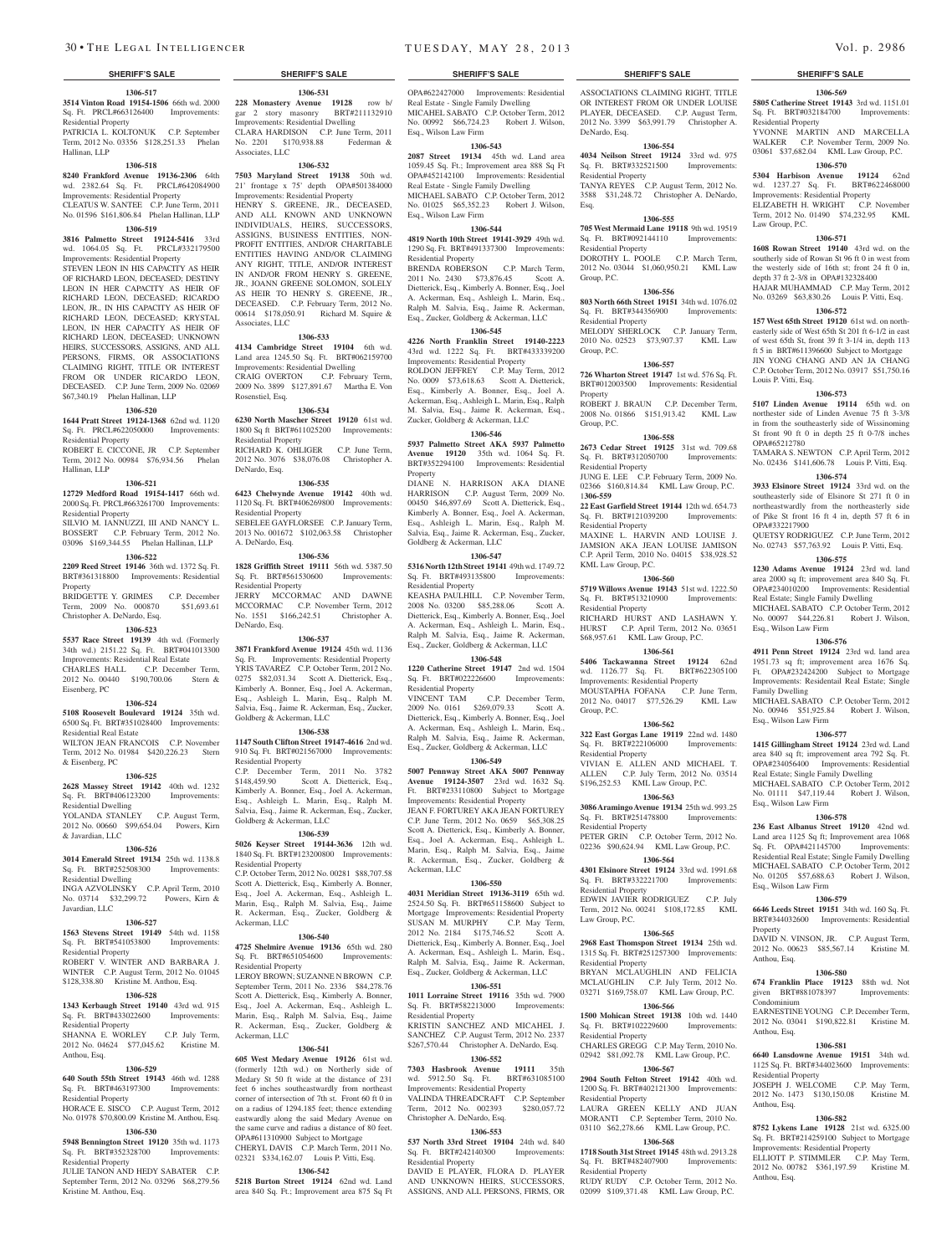Hallinan, LLP

#### **SHERIFF'S SALE SHERIFF'S SALE SHERIFF'S SALE SHERIFF'S SALE SHERIFF'S SALE**

### **1306-583**

**418 North Redfield Street 19143-4339**  4th wd. 1277.90 Sq. Ft. PRCL#042254600 Improvements: Residential Property ROBERT LANGEL C.P. November Term, 2008 No. 02157 \$74,054.59 Phelan

## **1306-584**

**1466 South 21st Street 19146** 36th wd. 922.50 Sq. Ft. PRCL#363271900 Improvements: Residential Property HOWARD G. KELLER C.P. September

### Term, 2012 No. 00357 \$110,184.31 Phelan Hallinan, LLP **1306-585**

**2821 Knorr Street 19149-2518** 55th wd. 1757.40 Sq. Ft. PRCL#551203300 Improvements: Residential Property JAIME L. SONNEBORN AND NICHOLAS KECK C.P. May Term, 2012 No. 00768

## \$140,967.99 Phelan Hallinan, LLP

### **1306-586**

**235 Winona Street 19144-3923** 22nd wd. 5013.44 Sq. Ft. PRCL#124063900 Improvements: Residential Property LINZIE BROWN C.P. December Term, 2012 No. 02952 \$296,862.08 Phelan Hallinan, LLP

#### **1306-587**

**463 Krams Street AKA 463 Krams Avenue 19128-3311** 21st wd. 3020.74 Sq. Ft. PRCL#212239600 Improvements: Residential Property MARK J. RUGGERI C.P. November Term,

### 2012 No. 01451 \$175,389.42 Phelan Hallinan, LLP

## **1306-588**

**1528 North 54th Street 19131-3918** 4th wd. 2600 Sq. Ft. PRCL#041288200 Improvements: Residential Property

ROBERT THOMAS, JR. C.P. July Term, 2009 No. 01434 \$60,382.91 Phelan Hallinan, LLP

## **1306-589**

**6812 Chester Avenue 19142-1207** 40th wd. 1677.92 Sq. Ft. PRCL#403239400 Improvements: Residential Property AWAD AHMED, FATHI H. ABDELGADIR

AND ASMERET GEBERAMARIAM AKA ELSA HABTEMARIAM C.P. March Term, 2009 No. 00646 \$42,417.77 Phelan Hallinan, LLP

#### **1306-590**

#### **1746 North 3rd Street 19122-3005** 18th wd. 1537.50 Sq. Ft. PRCL#183139600 Improvements: Residential Property

MAMADOU SYLLA C.P. October Term, 2011 No. 01547 \$205,864.44 Phelan Hallinan, LLP

#### **1306-591**

**2237 South Hobson Street 19142-1804**  40th wd. 952.94 Sq. Ft. PRCL#403062300 Improvements: Residential Property GEORGE O. AKANNO C.P. May Term, 2012 No. 02250 \$27,828.05 Phelan Hallinan, LLP

## **1306-592**

**2647 South Percy Street 19148** 39th wd. 710.50 Sq. Ft. BRT#393450800 Improvements: Residential Property TUAN T. NGUYEN AND YEN N. VOONG C.P. August Term, 2012 No. 01503 \$142,030.49 KML Law Group, P.C.

## **1306-593**

**4605 Oakmont Street 19136** 65th wd. 1136 Sq. Ft. BRT#651083100 Improvements: Residential Property

MARILYN FREEMAN C.P. November Term, 2012 No. 00675 \$117,788.28 KML Law Group, P.C.

#### **1306-594**

**2136 Simon Street 19124** 41st wd. 968.78 Sq. Ft. BRT#411019200 Improvements: Residential Property ROSA Y. RODRIGUEZ C.P. August Term,

## 2012 No. 01909 \$79,271.32 KML Law Group, P.C.

## **1306-595**

**4686 Hawthorne Street 19124** 23rd wd. 2200 Sq. Ft. BRT#232283200 Improvements: Residential Property

SETH J. LAMB AND RICHARD SCHLESINGER C.P. August Term, 2012 No. 01684 \$85,205.14 KML Law Group, P.C.

#### **1306-596**

**2772 Maxwell Street 19136** 57th wd. 3491 Sq. Ft. BRT#571131100 Improvements: Residential Property DOLORES I. BARNHARDT AND FRANK R.

#### BARNHARDT C.P. August Term, 2012 No. 01916 \$185,831.43 KML Law Group, P.C.

#### **1306-597**

**1933 Mayland Street 19138** 50th wd. 1312.50 Sq. Ft. BRT#501383500 Improvements: Residential Property

ANNETTA HALL C.P. March Term, 2009 No. 05675 \$80,026.77 KML Law Group, P.C.

**1306-598 6731 North Sydenham Street 19126** 10th wd. 1490 Sq. Ft. BRT#101022400 Improvements:

LEMUEL SCOTT COLTER C.P. January Term, 2012 No. 04569 \$149,336.62 KML

**1306-599 6922 Theodore Street 19142** 40th wd. 1210.75 Sq. Ft. BRT#406246300 Improvements:

VICKI R. OFORI AND DEBORAH RILEY C.P. December Term, 2007 No. 02016 \$69,455.86 KML Law Group, P.C. **1306-600 5252 Burton Street 19124** 62nd wd. 2047.5 Sq. Ft.; row b/gar 2 sty, masonry BRT#622428700 Improvements: Residential Dwelling BRIAN RAGAN C.P. December Term, 2012 No. 01578 \$88,855.40 McCabe, Weisberg,

**1306-601 6622 Paschall Avenue 19142** 40th wd. 3870 Sq. Ft. ; row 2 sty masonry BRT#403170600 Improvements: Residential Dwelling THURMAN NEAL C.P. July Term, 2012 No. 03414 \$42,219.13 McCabe, Weisberg, &

**1306-602 5625 Spruce Street 19139** 60th wd. 3636 Sq. Ft.; s/d conv apt 2sty masonry BRT#604066100 Improvements: Residential Dwelling ORION R. STEWART AND MARGARET STEWART C.P. December Term, 2012 No. 00567 \$55,765.31 McCabe, Weisberg, &

**1306-603 4143 Gilham Street 19135** 55th wd. 1935 Sq. Ft.; row b/gar 2 sty masonry BRT#552135600 Improvements: Residential Dwelling SALMA A. KARIM C.P. February Term, 2010 No. 02684 \$112,769.30 McCabe,

**1306-604 4653 Mulberry Street 19124** 23rd wd. 1215 Sq. Ft.; row 2 sty masonry BRT#232318400 Improvements: Residential Dwelling LINEINA FELDER C.P. January Term, 2011 No. 04881 \$34,808.80 McCabe, Weisberg,

**1306-605 3742 North 18th Street 19904** 13th wd. 3638.56 Sq. Ft.; row conv/apt 3sty masonry BRT#131253200 Improvements: Residential

JAMES COPPEDGE C.P. February Term, 2009 No. 00375 \$76,069.75 McCabe,

**1306-606 3682 Eveline Street 19129** 38th wd. 2093 Sq. Ft.; Row 2 sty masonry BRT#383047800 Improvements: Residential Dwelling MARK F. HOLDSWORTH AND SUSAN A. HOLDSWORTH C.P. June Term, 2012 No. 00482 \$140,936.77 McCabe, Weisberg, &

**1306-607 1030 Wagner Avenue 19141** 49th wd. 3731.1 Sq. Ft.; row b/gar 2sty masonry BRT#492012300 Improvements: Residential

MARRAE G. DARGAN C.P. February Term, 2010 No. 00970 \$99,187.40 McCabe,

**1306-608 5141 North Sydenham Street 19141** 17th wd. 2850 Sq. Ft.; row b/gar 2sty masonry BRT#172080800 Improvements: Residential

RODERICK WALKER AKA RODERICK T. WALKER C.P. December Term, 2008 No. 00390 \$23,662.01 McCabe, Weisberg, &

**1306-609 5924 North 7th Street 19120** 61st wd. 1357.5 Sq. Ft. BRT#612241700 Improvements:

SUSAN R. ALTORK C.P. May Term, 2012 No. 04004 \$66,187.32 Law Offices of

**1306-610 1737 North Aberdeen Street 19131-3612** 52nd wd. 1138 Sq. Ft. BRT#521324000 Subject to Mortgage Improvements: Residential Property CLINTON GARIBALDI C.P. May Term, 2012 No. 2920 \$27,176.81 Scott A. Dietterick, Esq., Kimberly A. Bonner, Esq., Joel A. Ackerman, Esq., Ashleigh L. Marin, Esq., Ralph M. Salvia, Esq., Jaime R. Ackerman, Esq., Zucker, Goldberg & Ackerman, LLC **1306-611 4019 Creston Street 19135** 62nd wd. 1007 Sq. Ft. BRT#622193900 Subject to Mortgage Improvements: Residential Property JANE WILLIAMS AND JEFFREY B. WILLIAMS C.P. July Term, 2012 No. 4626 \$65,547.15 Kristine M. Anthou, Esq.

Residential Property

Law Group, P.C.

Residential Property

& Conway, P.C.

Conway, P.C.

Conway, P.C.

Weisberg, & Conway, P.C.

Weisberg, & Conway, P.C.

Weisberg, & Conway, P.C.

& Conway, P.C.

Dwelling

Conway, P.C.

Dwelling

Dwelling

Conway, P.C.

Residential Dwelling

Gregory Javardian

**1306-612 639 Unruh Avenue 19111** 35th wd. 4529 Sq. Ft. BRT#353131102 Improvements: Residential Dwelling THIAGO GOUVEA AND PAULA GOUVE.

C.P. May Term, 2012 No. 03773 \$210,717.12 McCabe, Weisberg, & Conway, P.C. **1306-613**

**1409 Alcott Street 19149** 62nd wd. 3174.71 Sq. Ft. BRT#621103800 Improvements: Residential Dwelling GREGG BOYD C.P. May Term, 2012 No. 01547 \$118,496.72 McCabe, Weisberg, & Conway, P.C.

#### **1306-614**

**1303 North 32nd Street, Unit #34 19121**  29th wd. 1367 Sq. Ft.; res condo 3.5 sty, masonry BRT#888290170 Improvements: Condominium CHRISTINE CREIGHTON C.P. October

Term, 2010 No. 00770 \$280,670.40 McCabe, Weisberg, & Conway, P.C. **1306-615**

## **1728 North 28th Street 19121** 32nd wd.

2314.6 Sq. Ft. BRT#324148300 Subject to Mortgage Improvements: Residential Dwelling ROSALYN N HUGHES C.P. May Term, 2009 No. 03826 \$82,242.06 McCabe, Weisberg, & Conway, P.C.

#### **1306-616**

**1454 North 59th Street 19151** 34th wd. 2730 Sq. Ft.; row 2 sty, masonry BRT#342149200 Improvements: Residential Dwelling SHERRY PATRICK C.P. January Term, 2008 No. 02357 \$81,827.86 McCabe, Weisberg, & Conway, P.C.

#### **1306-617**

**4650 A Street 19120** 42nd wd. 2093.97 Sq. Ft.; row 2 sty masonry BRT#421289500 Subject to Rent Improvements: Residential Dwelling RANDALL K. WILLIAMS AND LANTANYA WILLIAMS C.P. June Term, 2010 No. 03647 \$58,838.29 McCabe, Weisberg, & Conway, P.C.

#### **1306-618**

**2718 North Croskey Street 19132** 11th wd. (formerly known as 38th wd.) BRT#111334600 Subject to Mortgage KIM A. ROBINSON C.P. July Term, 2009 No. 01080 \$24,458.42 Sarah E. Ehasz, Esq.

**1306-619 249 Hansberry Street 19144** 12th wd.

Subject to Mortgage JASON SEVILLE C.P. January Term, 2011 No. 01469 \$177,198.36 Sarah E. Ehasz, Esq.

**1306-620 1010 North America Street 19123** 4th wd. Subject to Mortgage

ERIC MIDGETT AND KAIT MIDGETT AKA KATHERINE MIDGETT C.P. January Term, 2011 No. 01484 \$338,673.04 Sarah E. Ehasz, Esq.

### **1306-621**

**1521 Clearview Street 19141-2303** 17th wd. 1318.12 Sq. Ft. PRCL#171110700 Improvements: Residential Property ROBIN JOHNSON AKA R. JOHNSON, INDIVIDUALLY AND IN HER CAPACITY AS HEIR OF LEROY JOHNSON, DECEASED. UNKNOWN HEIRS, SUCCESSORS, ASSIGNS, AND ALL PERSONS, FIRMS, OR ASSOCIATIONS CLAIMING RIGHT, TITLE OR INTEREST FROM OR UNDER LEROY JOHNSON, DECEASED. C.P. January Term, 2012 No. 00408 \$69,655.07 Phelan

## **1306-622**

Hallinan, LLP

**3449 Tudor Street 19136-3812** 64th wd. 1616 Sq. Ft. PRCL#642135700 Improvements: Residential Property UNKNOWN HEIRS, SUCCESSORS, ASSIGNS, AND ALL PERSONS, FIRMS, OR ASSOCIATIONS CLAIMING RIGHT, TITLE

OR INTEREST FROM OR UNDER SUSAN P. BRENNAN, DECEASED C.P. July Term, 2012 No. 03405 \$117,025.95 Phelan Hallinan, LLP

## **1306-623**

**750 East Ontario Street 19134-1221** 33rd wd. 975 Sq. Ft. PRCL#331158700 Improvements: Residential Property BORIS SKYLAR C.P. October Term, 2011 No. 02992 \$48,947.42 Phelan Hallinan, LLP

#### **1306-624 63101 Delaire Landing Road, AKA 63101 Delaire Landing 7-C AKA 63101 Delaire Landing Road Unit 101 19114-5411** 88th wd. PRCL#888650860 Improvements:

Condominium SETH A. DEFULGENTIS C.P. January Term, 2012 No. 03054 \$70,384.53 Phelan Hallinan, LLP

## **1306-625**

**4222 Griscom Street 19124-4523** 23rd wd. 1092 Sq. Ft. PRCL#232426300 Improvements: Residential Property ROBERT E. CICCONE, JR. C.P. November

Term, 2011 No. 01591 \$57,544.67 Phelan Hallinan, LLP

\$79,226.03 Phelan Hallinan, LLP **1306-638 3222 West Diamond Street 19121-1114**  32nd wd. 2134 Sq. Ft. PRCL#323122700 Improvements: Residential Property IRVIN VAUGHN, JR, ALIYMA AL-SAADHL, SOLELY IN HER CAPACITY AS HEIR OF BADER AL-SAADHL, DECEASED, DOUGLAS AL-SAADHL, SOLELY IN HIS CAPACITY AS HEIR OF BADER AL-SAADHL, DECEASED. UNKNOWN HEIRS, SUCCESSORS, ASSIGNS, AND ALL PERSONS, FIRMS, OR ASSOCIATIONS CLAIMING RIGHT, TITLE OR INTEREST FROM OR UNDER BADER AL-SAADHL, DECEASED. C.P. October Term, 2010 No. 01609 \$33,306.68 Phelan Hallinan, LLP **1306-639 1416 Levick Street 19149-2753** 54th wd. 1725.86 Sq. Ft. PRCL#541095200 Improvements: Residential Property RITA ARMENIO C.P. September Term, 2012 No. 03024 \$129,155.34 Phelan Hallinan,

**1306-640 4805 North Marshall Street 19120-3741**  49th wd. 1126.80 Sq. Ft. PRCL#491190800 Improvements: Residential Property GREGORY STANISLAUS C.P. September Term, 2012 No. 03023 \$47,551.05 Phelan

**1306-641 7118 Oakland Street 19149-1211** 54th wd. 1291.87 Sq. Ft. PRCL#542381900 Improvements: Residential Property ANTONIO PEREZ AND CARMEN PEREZ C.P. December Term, 2011 No. 00027 \$141,224.86 Phelan Hallinan, LLP **1306-642 2654 Bridge Street AKA 2652-2654 Bridge Street 19137-1816** 45th wd. 2608.06 Sq. Ft. PRCL#453151800 Improvements:

LLP

Hallinan, LLP

Residential Property

Phelan Hallinan, LLP

Property

Hallinan, LLP

Phelan Hallinan, LLP

Residential Property

Residential Property

Residential Property

Phelan Hallinan, LLP

Condominium Unit

Hallinan, LLP

Residential Dwelling

MARICATHERINE ROONAN November Term, 2009 No. 01328 \$136,818.90

**1306-643 5400 Wissahickon Avenue, Apartment 18 19144-5225** 38th wd. 720 Sq. Ft. PRCL#383143754 Improvements: Residential

BETSEY L. WENGER C.P. December Term, 2011 No. 02542 \$199,856.11 Phelan

**1306-644 1615 South Taney Street 19145-1223**  36th wd. 651 Sq. Ft. PRCL#364282300 Improvements: Residential Property LARRY R. LEVIN AND TAMI LEVIN C.P. June Term, 2012 No. 02882 \$59,390.53

**1306-645 2929 Ruth Street 19134-3534** 25th wd. 684.18 Sq. Ft. PRCL#252550400 Improvements:

LEONARDO PADILLA C.P. July Term, 2012 No. 04321 \$49,669.16 Phelan Hallinan, LLP **1306-646 7316 Bunting Place 19153-2302** 40th wd. 1793.70 Sq. Ft. PRCL#406670200 Improvements: Residential Property BRENT E. RICHARDS C.P. May Term, 2012 No. 00576 \$193,532.23 Phelan Hallinan, LLP **1306-647 1146 South 7th Street 19147-4832** 2nd wd. 686 Sq. Ft. PRCL#021478300 Improvements:

PAU L. HO AND HUONG T LE AKA HUONG THUY LE C.P. May Term, 2012 No. 02696 \$178,041.12 Phelan Hallinan, LLP **1306-648 1707 Page Street 19121-2329** 32nd wd. 928 Sq. Ft. PRCL#321161800 Improvements:

LENA LEWIS AKA LENA D. LEWIS AND JAMES LEWIS AKA JAMES T. LEWIS C.P. May Term, 2012 No. 00780 \$174,474.21

**1306-649 7923-31 Ridge Avenue, Unit #39, AKA 7925 Ridge Avenue, Unit #39 19128** 21st wd. PRCL#888210839 Improvements:

POLA M. YU C.P. February Term, 2012 No. 03874 \$201,254.08 Phelan Hallinan, LLP **1306-650 4714 Sansom Street 19139-4632** 60th wd. 1099.80 Sq. Ft. PRCL#601034100 Improvements: Residential Property CHRISTOPHER WOLFINGTON C.P. May Term, 2012 No. 02699 \$229,582.43 Phelan

**1306-651 6603 Haddington Lane 19151** 34th wd. 1282 Sq. Ft. BRT#344042700 Improvements:

SHIRLEY SAVIOUR C.P. January Term,

### **1306-626**

**2025 Plum Street 19124-3443** 23rd wd. 2200 Sq. Ft. PRCL#232116200 Improvements: Residential Property JOSEPHINE MOJICA C.P. May Term, 2012 No. 02695 \$52,512.23 Phelan Hallinan, LLP

**1306-627 4550 Wilde Street 19127-1227** 21st wd. 891.91

Sq. Ft. PRCL#211511500 Improvements: Residential Property JOHN J. ANGIOLILLO C.P. December Term, 2012 No. 03323 \$158,686.02 Phelan Hallinan, LLP

#### **1306-628**

**3333 Comily Road Unit 56 AKA 3301 Comly Road Unit 56 19154-3319** 88th wd. Together with a proportionate undivided interest in the Common Elements (as defined in such Declaration) of 1.7857%. PRCL#888660711 Improvements: Condominium CHRISTINA ORTIZ AKA CHRISTINA J. ORTIZ C.P. August Term, 2012 No. 02671 \$145,223.70 Phelan Hallinan, LLP

### **1306-629**

**5225 Chester Avenue 19143** 51st wd. 1552 Sq. Ft. BRT#511273200 Subject to Rent 5225 CHESTER AVENUE, LLC C.P. August Term, 2012 No. 003434 \$106,169.86 Lachail, Cohen, & Sagnor

## **1306-630**

**3851 North Broad Street 19140** 43rd wd. 1616 Sq. Ft. (lot size) BRT#432390500 Subject to Rent LANDMARK DEVELOPMENT AND RESTORATION, LLC C.P. August Term, 2012 No. 003273 \$106,169.86 Arthur L. Sagnor, III, Esq.; J. Timothy Arndt, III, Esq.; Lachall Cohen & Sagnor

### **1306-631**

**2231 South 22nd Street 19145** 48th wd. 919.80 Sq. Ft. BRT#482194000 Improvements: Residential Property JOSEPH PERAINO AND ANNA M. PERAINO C.P. July Term, 2012 No. 02782 \$93,737.04 Pressman & Doyle, LLC

#### **1306-632**

**7823 Loretto Avenue 19111** 56th wd. 2875 Sq. Ft. BRT#561194600 Improvements: Residential Property JENNIFER LABONSKI C.P. June Term, 2012 No. 02294 \$153,267.16 Pressman & Doyle, LLC

#### **1306-633**

**1114 East Stafford Street 19138** 59th wd. 1208.52 Sq. Ft. Improvements: Residential Property BERNARD J. MCGRATH C.P. December Term, 2012 No. 00653 \$59,638.63 Pressman & Doyle, LLC

#### **1306-634**

**8761 Gillespie Street 19136** 5th wd. 1700 Sq. Ft. BRT#652243900 Subject to Mortgage Improvements: Row B/gar 2sty, Masonry DEMPSEY ELLISON AND PATRICIA ELLISON C.P. September Term, 2007 No. 01623 \$116,473.39 Sarah E. Ehasz, Esq. **1306-635**

**4261 North Darien Street 19140** 5th wd. BRT#433377000 RAMON RODRIGUEZ C.P. October Term, 2008 No. 03253 \$25,950.10 Sarah E. Ehasz, Esq.

#### **1306-636 5829 Cedar Aenue 19143-1933** 46th wd. 1256

Sq. Ft. PRCL#032132500 Improvements: Residential Property DEANNA MEDLEY IN HER CAPACIT AS HEIR OF DOROTHY STREAMS,<br>DECEASED. UNKNOWN HEIRS, UNKNOWN HEIRS, SUCCESSORS, ASSIGNS, AND ALL PERSONS, FIRMS, OR ASSOCIATIONS CLAIMING RIGHT, TITLE OR INTERE FROM OR UNDER DOROTHY STREAMS, DECEASED. C.P. October Term, 2012 No. 00624 \$71,765.27 Phelan Hallinan, LLP

### **1306-637**

**7513 North 21st Street 19138-2210**  10th wd. 1856 Sq. Ft. PRCL#101184200 Improvements: Residential Property BRENDA J. MATTHEWS IN HER CAPACITY AS ADMINISTRATRIX AND HEIR OF THE ESTATE OF CURTIS MATTHEWS, AKA CURTIS P. MATTHEWS AKA CURTIS P. MATHEWS, MATTHEW ST. PATRICK IN HIS CAPACITY AS HEIR OF THE ESTATE OF CURTIS P. MATTHEWS AKA CURITS P. MATHEWS, CURTIS DAVIS, IN HIS CAPACITY AS HEIR OF THE ESTATE OF CURTIS P. MATTHEWS AKA CURTIS P. MATHEWS UNKNOWN HEIRS, SUCCESSORS, ASSIGNS, AND ALL PERSONS, FIRMS, OR ASSOCIATIONS CLAIMING RIGHT, TITLE OR INTEREST FROM OR UNDER CURTIS P. MATTHEWS AKA CURTIS P. MATHEWS, DECEASED. C.P. November Term, 2011 No. 02278